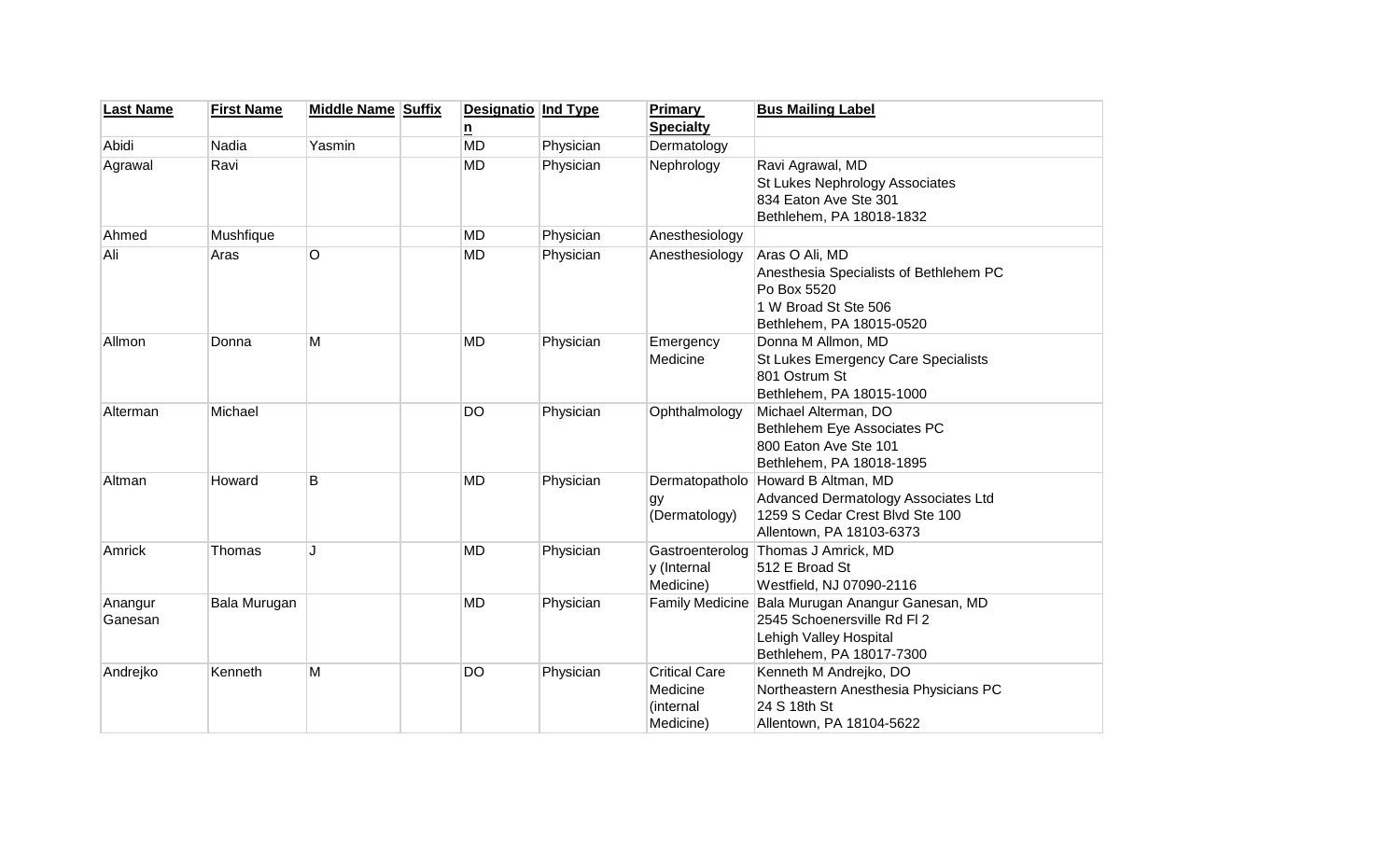| Arakali        | Schweta | R        |     | <b>MD</b> | Physician | <b>Allergy And</b><br>Immunology                       | Schweta R Arakali, MD<br>Center for Allergy and Asthma Care LLC<br>250 Cetronia Rd Ste 103<br>Allentown, PA 18104-9147                                    |
|----------------|---------|----------|-----|-----------|-----------|--------------------------------------------------------|-----------------------------------------------------------------------------------------------------------------------------------------------------------|
| Archer         | John    | H        |     | <b>MD</b> | Physician | Pediatric<br>Anesthesiology                            | John H Archer, MD<br><b>AAA Anesthesia Associates LLC</b><br>(anesthesiology) 4905 W Tilghman St Ste 250<br>Allentown, PA 18104-9131                      |
| Assar          | Shabnam | Hajamou  |     | <b>MD</b> | Physician | Infectious<br><b>Disease</b><br>(Internal<br>Medicine) | Shabnam Hajamou Assar, MD<br>LVPG Infectious Diseases-1255 S CC<br>1255 S Cedar Crest Blvd Ste 2100<br>Allentown, PA 18103-6226                           |
| Auteri         | Anthony | G        |     | <b>MD</b> | Physician | y (Internal<br>Medicine)                               | Gastroenterolog Anthony G Auteri, MD<br>Eastern PA Gastroenterology & Liver Specialists PC<br>1501 N Cedar Crest Blvd Ste 110<br>Allentown, PA 18104-2309 |
| Baccala        | Angelo  | Angelino | Jr. | <b>MD</b> | Physician | Urology                                                | Angelo Angelino Baccala, Jr., MD<br>LVPG Urology-Allentown<br>1250 S Cedar Crest Blvd Ste 215<br>Allentown, PA 18103-6271                                 |
| Bandala        | Leonard | C        |     | <b>MD</b> | Physician | <b>Critical Care</b><br>Medicine                       | Leonard C Bandala, MD<br>Professional Anesthesia Services of North America<br>(anesthesiology) 7918 Main St Unit 204<br>Fogelsville, PA 18051-9851        |
| <b>Barraco</b> | Robert  | D        |     | <b>MD</b> | Physician | <b>Surgical Critical</b><br>Care (General<br>Surgery)  | Robert D Barraco, MD<br>LVPG General Bariatric & Trauma Surgery<br>1240 S Cedar Crest Blvd Ste 308<br>Allentown, PA 18103-6370                            |
| Barren         | Eric    | P        |     | <b>DO</b> | Physician | Anesthesiology                                         | Eric P Barren, DO<br>AAA Anesthesia Associates LLC<br>4905 W Tilghman St Ste 250<br>Allentown, PA 18104-9131                                              |
| Bartus         | Cynthia | L        |     | <b>MD</b> | Physician | gy<br>(Dermatology)                                    | Dermatopatholo Cynthia L Bartus, MD<br>Advanced Dermatology Associates Ltd<br>1259 S Cedar Crest Blvd Ste 100<br>Allentown, PA 18103-6373                 |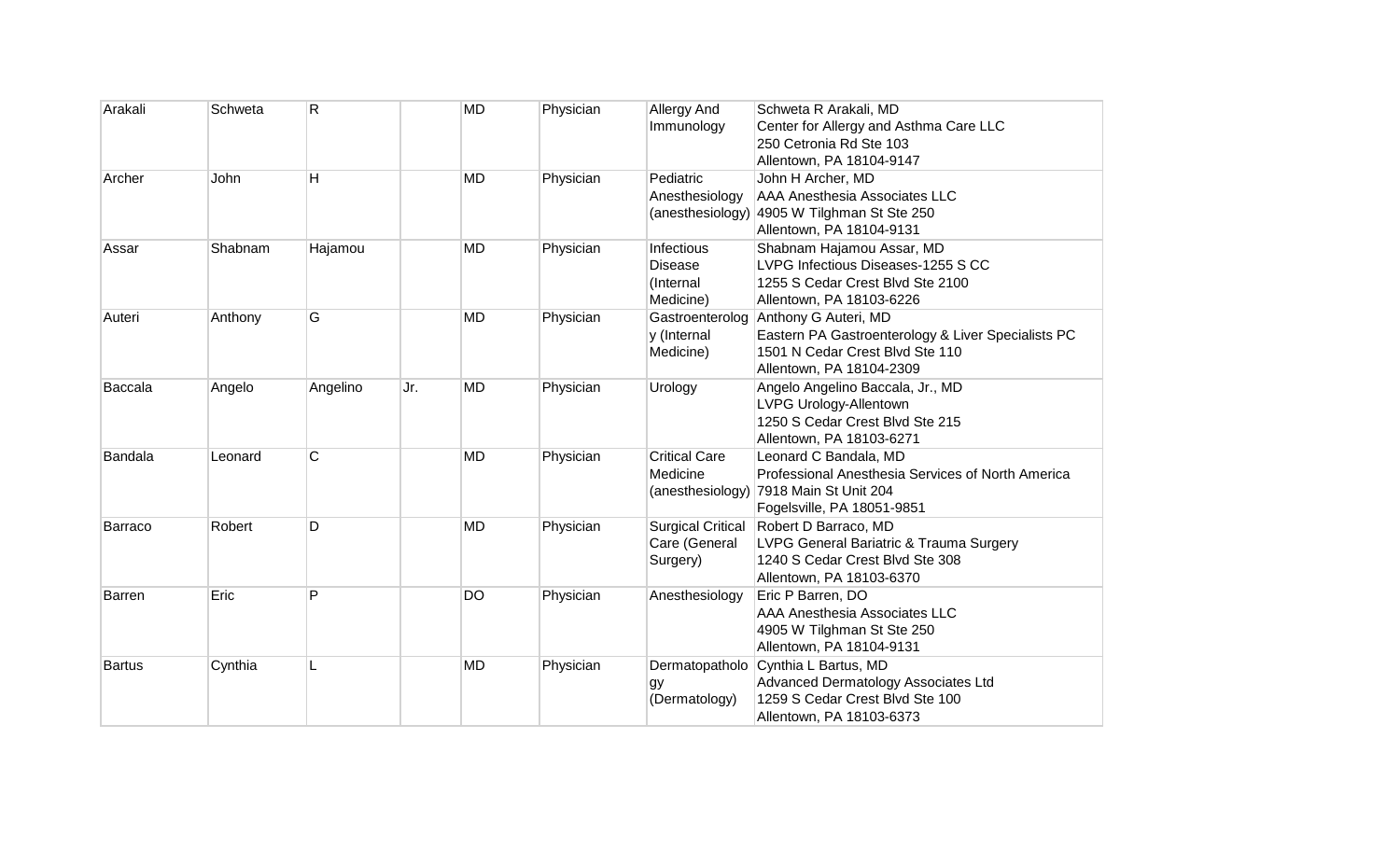| <b>Battista</b>    | Richard       | D       | <b>MD</b> | Physician | <b>Hand Surgery</b>                  | Richard D Battista, MD<br><b>OAA Orthopaedic Specialists</b><br>250 Cetronia Rd Ste 303<br>Allentown, PA 18104-9168                |
|--------------------|---------------|---------|-----------|-----------|--------------------------------------|------------------------------------------------------------------------------------------------------------------------------------|
| Bausch             | Andrew        | N       | <b>MD</b> | Physician | Ophthalmology                        | Andrew N Bausch, MD<br><b>Bausch Eye Associates</b><br>1616 W Allen St<br>Allentown, PA 18102-2012                                 |
| <b>Baxter</b>      | <b>Blaise</b> | William | <b>MD</b> | Physician | Neuroradiology                       | Blaise William Baxter, MD<br>Medical Imaging of Lehigh Valley PC<br>1255 S Cedar Crest Blvd Ste 2500<br>Allentown, PA 18103-6240   |
| Bell               | Michael       | A       | <b>MD</b> | Physician | Emergency<br>Medicine                | Michael A Bell, MD<br>1001 E 2nd St<br>Cole Memorial<br>Coudersport, PA 16915-8161                                                 |
| Benavage           | Michael       | F       | <b>MD</b> | Physician |                                      | Family Medicine Michael F Benavage, MD<br>Drs Benavage & Heffelfinger<br>1400 Main St<br>Catasauqua, PA 18032-2646                 |
| Berger             | Paul          | Matthew | <b>MD</b> | Physician | Urology                              | Paul Matthew Berger, MD<br>St Lukes Center for Urology-Allentown<br>5018 Medical Center Cir Ste 220<br>Allentown, PA 18106-9661    |
| <b>Berkenstock</b> | Meghan        |         | <b>MD</b> | Physician | Ophthalmology                        | Meghan Berkenstock, MD<br>600 N Wolfe St<br>Maumenee FI 3<br>Wilmer Eye Institute<br>Baltimore, MD 21287-0005                      |
| <b>Bertka</b>      | Kenneth       | Robert  | <b>MD</b> | Physician | <b>Family Medicine</b>               |                                                                                                                                    |
| <b>Bertka</b>      | Vicki         | Marie   | <b>MD</b> | Physician | Hospice &<br>Palliative<br>Medicine) | Vicki Marie Bertka, MD<br>St Lukes Palliative Care Group<br>Medicine (family 701 Ostrum St Ste 504<br>Fountain Hill, PA 18015-1153 |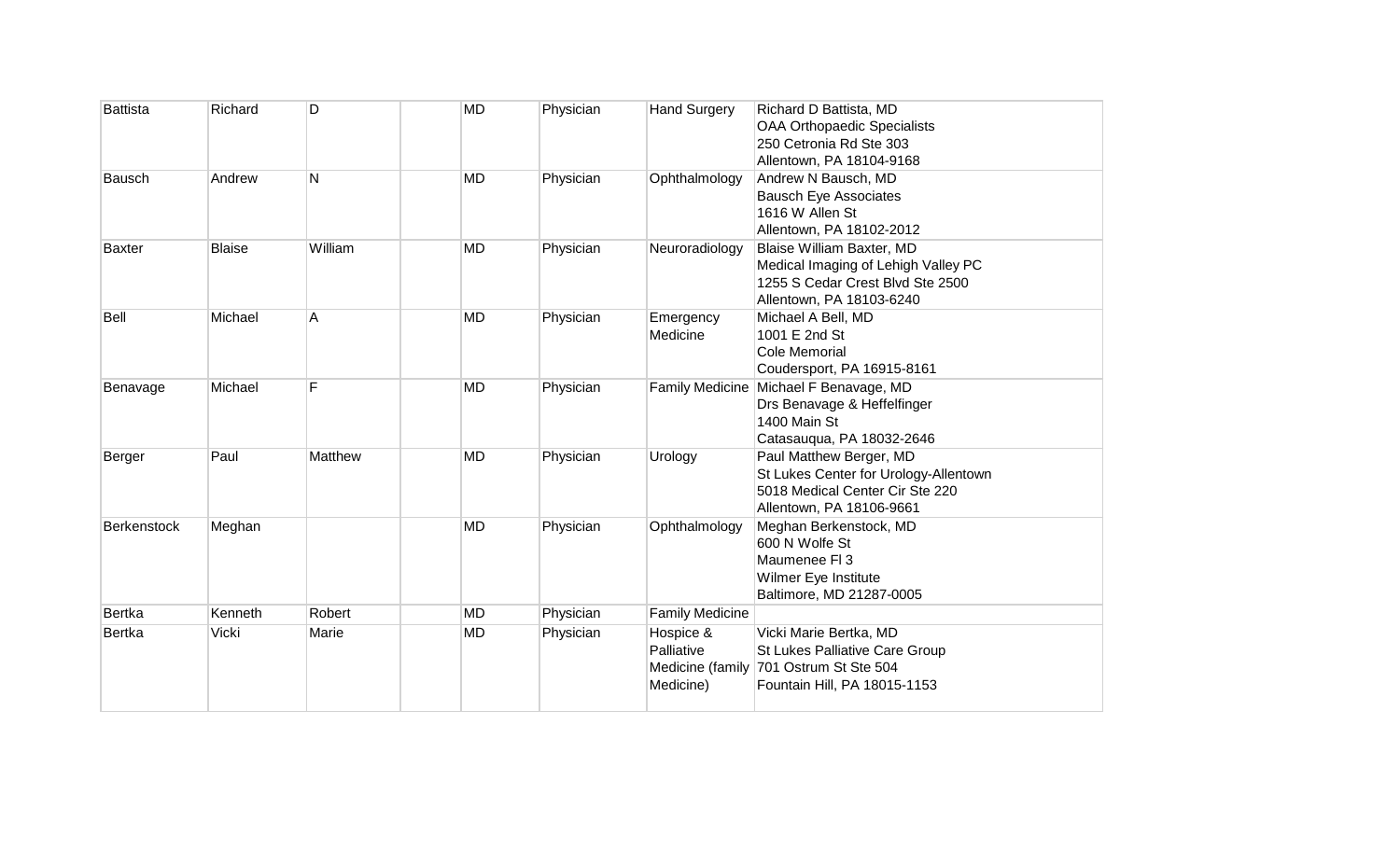| <b>Blasiol</b>    | Joseph      | J       | <b>DO</b> | Physician | General<br>Practice                         | Joseph J Blasiol, DO<br><b>Topton Family Practice Associates</b><br>72 Washington St<br>Topton, PA 19562-1017                 |
|-------------------|-------------|---------|-----------|-----------|---------------------------------------------|-------------------------------------------------------------------------------------------------------------------------------|
| Boateng           | Lydia       | Alberta | <b>MD</b> | Physician | Pediatric<br>Hematology-<br>oncology        | Lydia Alberta Boateng, MD<br><b>Childrens HealthCare</b><br>1517 Pond Rd<br>Allentown, PA 18104-2253                          |
| Bohri             | James       | D       | <b>MD</b> | Physician | Vascular And<br>Interventional<br>Radiology | James D Bohri, MD<br>Progressive Physicians Associates Inc<br>95 Highland Ave Ste 130<br>Bethlehem, PA 18017-9483             |
| <b>Bonner</b>     | William     | James   | <b>MD</b> | Physician | Physical<br>Medicine And<br>Rehabilitation  | William James Bonner, MD<br>1636 N Cedar Crest Blvd # 139<br>Pain Consultants USA, PC<br>Allentown, PA 18104-2318             |
| <b>Brady</b>      | John        | Gregory | <b>DO</b> | Physician | Dermatologic<br>Surgery                     | John Gregory Brady, DO<br>Dermatology & Skin Cancer Center PC<br>798 Hausman Rd Ste 310<br>Allentown, PA 18104-9108           |
| <b>Brandecker</b> | Thomas      | G       | MD, FACP  | Physician | Internal<br>Medicine                        | Thomas G Brandecker, MD, FACP<br><b>Adult Medicine &amp; Geriatrics</b><br>798 Hausman Rd Ste 270<br>Allentown, PA 18104-9103 |
| <b>Brodsky</b>    | Melissa     | Ann     | <b>MD</b> | Physician | Anesthesiology                              | Melissa Ann Brodsky, MD<br><b>AAA Anesthesia Associates LLC</b><br>4905 W Tilghman St Ste 250<br>Allentown, PA 18104-9131     |
| <b>Brown</b>      | Christopher | L       | <b>MD</b> | Physician | Diagnostic<br>Radiology                     |                                                                                                                               |
| <b>Browne</b>     | Alysia      | Dawn    | <b>MD</b> | Physician | I Pathology                                 | Anatomic/clinica Alysia Dawn Browne, MD<br>700 E Broad St<br>LVHN-Hazleton<br>Hazleton, PA 18201-6835                         |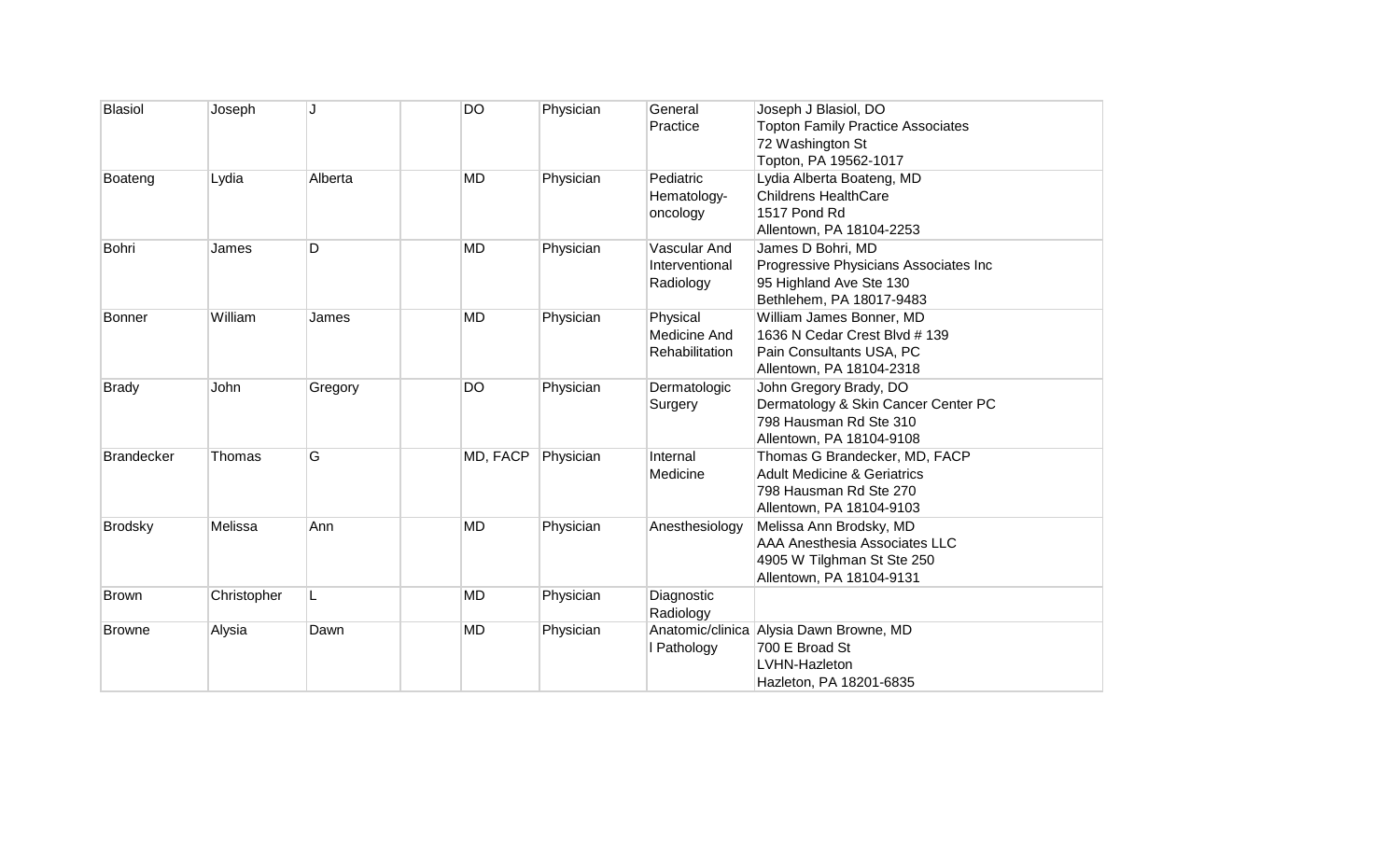| <b>Burke</b> | James   | Addison | <b>MD</b> | Physician | <b>Critical Care</b><br>Medicine<br>(internal<br>Medicine) | James Addison Burke, MD<br><b>LVPG Cardiology Cedar Crest</b><br>1250 S Cedar Crest Blvd Ste 300<br>Allentown, PA 18103-6381 |
|--------------|---------|---------|-----------|-----------|------------------------------------------------------------|------------------------------------------------------------------------------------------------------------------------------|
| Burmeister   | David   | B       | <b>DO</b> | Physician | Emergency<br>Medicine                                      | David B Burmeister, DO<br><b>LVPG Emergency Medicine</b><br>Po Box 689<br>Cedar Crest & I-78<br>Allentown, PA 18105-1556     |
| <b>Busse</b> | Claudia | F       | <b>MD</b> | Physician | Pediatrics                                                 | Claudia F Busse, MD<br><b>LVH Pediatric Inpatient Care</b><br>Po Box 689<br>Cedar Crest & I-78<br>Allentown, PA 18105-1556   |
| Buxbaum      | Jodie   |         | <b>MD</b> | Physician | Anesthesiology                                             | Jodie L Buxbaum, MD<br><b>AAA Anesthesia Associates LLC</b><br>4905 W Tilghman St Ste 250<br>Allentown, PA 18104-9131        |
| Camasto      | Angela  | M       | <b>MD</b> | Physician | Pediatrics                                                 | Angela M Camasto, MD<br><b>LVPG Pediatrics-Center Valley</b><br>3800 Sierra Cir Ste 100<br>Center Valley, PA 18034-8476      |
| Caprez       | John    | C       | DO        | Physician | Anesthesiology                                             | John C Caprez, DO<br>Northeastern Anesthesia Physicians PC<br>24 S 18th St<br>Allentown, PA 18104-5622                       |
| Chari        | Amulia  |         | <b>DO</b> | Physician |                                                            | Family Medicine Amulia Chari, DO<br>801 Ostrum St<br>St. Luke'S Warren Family Medicine<br>Bethlehem, PA 18015-1000           |
| Cheng        | Harvey  | S       | <b>MD</b> | Physician | Ophthalmology                                              | Harvey S Cheng, MD<br>401 N 17th St Ste 109<br>Harvey S Cheng MD<br>Allentown, PA 18104-5049                                 |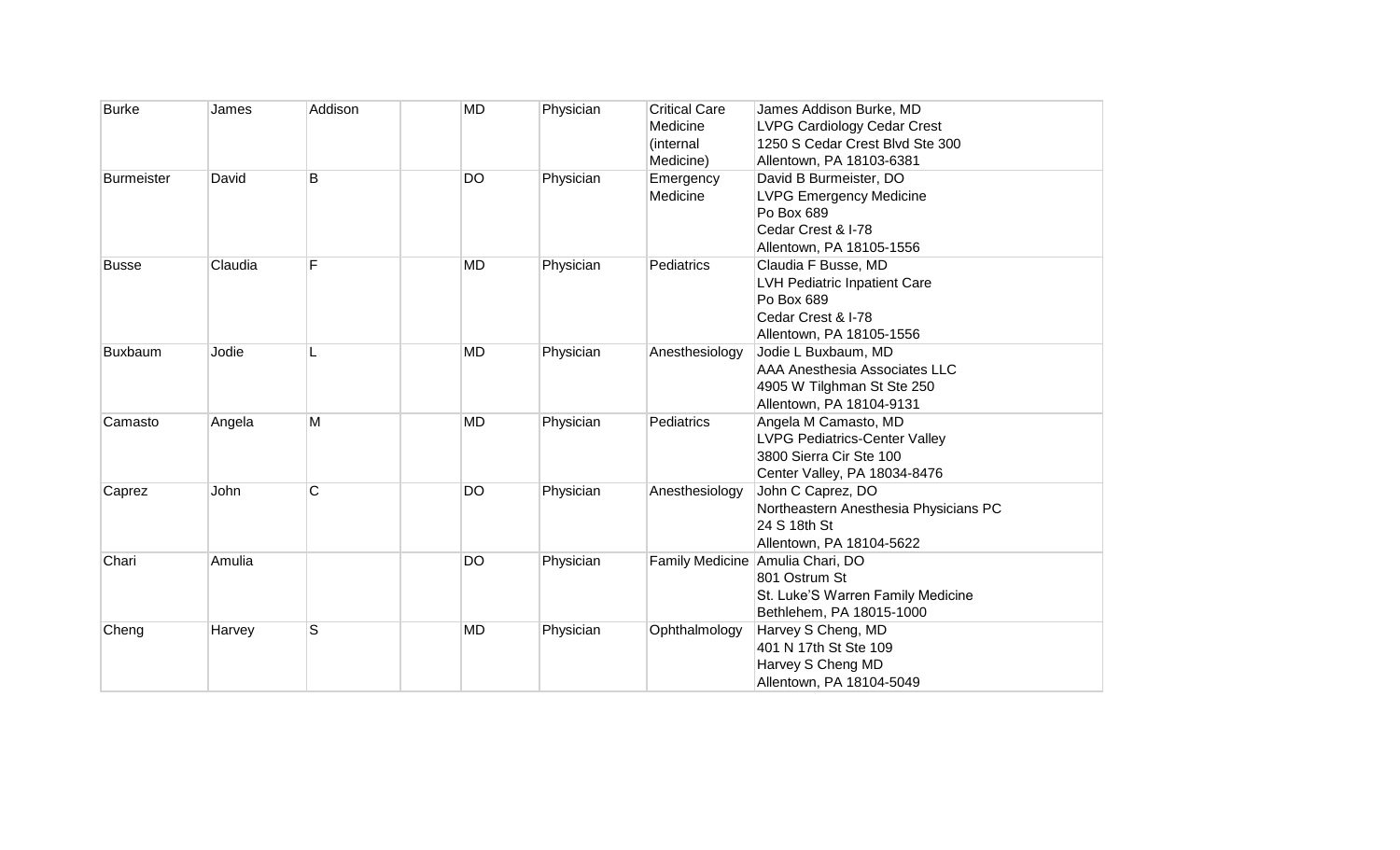| Chernov   | Valeriy | M        | <b>MD</b>      |          | Physician |                                    | Psychiatry/neuro Valeriy M Chernov, MD                      |
|-----------|---------|----------|----------------|----------|-----------|------------------------------------|-------------------------------------------------------------|
|           |         |          |                |          |           | logy                               | 2218 Kimball St                                             |
|           |         |          |                |          |           |                                    | <b>Beautiful Mind PC</b>                                    |
| Chou      | Alan    | Yen Chen | <b>MD</b>      |          | Physician | Anesthesiology                     | Brooklyn, NY 11234-5109<br>Alan Yen Chen Chou, MD           |
|           |         |          |                |          |           |                                    | <b>AAA Anesthesia Associates LLC</b>                        |
|           |         |          |                |          |           |                                    | 4905 W Tilghman St Ste 250                                  |
|           |         |          |                |          |           |                                    | Allentown, PA 18104-9131                                    |
| Chung     | Johnny  | S        |                | MD, FACS | Physician | <b>Plastic Surgery</b>             | Johnny S Chung, MD, FACS                                    |
|           |         |          |                |          |           |                                    | <b>Aesthetic Surgery Associates</b>                         |
|           |         |          |                |          |           |                                    | 250 Cetronia Rd Ste 301<br>Allentown, PA 18104-9168         |
| Chyung    | Dennis  | Κ        | <b>MD</b>      |          | Physician | Anesthesiology                     | Dennis K Chyung, MD                                         |
|           |         |          |                |          |           |                                    | <b>AAA Anesthesia Associates LLC</b>                        |
|           |         |          |                |          |           |                                    | 4905 W Tilghman St Ste 250                                  |
|           |         |          |                |          |           |                                    | Allentown, PA 18104-9131                                    |
| Ciliberti | Michael | D        | <b>MD</b>      |          | Physician | Allergy And                        | Michael D Ciliberti, MD                                     |
|           |         |          |                |          |           | Immunology                         | Center for Allergy and Asthma Care LLC                      |
|           |         |          |                |          |           |                                    | 250 Cetronia Rd Ste 103<br>Allentown, PA 18104-9147         |
| Cipolle   | Mark    | D        |                | MD, FACS | Physician | <b>Critical Care</b>               |                                                             |
|           |         |          |                |          |           | Medicine                           |                                                             |
|           |         |          |                |          |           | (internal                          |                                                             |
|           |         |          |                |          |           | Medicine)                          |                                                             |
| Clark     | Andrew  | Ryan     | <b>MD</b>      |          | Physician | Child &                            |                                                             |
|           |         |          |                |          |           | Adolescent                         |                                                             |
|           |         |          |                |          |           | Psychiatry<br>(Psychiatry)         |                                                             |
| Cohen     | Laurie  | A        | <b>DO</b>      |          | Physician | Pediatrics                         | Laurie A Cohen, DO                                          |
|           |         |          |                |          |           |                                    | <b>Childrens HealthCare</b>                                 |
|           |         |          |                |          |           |                                    | 1517 Pond Rd                                                |
|           |         |          |                |          |           |                                    | Allentown, PA 18104-2253                                    |
| Collins   | J. John |          | Ш<br><b>MD</b> |          | Physician | Pediatric                          | J. John Collins, II, MD                                     |
|           |         |          |                |          |           | Anesthesiology<br>(anesthesiology) | AAA Anesthesia Associates LLC<br>4905 W Tilghman St Ste 250 |
|           |         |          |                |          |           |                                    | Allentown, PA 18104-9131                                    |
| Colodner  | Kevin   |          | <b>MD</b>      |          | Physician |                                    |                                                             |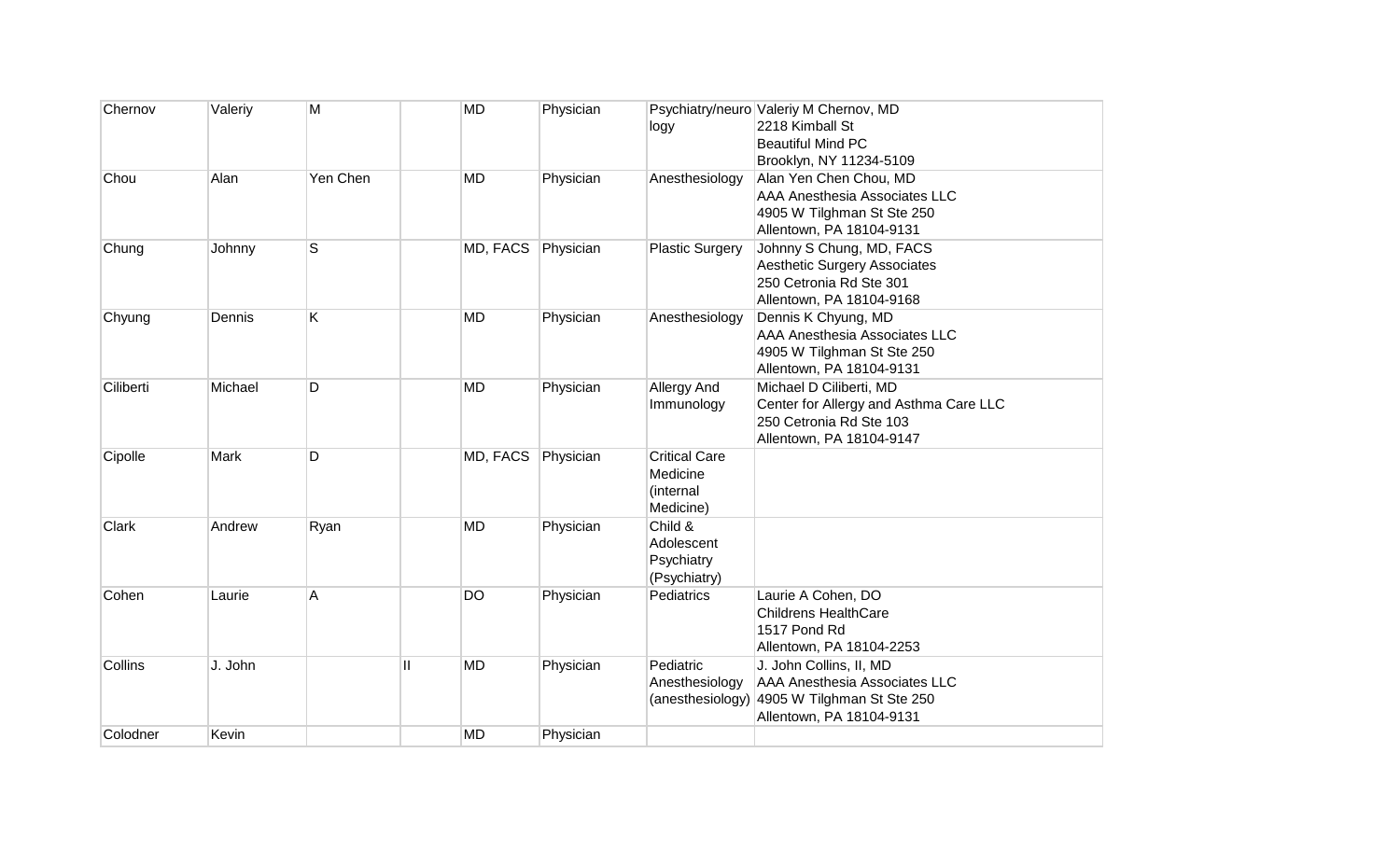| Colpan     | Aylin    |        |     | <b>MD</b> | Physician | Infectious<br><b>Disease</b><br>(Internal<br>Medicine)     | Aylin Colpan, MD<br>LVPG Infectious Diseases-1255 S CC<br>1255 S Cedar Crest Blvd Ste 2100<br>Allentown, PA 18103-6226                    |
|------------|----------|--------|-----|-----------|-----------|------------------------------------------------------------|-------------------------------------------------------------------------------------------------------------------------------------------|
| Combs      | William  | G      |     | <b>MD</b> | Physician | Cardiovascular<br><b>Disease</b><br>(Internal<br>Medicine) | William G Combs, MD<br><b>LVPG Cardiology Cedar Crest</b><br>1250 S Cedar Crest Blvd Ste 300<br>Allentown, PA 18103-6381                  |
| Conopio    | Mark     | Α.     |     | <b>MD</b> | Physician | Anesthesiology                                             | Mark A. Conopio, MD<br><b>Grand View Anesthesia Associates</b><br>700 Lawn Ave<br>Sellersville, PA 18960-1548                             |
| Cooper     | Mitchell | E      |     | <b>MD</b> | Physician | <b>Sports Medicine</b><br>(orthopedic<br>Surgery)          | Mitchell E Cooper, MD<br>LVPG Orthopedics and Sports Medicine<br>2597 Schoenersville Rd Ste 100<br>Bethlehem, PA 18017-7325               |
| Cordova    | Richard  | F      |     | <b>DO</b> | Physician | Dermatology                                                | Richard F Cordova, DO<br>Dermatology Partners-Laurys Station<br>5649 Wynnewood Dr Ste 202<br>Laurys Station, PA 18059-1124                |
| Cossu      | Sergio   | Fabian |     | <b>MD</b> | Physician | Cardiovascular<br><b>Disease</b><br>(Internal<br>Medicine) |                                                                                                                                           |
| Costa      | Antonio  | Manuel | Jr. | <b>DO</b> | Physician |                                                            | Family Medicine Antonio Manuel Costa, Jr., DO<br><b>Valley Family Medical Center</b><br>1040 Chestnut St Ste 101<br>Emmaus, PA 18049-1952 |
| Creighton  | William  | Thomas |     | <b>MD</b> | Physician | <b>Urgent Care</b><br>Medicine                             | William Thomas Creighton, MD<br>1150 Reservoir Ave<br><b>Garden City Treatment Center</b><br>Cranston, RI 02920-6068                      |
| Czajkowski | Thomas   | J.     |     | <b>MD</b> | Physician |                                                            | Family Medicine Thomas J Czajkowski, MD<br>Thomas J Czajkowski MD<br>3131 College Heights Blvd Ste 2200<br>Allentown, PA 18104-4877       |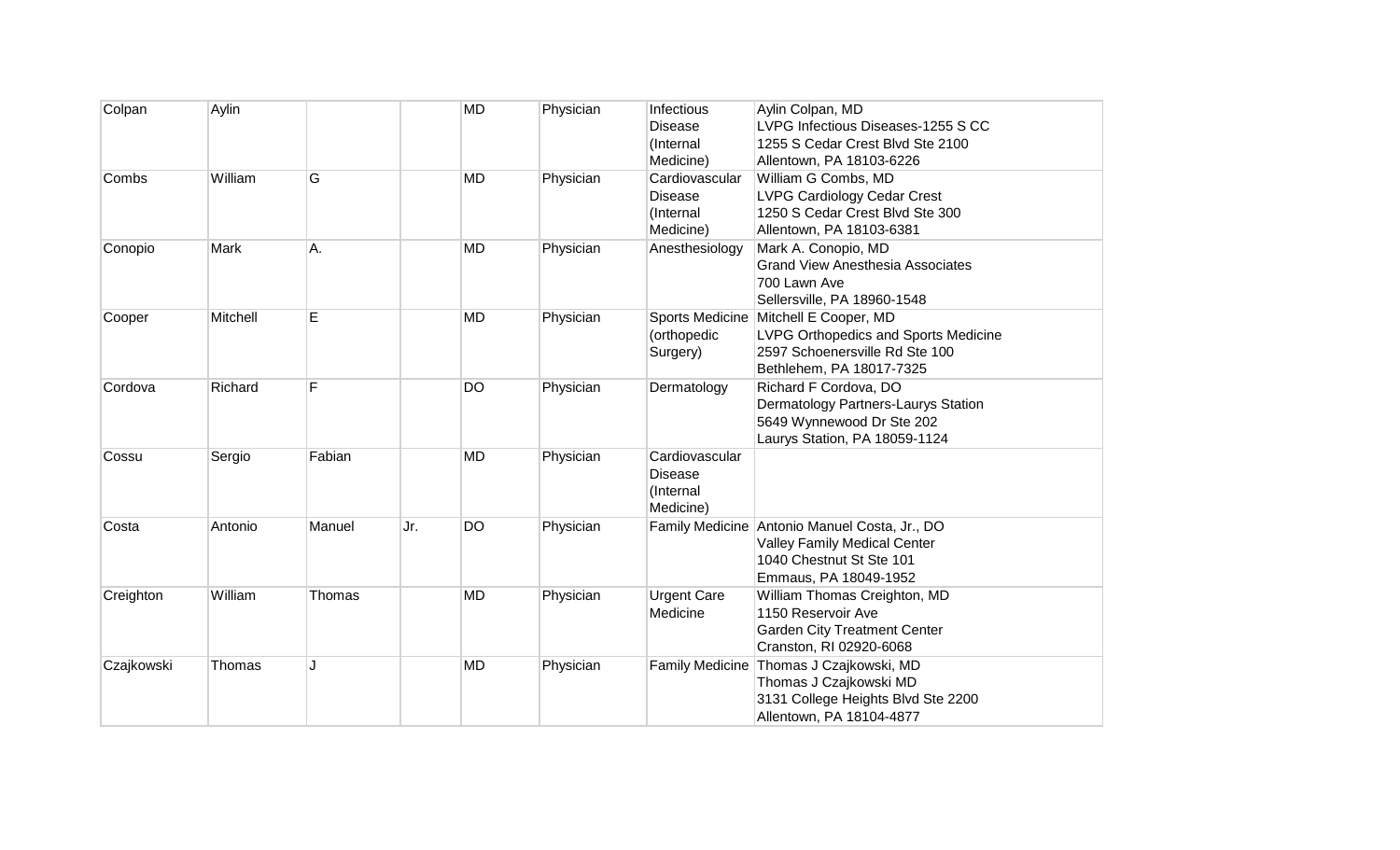| Daley    | James   |   | <b>MD</b> | Physician | Physical<br>Medicine And<br>Rehabilitation  | James J Daley, MD<br><b>Good Shepherd Physicians Group</b><br>850 S 5th St<br>Allentown, PA 18103-3308                                                          |
|----------|---------|---|-----------|-----------|---------------------------------------------|-----------------------------------------------------------------------------------------------------------------------------------------------------------------|
| d'Angelo | Carl    | F | <b>MD</b> | Physician | Gastroenterolog<br>y (Internal<br>Medicine) |                                                                                                                                                                 |
| Das      | Rupam   | K | <b>MD</b> | Physician | Orthopedic<br>Surgery                       | Rupam K Das, MD<br>LVPG Orthopedics and Sports Medicine<br>1250 S Cedar Crest Blvd Ste 110<br><b>Center For Advanced Healthcare</b><br>Allentown, PA 18103-6224 |
| Deb      | Nimisha |   | MD        | Physician | Radiation<br>Oncology                       | Nimisha Deb, MD<br><b>Advanced Radiation Oncology Associates</b><br>801 Ostrum St<br><b>St Lukes Cancer Center</b><br>Bethlehem, PA 18015-1000                  |
| Dedio    | Robert  | Μ | MD, FACS  | Physician | Otolaryngology                              | Robert M Dedio, MD, FACS<br>LVPG Ear Nose and Throat-Pond Road<br>1575 Pond Rd Ste 203<br>Allentown, PA 18104-2254                                              |
| Defalcis | Delphy  | F | <b>DO</b> | Physician | Anesthesiology                              | Delphy F Defalcis, DO<br>Northeastern Anesthesia Physicians PC<br>24 S 18th St<br>Allentown, PA 18104-5622                                                      |
| Depuy    | Amy     | M | <b>MD</b> | Physician | Obstetrics &<br>Gynecology                  | Amy M Depuy, MD<br><b>LVPG Obstetrics &amp; Gynecology</b><br>1245 S Cedar Crest Blvd Ste 201<br>Allentown, PA 18103-6258                                       |
| Derose   | David   | Α | <b>MD</b> | Physician | Ophthalmology                               | David A Derose, MD<br>Lehigh Eye Specialists<br>1251 S Cedar Crest Blvd Ste 307<br>Allentown, PA 18103-6214                                                     |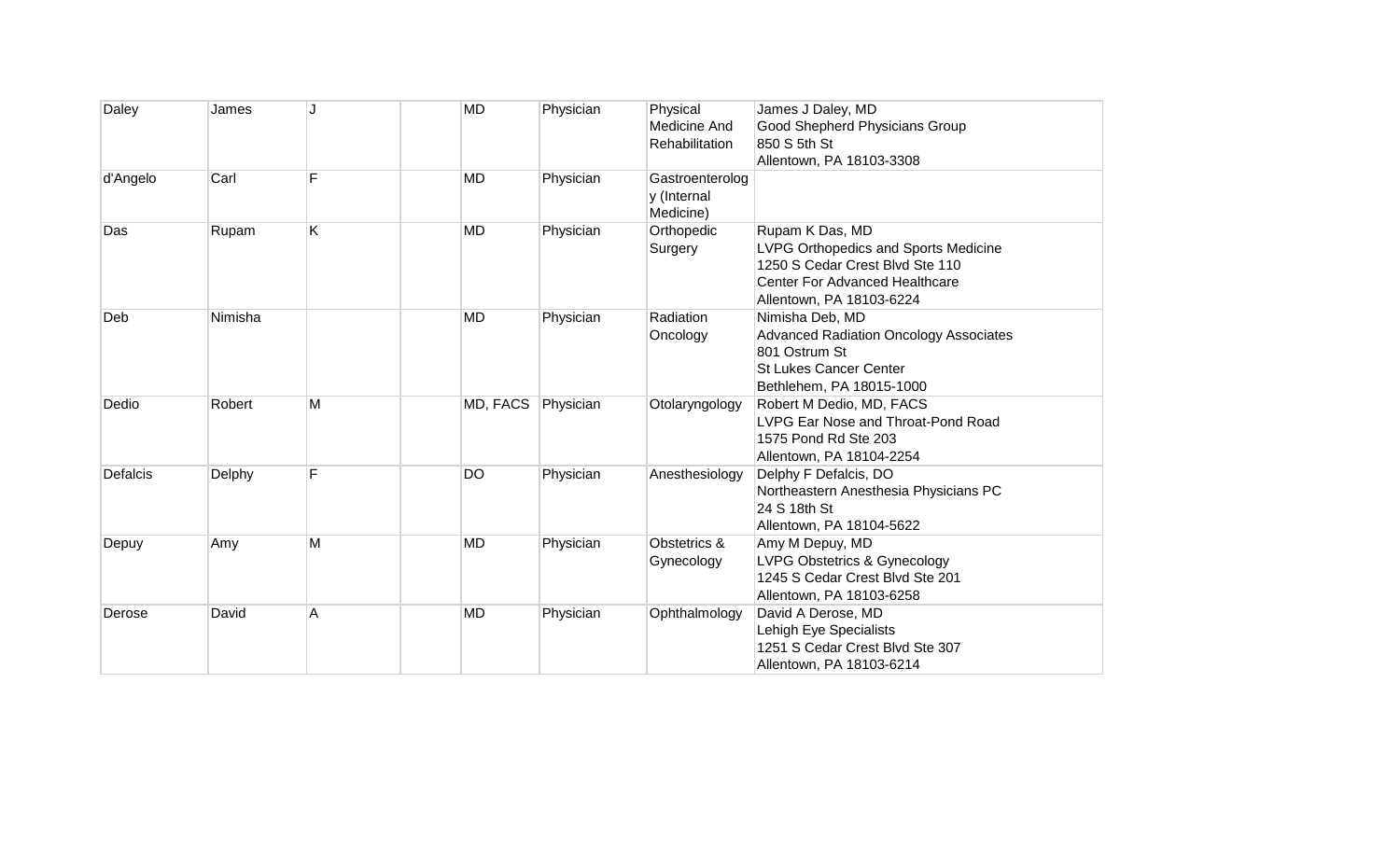| Distefano     | Francis   | Samuel         | Ш | <b>DO</b> | Physician | Internal<br>Medicine                                | Francis Samuel Distefano, II, DO<br>LVPG Hospital Medicine at Cedar Crest<br>Po Box 689<br>Cedar Crest & I-78 FI 3 Anderson Wing<br>Allentown, PA 18105-1556 |
|---------------|-----------|----------------|---|-----------|-----------|-----------------------------------------------------|--------------------------------------------------------------------------------------------------------------------------------------------------------------|
| Donkar        | Thomas    | George         |   | <b>DO</b> | Physician |                                                     | General Surgery Thomas George Donkar, DO<br>St Lukes Estes Surgical Associates<br>701 Ostrum St Ste 202<br>Fountain Hill, PA 18015-1152                      |
| <b>Drobil</b> | Jeffrey   | L              |   | <b>DO</b> | Physician | Anesthesiology                                      | Jeffrey L Drobil, DO<br>AAA Anesthesia Associates LLC<br>4905 W Tilghman St Ste 250<br>Allentown, PA 18104-9131                                              |
| Du            | Christine | W              |   | <b>MD</b> | Physician | <b>General Surgery</b>                              | Christine W Du, MD<br><b>LVPG Transplant Surgery</b><br>1250 S Cedar Crest Blvd Ste 210<br>Allentown, PA 18103-6271                                          |
| Dubov         | Wayne     | E              |   | <b>MD</b> | Physician | Physical<br>Medicine And<br>Rehabilitation          | Wayne E Dubov, MD<br>LVPG Psychiatry-Hausman Road<br>798 Hausman Rd Ste 100<br>Allentown, PA 18104-9116                                                      |
| Erazo         | Maria     | Cristina       |   | <b>MD</b> | Physician | Nephrology                                          | Maria Cristina Erazo, MD<br>Frontline Medical & Kidney Care<br>451 Chew St Ste 407<br>Allentown, PA 18102-3424                                               |
| Ermolovich    | Tanya     |                |   | <b>DO</b> | Physician | Dermatology                                         | Tanya Ermolovich, DO<br>Advanced Dermatology Associates Ltd<br>1259 S Cedar Crest Blvd Ste 100<br>Allentown, PA 18103-6373                                   |
| Farrell       | Caron     |                |   | <b>MD</b> | Physician | Child &<br>Adolescent<br>Psychiatry<br>(Psychiatry) | Caron Farrell, MD<br>5300 Kidspeace Dr<br>KidsPeace Childrens Hospital<br>Orefield, PA 18069-2000                                                            |
| Feiner        | Ellina    | <b>Cheskis</b> |   | <b>MD</b> | Physician | Cardiovascular<br>Disease<br>(Internal<br>Medicine) | Ellina Cheskis Feiner, MD<br><b>LVPG Cardiology Cedar Crest</b><br>1250 S Cedar Crest Blvd Ste 300<br>Allentown, PA 18103-6381                               |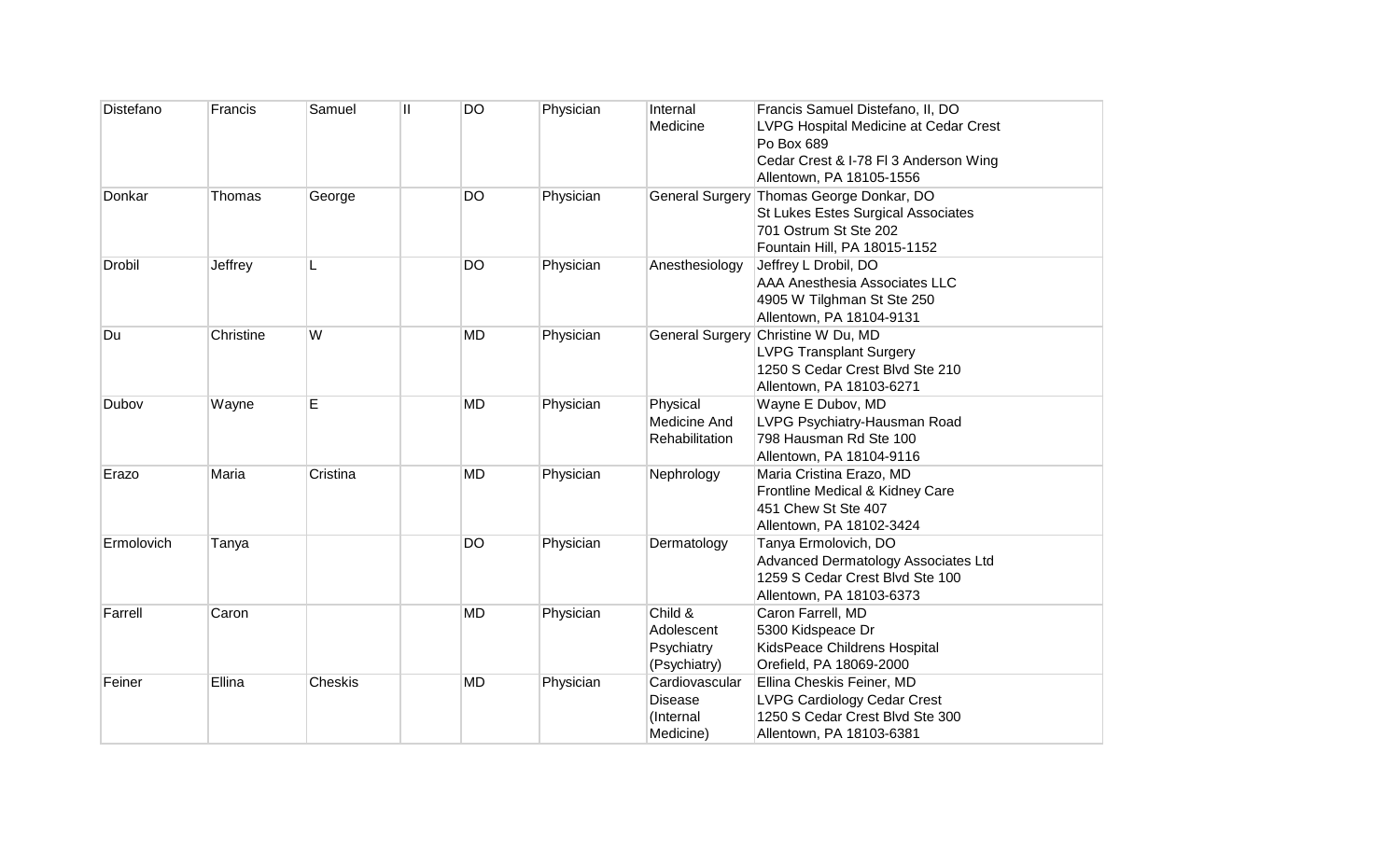| Feldman   | Neil         | H       |     | <b>DO</b> | Physician | Allergy And<br>Immunology                              | Neil H Feldman, DO<br>Allergy & Asthma Associates<br>401 N 17th St Ste 211                                                              |
|-----------|--------------|---------|-----|-----------|-----------|--------------------------------------------------------|-----------------------------------------------------------------------------------------------------------------------------------------|
|           |              |         |     |           |           |                                                        | Allentown, PA 18104-5050                                                                                                                |
| Feliciano | Joseph       | Raymund |     | <b>MD</b> | Physician | Urology                                                | Joseph Raymund Feliciano, MD<br>LVPG Urology-Bethlehem<br>2649 Schoenersville Rd Ste 101<br>Bethlehem, PA 18017-7317                    |
| Field     | Ellen        | Meryl   |     | <b>MD</b> | Physician | Rheumatology                                           | Ellen Meryl Field, MD<br>Ellen Meryl Field MD<br>1665 Valley Center Pkwy Ste 150<br>Bethlehem, PA 18017-2356                            |
| Flicker   | Amanda       | Β       |     | <b>MD</b> | Physician | Obstetrics &<br>Gynecology                             | Amanda B Flicker, MD<br><b>LVPG Maternal Fetal Medicine</b><br>3900 Hamilton Blvd Ste 201<br>Allentown, PA 18103-6122                   |
| Flodin    | Elizabeth    | Anne    |     | <b>DO</b> | Physician | Obstetrics &<br>Gynecology                             | Elizabeth Anne Flodin, DO<br><b>LVPG Obstetrics &amp; Gynecology</b><br>1665 Valley Center Pkwy Ste 130<br>Bethlehem, PA 18017-2352     |
| Frick     | Edward       | James   |     | <b>MD</b> | Physician | Traumatic<br>Surgery                                   | <b>Edward James Frick, MD</b><br>LVPG General Bariatric & Trauma Surgery<br>1240 S Cedar Crest Blvd Ste 308<br>Allentown, PA 18103-6370 |
| Friel     | <b>Brian</b> | C       |     | <b>DO</b> | Physician | Infectious<br><b>Disease</b><br>(Internal<br>Medicine) | Brian C Friel, DO<br>LVPG Infectious Diseases-1255 S CC<br>1255 S Cedar Crest Blvd Ste 2100<br>Allentown, PA 18103-6226                 |
| Fugok     | Kimberly     | Lynn    |     | <b>DO</b> | Physician | Pediatrics                                             |                                                                                                                                         |
| Fullan    | Debra        | M       |     | DO        | Physician | Anesthesiology                                         | Debra M Fullan, DO<br>AAA Anesthesia Associates LLC<br>4905 W Tilghman St Ste 250<br>Allentown, PA 18104-9131                           |
| Galassi   | Joseph       | W       | Jr. | <b>MD</b> | Physician | Pain Medicine                                          | Joseph W Galassi, Jr., MD<br>(anesthesiology) AAA Anesthesia Associates LLC<br>4905 W Tilghman St Ste 250<br>Allentown, PA 18104-9131   |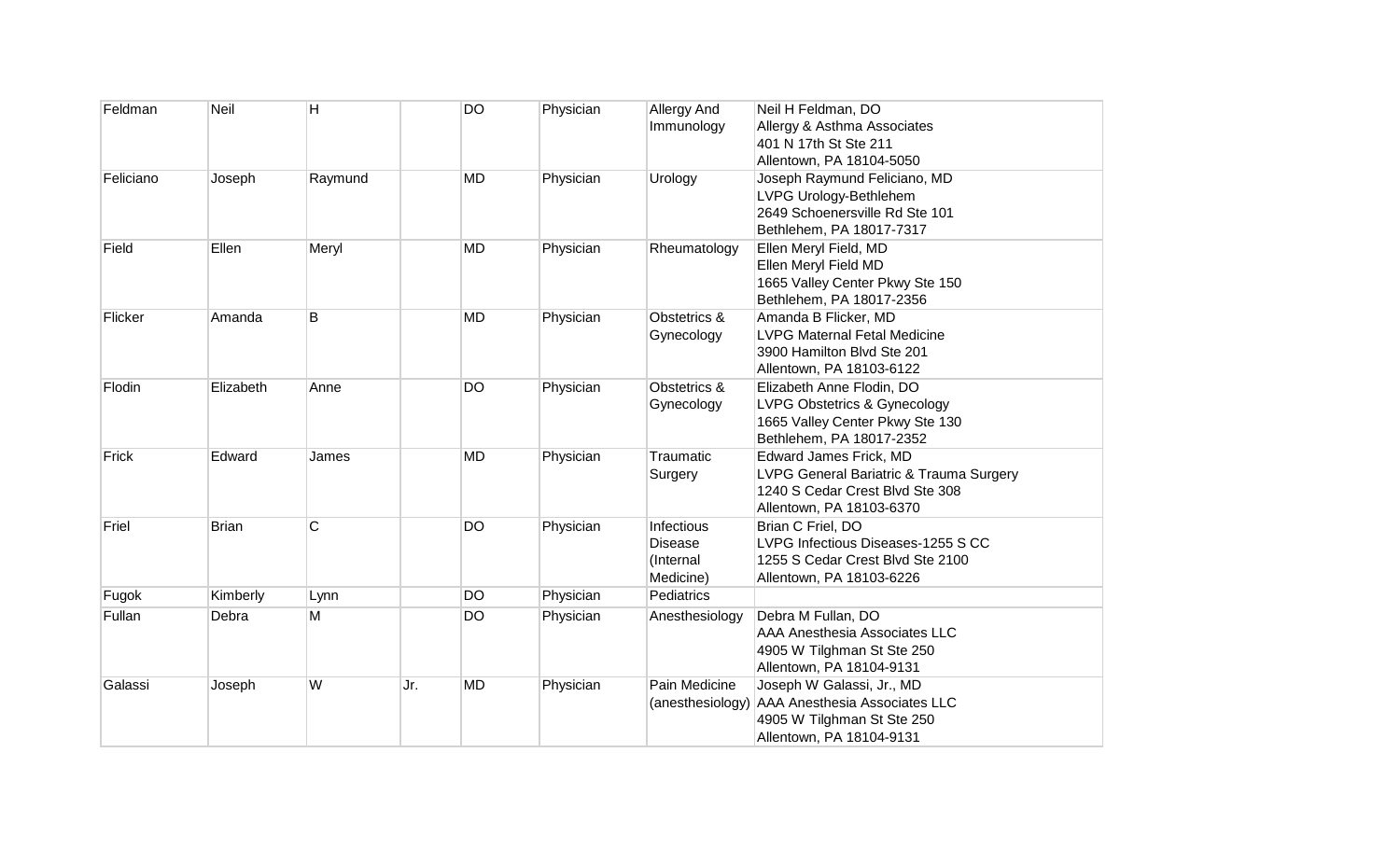| Garala    | Pavan        |         | <b>MD</b> | Physician | Internal<br>Medicine                                          | Pavan Garala, MD<br>700 E Norwegian St<br>Lehigh Valley Hospital-Schuylkill Campus<br>Pottsville, PA 17901-2710                                            |
|-----------|--------------|---------|-----------|-----------|---------------------------------------------------------------|------------------------------------------------------------------------------------------------------------------------------------------------------------|
| Gareca    | Marcelo      | G       | <b>MD</b> | Physician | <b>Infectious</b><br><b>Disease</b><br>(Internal<br>Medicine) | Marcelo G Gareca, MD<br>LVPG Infectious Diseases-1255 S CC<br>1255 S Cedar Crest Blvd Ste 2100<br>Allentown, PA 18103-6226                                 |
| Georges   | Clifford     | E       | <b>MD</b> | Physician | Urology                                                       | Clifford E Georges, MD<br>LVPG Urology-Allentown<br>1250 S Cedar Crest Blvd Ste 215<br>Allentown, PA 18103-6271                                            |
| Gertner   | Eric         | J.      | <b>MD</b> | Physician | Internal<br>Medicine                                          | Eric J Gertner, MD<br><b>LVPG Internal Medicine</b><br>3080 Hamilton Blvd Ste 350<br>Allentown, PA 18103-3692                                              |
| Giorgetti | Renee        | Marisa  | DO        | Physician | Internal<br>Medicine                                          | Renee Marisa Giorgetti, DO<br>LVPG Hospital Medicine at Muhlenburg<br>1200 S Cedar Crest Blvd<br>3rd Floor, Anderson Wing<br>Allentown, PA 18103-6202      |
| Godil     | Sara         | Atif    | <b>MD</b> | Physician |                                                               |                                                                                                                                                            |
| Gordon    | Jeffrey      | Phillip | <b>MD</b> | Physician | y (Internal<br>Medicine)                                      | Clinical Cardiac Jeffrey Phillip Gordon, MD<br>Electrophysiolog LVPG Cardiology Cedar Crest<br>1250 S Cedar Crest Blvd Ste 300<br>Allentown, PA 18103-6381 |
| Gourniak  | Amy          |         | DO        | Physician |                                                               | Family Medicine Amy Gourniak, DO<br>Parkland Family Health Center<br>4520 Park View Dr<br>Schnecksville, PA 18078-2552                                     |
| Groff     | <b>Brett</b> | E       | DO        | Physician | Anesthesiology                                                | Brett E Groff, DO<br>Northeastern Anesthesia Physicians PC<br>24 S 18th St<br>Allentown, PA 18104-5622                                                     |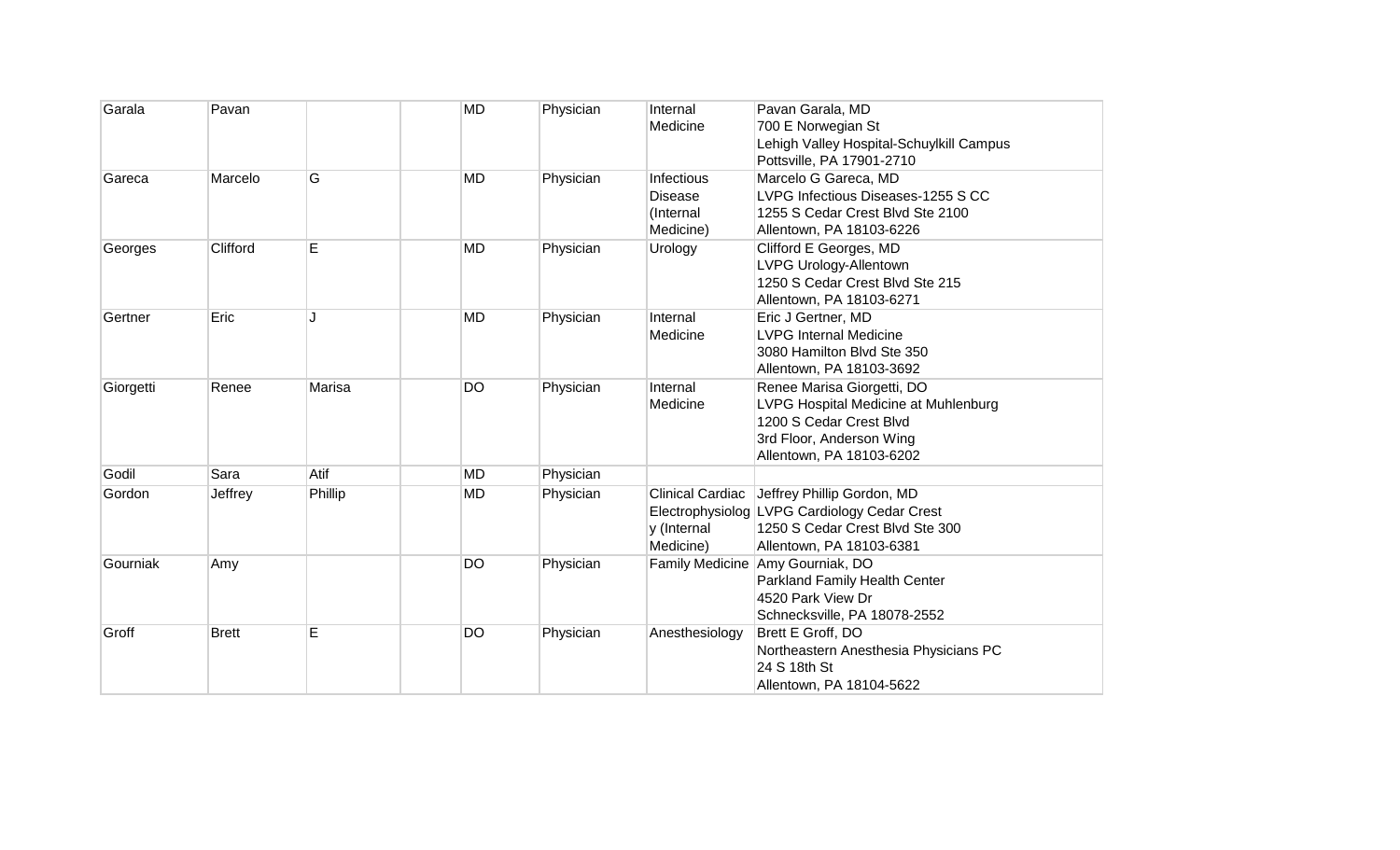| Guarino | Edward   | F       | <b>MD</b>                 | Physician | <b>Plastic Surgery</b>     | Edward F Guarino, MD<br><b>Edward F Guarino MD PC</b><br>451 Chew St Ste 309<br>Allentown, PA 18102-3423                      |
|---------|----------|---------|---------------------------|-----------|----------------------------|-------------------------------------------------------------------------------------------------------------------------------|
| Gupta   | Jatin    | Prauash | <b>DO</b>                 | Physician | Urology                    | Jatin Prauash Gupta, DO<br>LVPG Urology-Allentown<br>1250 S Cedar Crest Blvd Ste 215<br>Allentown, PA 18103-6271              |
| Gupta   | Ruchi    |         | <b>MD</b>                 | Physician | Pediatric<br>Cardiology    | Ruchi Gupta, MD<br><b>CHCA Cardiac Center-Allentown</b><br>1605 N Cedar Crest Blvd Ste 119<br>Allentown, PA 18104-2355        |
| Gust    | Anthony  | Joseph  | <b>MD</b>                 | Physician | Dermatology                | Anthony Joseph Gust, MD<br>Advanced Dermatology Associates Ltd<br>1259 S Cedar Crest Blvd Ste 100<br>Allentown, PA 18103-6373 |
| Guzzo   | Haley    | M       | <b>MD</b>                 | Physician | Anesthesiology             | Haley M Guzzo, MD<br>AAA Anesthesia Associates LLC<br>4905 W Tilghman St Ste 250<br>Allentown, PA 18104-9131                  |
| Guzzo   | Joseph   | C       | <b>MD</b>                 | Physician | Nephrology                 | Joseph C Guzzo, MD<br>Kidney Care Specialists LLC-Allentown<br>1230 S Cedar Crest Blvd Ste 301<br>Allentown, PA 18103-6212    |
| Habig   | Joseph   | A       | $\mathbf{I}$<br><b>MD</b> | Physician |                            | Family Medicine Joseph A Habig, II, MD<br>Joseph A Habig II MD<br>798 Hausman Rd Ste 250<br>Allentown, PA 18104-9116          |
| Hallock | Geoffrey | G       | MD, FACS                  | Physician | <b>Plastic Surgery</b>     | Geoffrey G Hallock, MD, FACS<br>1230 S Cedar Crest Blvd Ste 306<br>Geoffrey G. Hallock, M.D.<br>Allentown, PA 18103-6212      |
| Hanes   | David    | J       | <b>MD</b>                 | Physician | Obstetrics &<br>Gynecology | David J Hanes, MD<br>Valley OB/Gyn Associates Ltd<br>322 S 17th St<br>Allentown, PA 18104-6709                                |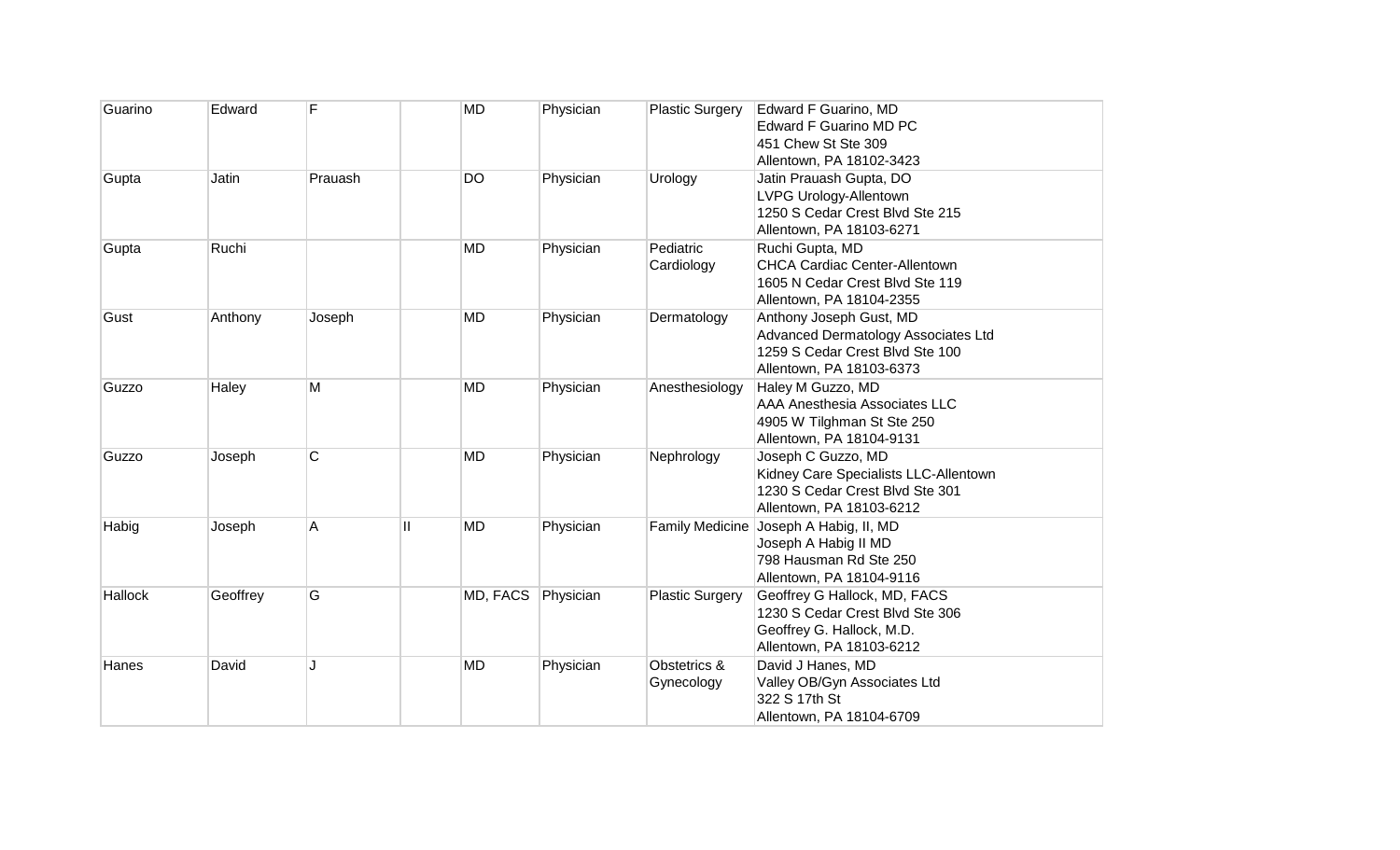| Hansrote    | Louis          | W           |     | <b>MD</b> | Physician | Pediatric<br>Cardiology     | Louis W Hansrote, MD<br><b>CHCA Cardiac Center-Allentown</b><br>1605 N Cedar Crest Blvd Ste 119<br>Allentown, PA 18104-2355       |
|-------------|----------------|-------------|-----|-----------|-----------|-----------------------------|-----------------------------------------------------------------------------------------------------------------------------------|
| Harrison    | Drew           | S           |     | <b>MD</b> | Physician | Nephrology                  | Drew S Harrison, MD<br>Valley Kidney Specialists PC-Bethlehem<br>2014 City Line Rd Ste 103<br>Bethlehem, PA 18017-2190            |
| Hartman     | Dorothy        | S           |     | <b>MD</b> | Physician | Anesthesiology              | Dorothy S Hartman, MD<br>AAA Anesthesia Associates LLC<br>4905 W Tilghman St Ste 250<br>Allentown, PA 18104-9131                  |
| Hartzell    | George         | W           | Jr. | MD, FACS  | Physician | <b>General Surgery</b>      |                                                                                                                                   |
| Hawk        | Gregor         | M           |     | <b>MD</b> | Physician | (orthopedic<br>Surgery)     | Sports Medicine Gregor M Hawk, MD<br><b>OAA Orthopaedic Specialists</b><br>250 Cetronia Rd Ste 303<br>Allentown, PA 18104-9168    |
| Henry       | <b>Breanna</b> | Lee         |     | <b>DO</b> | Physician |                             | Family Medicine Breanna Lee Henry, DO<br>Parkland Family Health Center<br>4520 Park View Dr<br>Schnecksville, PA 18078-2552       |
| Himes       | Nathan         | Christopher |     | <b>MD</b> | Physician | <b>Nuclear</b><br>Radiology | Nathan Christopher Himes, MD<br>1255 S Cedar Crest Blvd Ste 3600<br>Medical Imaging of Lehigh Valley<br>Allentown, PA 18103-6364  |
| Himmelstein | Sarah          | <b>Beth</b> |     | <b>MD</b> | Physician | <b>General Surgery</b>      | Sarah Beth Himmelstein, MD<br>451 Chew St Ste 304<br><b>St Lukes General Surgery</b><br>Allentown, PA 18102-3423                  |
| Hippen      | John           | Terrel      |     | <b>MD</b> | Physician | Internal<br>Medicine        | John Terrel Hippen, MD<br>801 Ostrum St<br>4E Dept of Medicine<br><b>St Lukes University Hospital</b><br>Bethlehem, PA 18015-1000 |
| Hippen      | Rachelle       | M           |     | <b>MD</b> | Physician | <b>Family Medicine</b>      |                                                                                                                                   |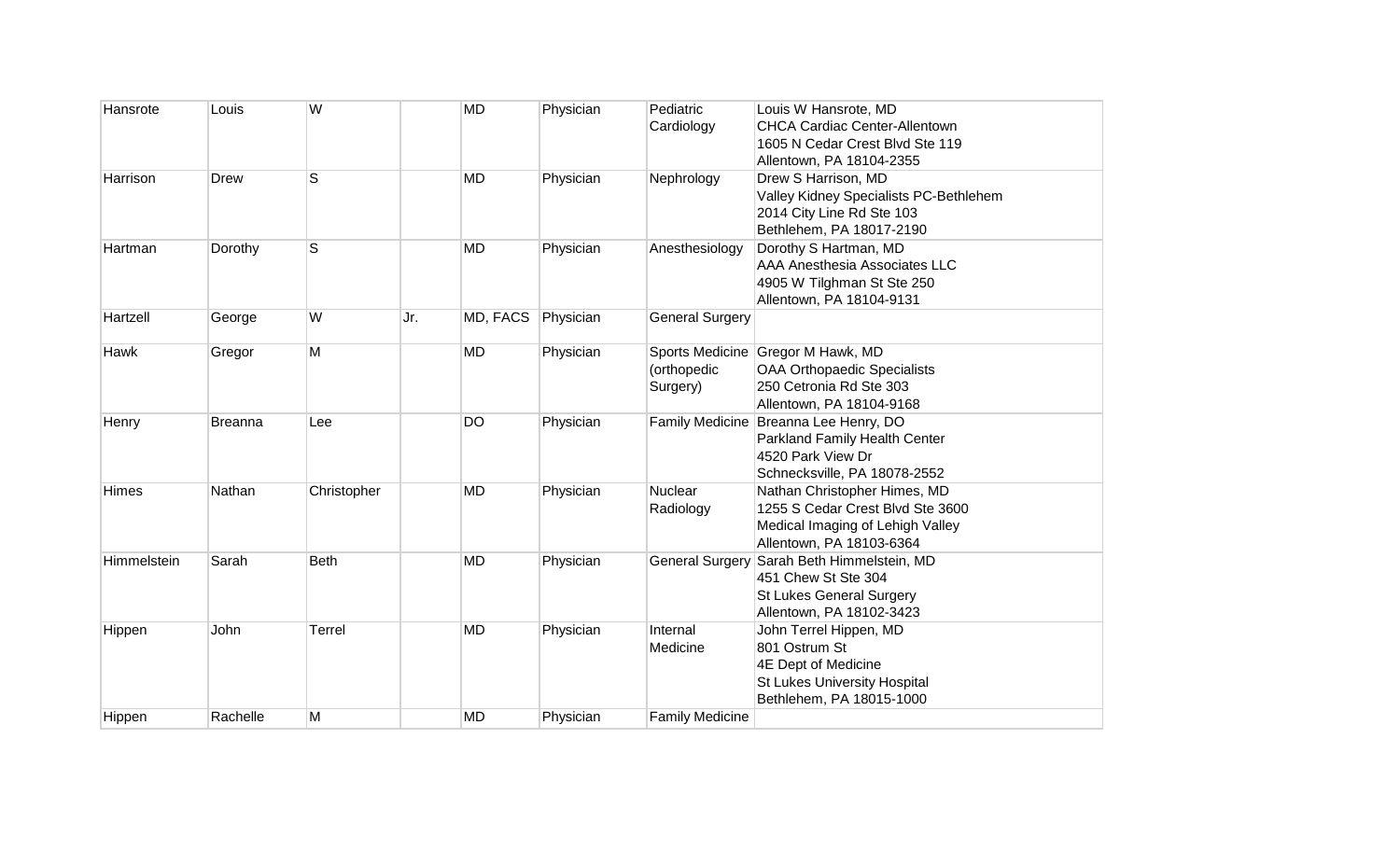| Hoffman       | Arthur        | David  |   | <b>MD</b> | Physician | Internal                     | Arthur David Hoffman, MD                    |
|---------------|---------------|--------|---|-----------|-----------|------------------------------|---------------------------------------------|
|               |               |        |   |           |           | Medicine                     | Sacred Heart Primary Care-Walbert           |
|               |               |        |   |           |           |                              | 3420 Walbert Ave                            |
|               |               |        |   |           |           |                              | Allentown, PA 18104-1700                    |
| Hoffman-Terry | Margaret      | L      |   | <b>MD</b> | Physician | Infectious                   | Margaret L Hoffman-Terry, MD                |
|               |               |        |   |           |           | <b>Disease</b>               | <b>Comprehensive Health Services</b>        |
|               |               |        |   |           |           | (Internal                    | Po Box 7017                                 |
|               |               |        |   |           |           | Medicine)                    | 17th & Chew Sts<br>Allentown, PA 18105-7017 |
|               | Mal           |        |   | <b>MD</b> |           |                              | Mal R Homan, MD                             |
| Homan         |               | R      |   |           | Physician | Endocrinology,<br>Diabetes & | LVPG Diabetes & Endocrinology-Muhlenberg    |
|               |               |        |   |           |           | Metabolism                   | 2663 Schoenersville Rd                      |
|               |               |        |   |           |           | (Internal                    | Bethlehem, PA 18017-7308                    |
|               |               |        |   |           |           | Medicine)                    |                                             |
| Hon           | How Yee Heidi |        |   | <b>MD</b> | Physician |                              | General Surgery How Yee Heidi Hon, MD       |
|               |               |        |   |           |           |                              | 983270 Nebraska Medical Center              |
|               |               |        |   |           |           |                              | University of Nebraska Medical Center       |
|               |               |        |   |           |           |                              | Omaha, NE 68198                             |
| Hunter        | Carol         | A      |   | <b>MD</b> | Physician | <b>Family Medicine</b>       |                                             |
| Hutchinson    | Thomas        | Α      |   | <b>MD</b> | Physician | Obstetrics &                 |                                             |
|               |               |        |   |           |           | Gynecology                   |                                             |
| Islam         | Nauman        |        |   | <b>MD</b> | Physician | Cardiovascular               | Nauman Islam, MD                            |
|               |               |        |   |           |           | <b>Disease</b>               | <b>LVPG Cardiology Cedar Crest</b>          |
|               |               |        |   |           |           | (Internal                    | 1250 S Cedar Crest Blvd Ste 300             |
|               |               |        |   |           |           | Medicine)                    | Allentown, PA 18103-6381                    |
| Jacob         | Jeena         | Mary   |   | <b>MD</b> | Physician |                              | Family Medicine Jeena Mary Jacob, MD        |
|               |               |        |   |           |           |                              | St Lukes Internal Medicine                  |
|               |               |        |   |           |           |                              | 801 Ostrum St                               |
|               |               |        |   |           |           |                              | Bethlehem, PA 18015-1000                    |
| Jafri         | Zehra         | Syeda  |   | <b>MD</b> | Physician | Pediatrics                   |                                             |
| Jaiyeola      | Diana Marie   | Keinde |   | <b>MD</b> | Physician | Gastroenterolog              |                                             |
|               |               |        |   |           |           | y (Internal                  |                                             |
|               |               |        |   |           |           | Medicine)                    |                                             |
| James         | James         | Arthur | Ш | <b>DO</b> | Physician | Psychiatry                   | James Arthur James, III, DO                 |
|               |               |        |   |           |           |                              | St Lukes Psychiatric Associates             |
|               |               |        |   |           |           |                              | 1107 Eaton Ave                              |
|               |               |        |   |           |           |                              | Bethlehem, PA 18018-1862                    |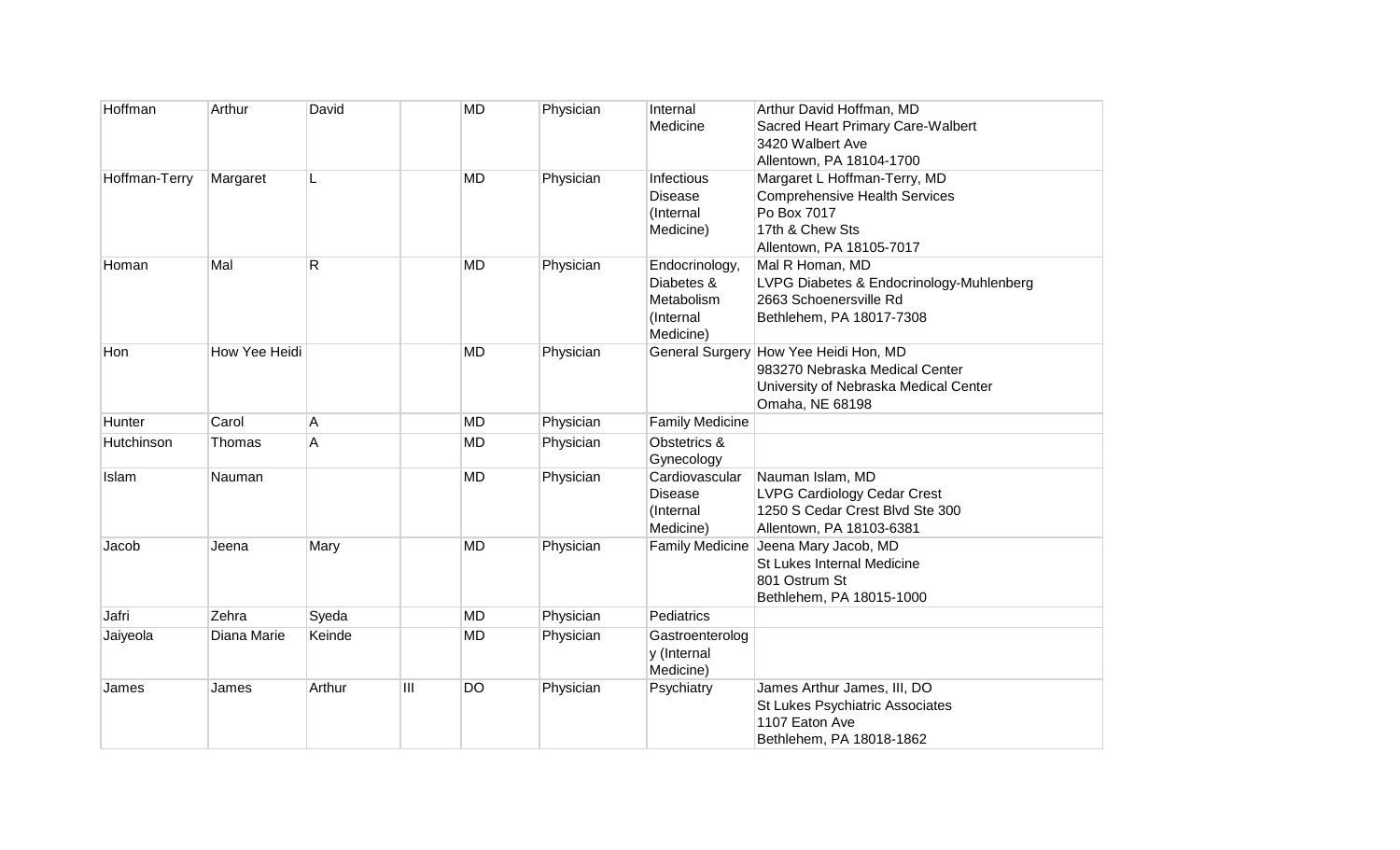| Jan      | Badar       | Ullah        |     | <b>MD</b> | Physician | <b>Plastic Surgery</b>                                     | Badar Ullah Jan, MD<br><b>Aesthetic Surgery Associates</b><br>250 Cetronia Rd Ste 301<br>Allentown, PA 18104-9168                           |
|----------|-------------|--------------|-----|-----------|-----------|------------------------------------------------------------|---------------------------------------------------------------------------------------------------------------------------------------------|
| Jan      | Tayyaba     | S            |     | <b>MD</b> | Physician | Developmental-<br>Behavioral<br>Pediatrics<br>(Pediatrics) |                                                                                                                                             |
| Janvier  | Yvette      | Marie        |     | <b>MD</b> | Physician | <b>Pediatrics</b>                                          | Yvette Marie Janvier, MD<br><b>LVPG Pediatrics-Pond Road</b><br>1611 Pond Rd Ste 400<br>Allentown, PA 18104-2258                            |
| Jin      | Haoli       |              |     | <b>MD</b> | Physician | <b>Pediatric Allergy</b>                                   |                                                                                                                                             |
| Johannes | James       | Robert       |     | <b>MD</b> | Physician | Urology                                                    | James Robert Johannes, MD<br><b>LVPG Urology-Allentown</b><br>1250 S Cedar Crest Blvd Ste 215<br>Allentown, PA 18103-6271                   |
| Johnson  | Christopher | Curtis       |     | <b>MD</b> | Physician | <b>Critical Care</b><br>Medicine<br>(anesthesiology)       | Christopher Curtis Johnson, MD<br>Anesthesia Specialists of Bethlehem PC<br>Po Box 5520<br>1 W Broad St Ste 506<br>Bethlehem, PA 18015-0520 |
| Julia    | Ronald      | Richard      | Jr. | MD        | Physician | Hospitalist                                                | Ronald Richard Julia, Jr., MD<br>Suburban Geriatrics Inc<br>2901 Jolly Rd<br>Plymouth Meeting, PA 19462-2324                                |
| Kadewari | Sarada      |              |     | <b>MD</b> | Physician | <b>Pediatrics</b>                                          | Sarada Kadewari, MD<br><b>ABW St Lukes Pediatrics</b><br>834 Eaton Ave Ste 201<br>Bethlehem, PA 18018-1832                                  |
| Kanabar  | Reena       | Vinodchandra |     | <b>MD</b> | Physician | Obstetrics &<br>Gynecology                                 | Reena Vinodchandra Kanabar, MD<br>LVPG OB/GYN - West Broad<br>325 W Broad St FI 3<br>Bethlehem, PA 18018-5526                               |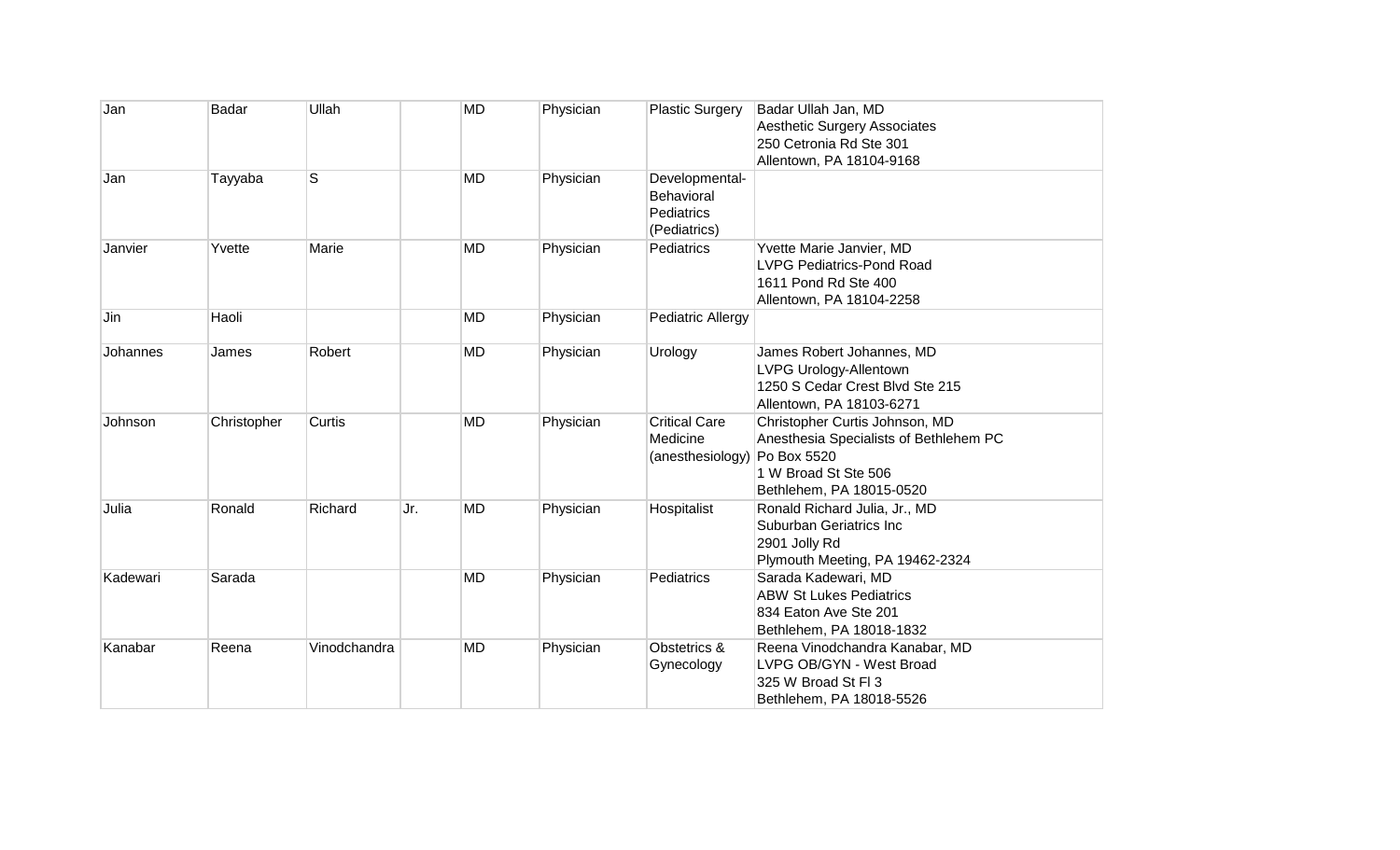| Kavchok    | Joseph       |         | Jr. | MD        | Physician | Ophthalmology                                              | Joseph Kavchok, Jr., MD<br>319 Main St<br>Emmaus, PA 18049-2704                                                            |
|------------|--------------|---------|-----|-----------|-----------|------------------------------------------------------------|----------------------------------------------------------------------------------------------------------------------------|
| Kazahaya   | Masayuki     |         |     | MD, FACS  | Physician | Ophthalmology                                              | Masayuki Kazahaya, MD, FACS<br>Lehigh Eye Specialists<br>1251 S Cedar Crest Blvd Ste 307<br>Allentown, PA 18103-6214       |
| Kearney    | Shannon      |         |     | <b>DO</b> | Physician | Allergy And<br>Immunology                                  | Shannon Kearney, DO<br><b>Bethlehem ENT Associates</b><br>3445 High Point Blvd Ste 400<br>Bethlehem, PA 18017-7817         |
| Keglovitz  | Lisa         | Α       |     | <b>MD</b> | Physician | Anesthesiology                                             | Lisa A Keglovitz, MD<br>AAA Anesthesia Associates LLC<br>4905 W Tilghman St Ste 250<br>Allentown, PA 18104-9131            |
| Kelly      | <b>Brian</b> | Francis |     | <b>DO</b> | Physician | Emergency<br>Medicine                                      | Brian Francis Kelly, DO<br>801 Ostrum St<br>St Luke's Hospital<br>Bethlehem, PA 18015-1000                                 |
| Kemarskaya | Tatyana      |         |     | <b>MD</b> | Physician | Geriatric<br>Medicine<br>(internal<br>Medicine)            | Tatyana Kemarskaya, MD<br>Center for Healthy Aging<br>Po Box 7017<br>17th & Chew Sts Ground Fl<br>Allentown, PA 18105-7017 |
| Kevitch    | Robert       | B       |     | MD, FACS  | Physician | <b>Plastic Surgery</b>                                     | Robert B Kevitch, MD, FACS<br><b>Aesthetic Surgery Associates</b><br>250 Cetronia Rd Ste 301<br>Allentown, PA 18104-9168   |
| Khan       | Jahangir     | Α       |     | <b>MD</b> | Physician | Cardiovascular<br><b>Disease</b><br>(Internal<br>Medicine) | Jahangir A Khan, MD<br>Po Box 689<br>Lehigh Valley Health Network<br>Allentown, PA 18105-1556                              |
| Khan       | Nida         | Mumtaz  |     | <b>MD</b> | Physician | Ophthalmology                                              | Nida Mumtaz Khan, MD<br><b>LVPG Ophthalmology</b><br>1431 Nursery St Ste 200<br>Fogelsville, PA 18051-1612                 |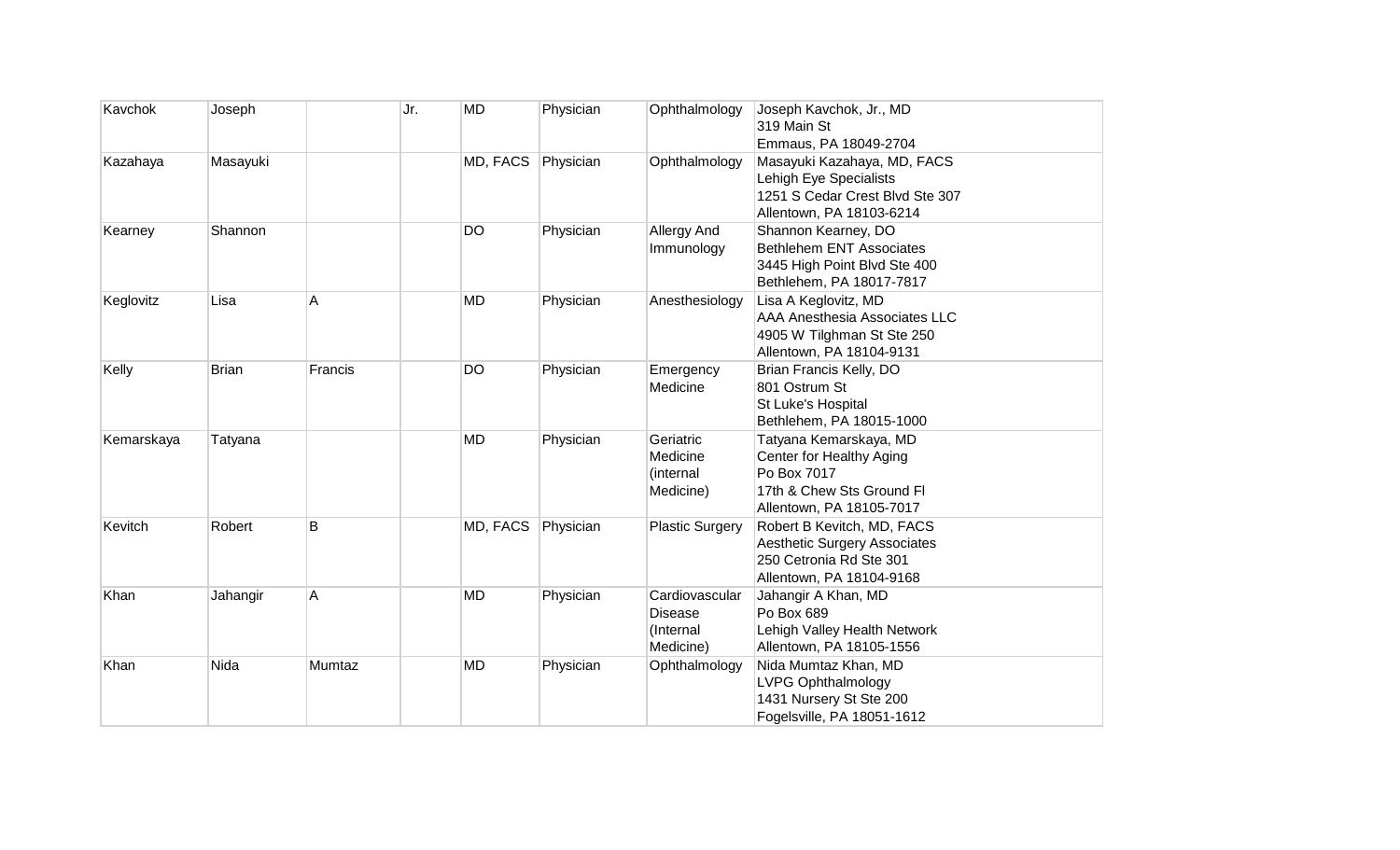| Khan      | Nina       |              | <b>MD</b>    |          | Physician | Internal<br>Medicine                                   | Nina Khan, MD<br>3420 Walbert Ave Unit 100                                                                                              |
|-----------|------------|--------------|--------------|----------|-----------|--------------------------------------------------------|-----------------------------------------------------------------------------------------------------------------------------------------|
|           |            |              |              |          |           |                                                        | St Luke's Hospital<br>Allentown, PA 18104-1700                                                                                          |
| Khurana   | Kiranpreet |              | <b>MD</b>    |          | Physician | Urology                                                | Kiranpreet Khurana, MD<br>LVPG Urology-Bethlehem<br>2649 Schoenersville Rd Ste 101<br>Bethlehem, PA 18017-7317                          |
| Kinbrook  | Michelle   |              | <b>MD</b>    |          | Physician | Internal<br>Medicine                                   | Michelle Kinbrook, MD<br>Lehigh Valley Physician Group Internal Medicine<br>1230 S Cedar Crest Blvd Ste 201<br>Allentown, PA 18103-6365 |
| Knouse    | Mark       | $\mathsf{C}$ | <b>MD</b>    |          | Physician | Infectious<br><b>Disease</b><br>(Internal<br>Medicine) | Mark C Knouse, MD<br>LVPG Infectious Diseases-1255 S CC<br>1255 S Cedar Crest Blvd Ste 2100<br>Allentown, PA 18103-6226                 |
| Koch      | Thomas     | J            |              | MD, FACS | Physician | Head And Neck<br>Surgery                               | Thomas J Koch, MD, FACS<br><b>Allentown ENT</b><br>1728 W Jonathan St<br>Allentown, PA 18104-3170                                       |
| Kohan     | David      | Α            | <b>DO</b>    |          | Physician | Anesthesiology                                         | David A Kohan, DO<br>Anesthesia Specialists of Bethlehem PC<br>Po Box 5520<br>1 W Broad St Ste 506<br>Bethlehem, PA 18015-0520          |
| Kohler    | Scott      |              | <b>MD</b>    |          | Physician | Epilepsy<br>(neurology)                                |                                                                                                                                         |
| Kolesky   | Richard    |              | <b>MD</b>    |          | Physician | Anesthesiology                                         | Richard Kolesky, MD<br>AAA Anesthesia Associates LLC<br>4905 W Tilghman St Ste 250<br>Allentown, PA 18104-9131                          |
| Koprowski | Hilary     |              | $\mathbf{H}$ | MD, FACS | Physician | Otolaryngology                                         | Hilary Koprowski, II, MD, FACS<br>1770 Bathgate Rd Ste 401<br>LVPG Ear Nose & Throat-Muhlenberg<br>Bethlehem, PA 18017-7334             |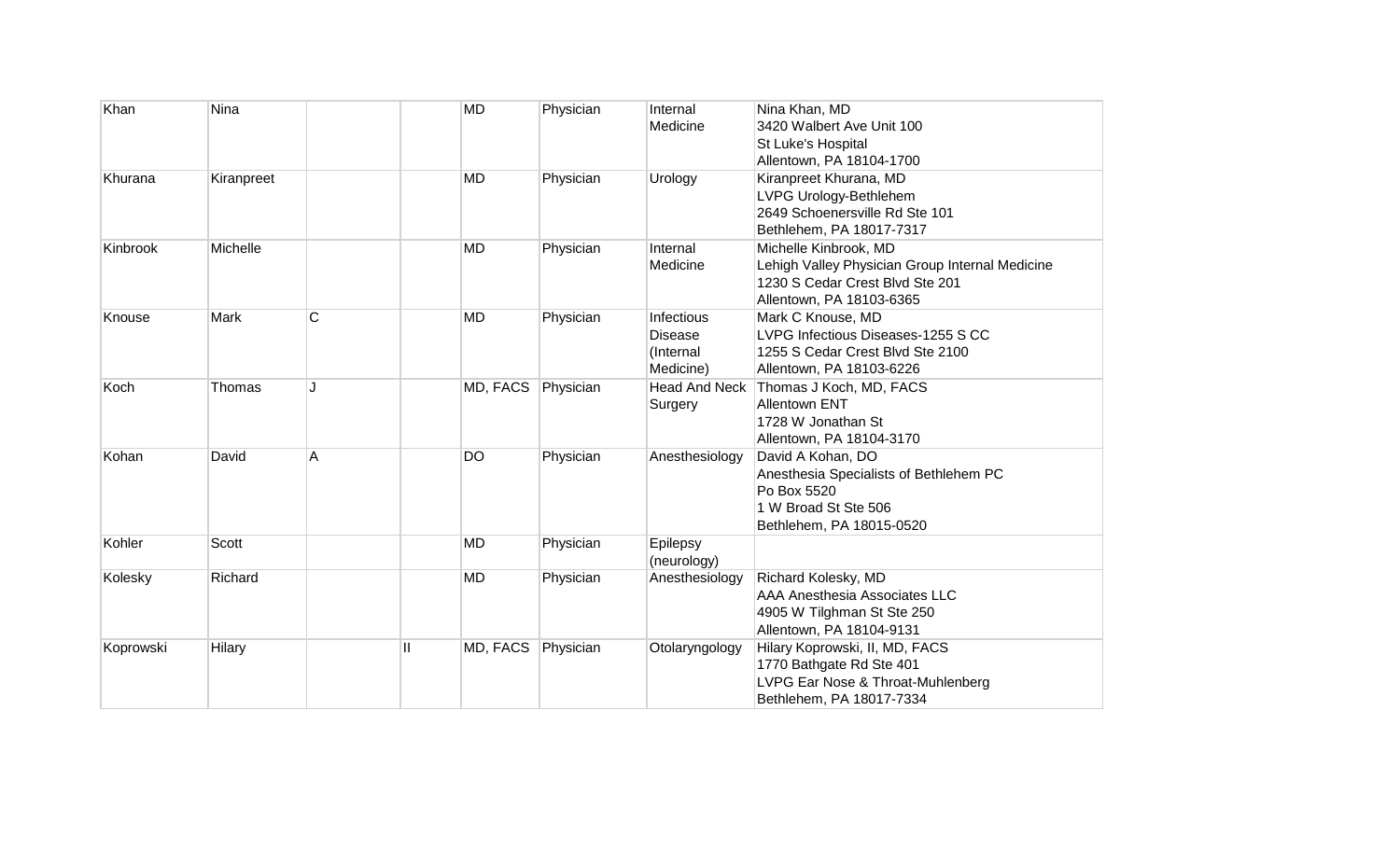| Koshy      | Princy          | Ann         | <b>MD</b>          | Physician |                                                           | Family Medicine Princy Ann Koshy, MD<br><b>LVPG Family Medicine Whitehall</b><br>3691 Crescent Ct E Ste 201                                                    |
|------------|-----------------|-------------|--------------------|-----------|-----------------------------------------------------------|----------------------------------------------------------------------------------------------------------------------------------------------------------------|
| Kowal      | Alexander       | Michael     | <b>MD</b>          | Physician | Pediatric<br>Radiology                                    | Whitehall, PA 18052-3433<br>Alexander Michael Kowal, MD<br>Medical Imaging of Lehigh Valley PC<br>1255 S Cedar Crest Blvd Ste 2500<br>Allentown, PA 18103-6240 |
| Kremer     | Felix           |             | MD                 | Physician | Anesthesiology                                            | Felix I Kremer, MD<br>AAA Anesthesia Associates LLC<br>4905 W Tilghman St Ste 250<br>Allentown, PA 18104-9131                                                  |
| Kricun     | <b>Bret</b>     | Jared       | <b>MD</b>          | Physician | Pediatric<br>Radiology                                    | Bret Jared Kricun, MD<br>Medical Imaging of Lehigh Valley PC<br>1255 S Cedar Crest Blvd Ste 2500<br>Allentown, PA 18103-6240                                   |
| Krisch     | Ronald          | A           | <b>MD</b>          | Physician | Forensic<br>Psychiatry                                    | Ronald A Krisch, MD<br>1251 S Cedar Crest Blvd Ste 208a<br>Ronald A Krisch MD PC<br>Allentown, PA 18103-6205                                                   |
| Kuchinski  | Kimberly        | $\mathbb S$ | <b>MD</b>          | Physician | Pediatrics/physi<br>cal Medicine<br>And<br>Rehabilitation | Kimberly S Kuchinski, MD<br>Good Shepherd Physicians Group<br>850 S 5th St<br>Allentown, PA 18103-3308                                                         |
| Kuperavage | <b>Brittany</b> | Lynn        | <b>DO</b>          | Physician |                                                           | Family Medicine Brittany Lynn Kuperavage, DO<br>2793 Geryville Pike<br><b>Ste 200</b><br>St Luke's Pennsburg Family Practice<br>Pennsburg, PA 18073-2306       |
| Lacey      | Sean            | Robert      | <b>MD</b>          | Physician | Gastroenterolog<br>y (Internal<br>Medicine)               | Sean Robert Lacey, MD<br>Gastroenterology Associates Ltd<br>3131 College Heights Blvd Ste 1200<br>Allentown, PA 18104-4858                                     |
| Lapos      | Linda           | L           | MD, FACS Physician |           | Colon And<br><b>Rectal Surgery</b>                        | Linda L Lapos, MD, FACS<br><b>Colon-Rectal Surgery Associates</b><br>1255 S Cedar Crest Blvd Ste 3900<br>Allentown, PA 18103-6250                              |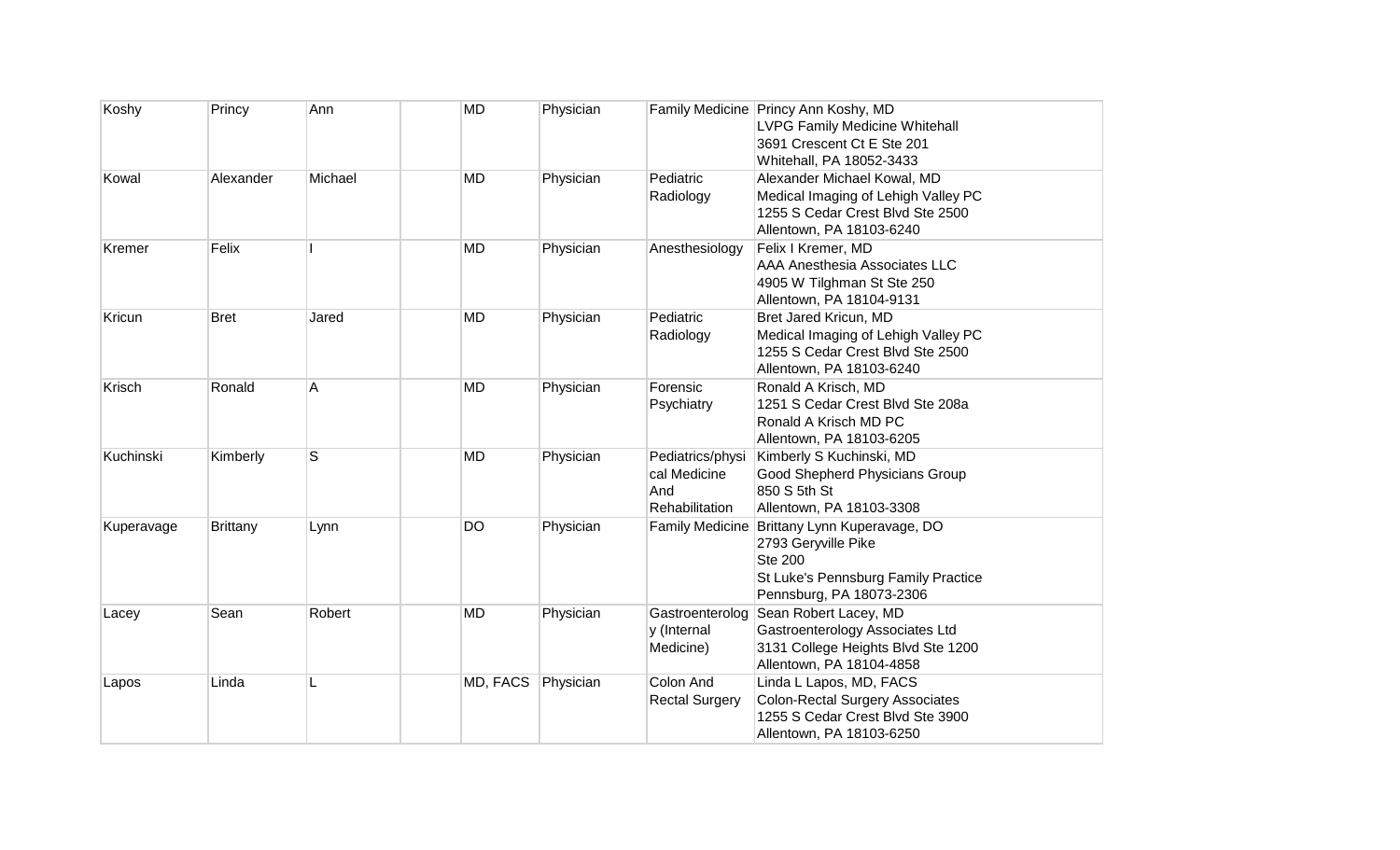| Latona     | Sandra   |           | <b>MD</b> | Physician | Emergency<br>Medicine         | Sandra J Latona, MD<br><b>Patient First-Allentown</b><br>3178 W Tilghman St<br>Allentown, PA 18104-4222                                     |
|------------|----------|-----------|-----------|-----------|-------------------------------|---------------------------------------------------------------------------------------------------------------------------------------------|
| Legg Corba | Kimberly |           | DO        | Physician |                               | Family Medicine Kimberly Legg Corba, DO<br><b>Green Hills Direct Family Care</b><br>1150 Glenlivet Dr Ste A17<br>Allentown, PA 18106-3112   |
| Lemberg    | Paul     |           | MD, FACS  | Physician | Otolaryngology                | Paul Lemberg, MD, FACS<br>LVPG Ear Nose and Throat-Pond Road<br>1575 Pond Rd Ste 203<br>Allentown, PA 18104-2254                            |
| Levin      | Joshua   | M         | MD        | Physician | Dermatology                   | Joshua M Levin, MD<br>Advanced Dermatology Associates Ltd<br>1259 S Cedar Crest Blvd Ste 100<br>Allentown, PA 18103-6373                    |
| Lewis      | Helen    | Elizabeth | <b>DO</b> | Physician |                               | Family Medicine Helen Elizabeth Lewis, DO<br>Lehigh Valley Internists<br>798 Hausman Rd Ste 220<br>Allentown, PA 18104-9119                 |
| Lewis      | Sean     | James     | <b>DO</b> | Physician |                               | Family Medicine Sean James Lewis, DO<br>Parkland Family Health Center<br>4520 Park View Dr<br>Schnecksville, PA 18078-2552                  |
| Linderman  | Anna     |           | <b>MD</b> | Physician | Pediatrics                    | Anna Linderman, MD<br><b>Childrens HealthCare</b><br>1517 Pond Rd<br>Allentown, PA 18104-2253                                               |
| Lindmark   | Amy      |           | <b>DO</b> | Physician | Care Medicine<br>(Pediatrics) | Pediatric Critical Amy Lindmark, DO<br><b>LVPG Pediatric Intensive Care</b><br>Po Box 689<br>Cedar Crest & I-78<br>Allentown, PA 18105-1556 |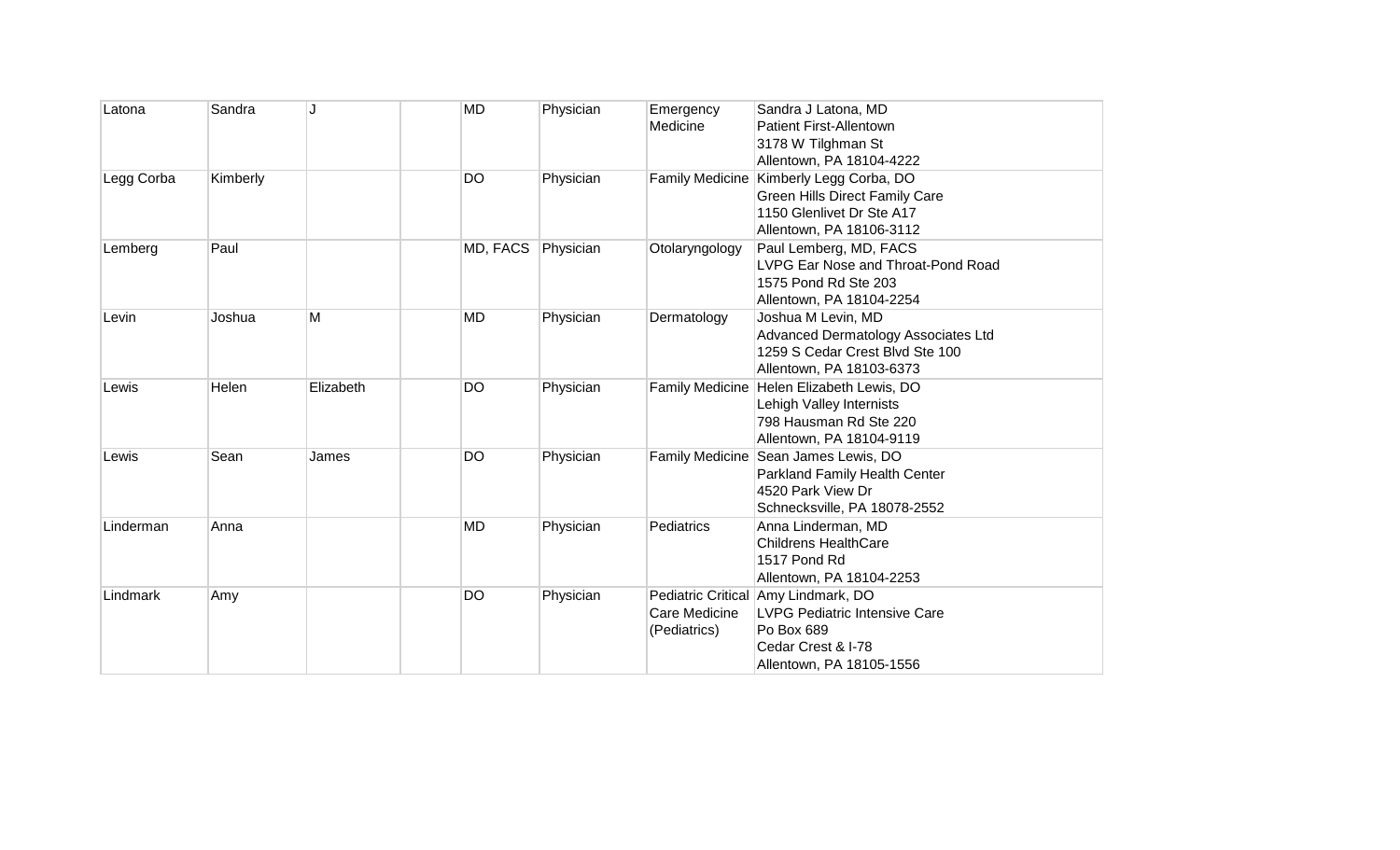| Lindmark  | John             |        | <b>DO</b> | Physician | Pediatric             | John Lindmark, DO                                  |
|-----------|------------------|--------|-----------|-----------|-----------------------|----------------------------------------------------|
|           |                  |        |           |           | Emergency<br>Medicine | <b>LVPG Pediatric Intensive Care</b><br>Po Box 689 |
|           |                  |        |           |           | (pediatrics)          | Cedar Crest & I-78                                 |
|           |                  |        |           |           |                       | Allentown, PA 18105-1556                           |
| Liu       | Patty            | Tzeng  | <b>MD</b> | Physician |                       | General Surgery Patty Tzeng Liu, MD                |
|           |                  |        |           |           |                       | <b>LVPG Transplant Surgery</b>                     |
|           |                  |        |           |           |                       | 1250 S Cedar Crest Blvd Ste 210                    |
|           |                  |        |           |           |                       | Allentown, PA 18103-6271                           |
| Long      | Kayla            | Walker | DO        | Physician | Emergency             |                                                    |
|           |                  |        |           |           | Medicine              |                                                    |
| Lountzis  | <b>Nektarios</b> |        | <b>MD</b> | Physician | Dermatology           | Nektarios I Lountzis, MD                           |
|           |                  |        |           |           |                       | Advanced Dermatology Associates Ltd                |
|           |                  |        |           |           |                       | 1259 S Cedar Crest Blvd Ste 100                    |
|           |                  |        |           |           |                       | Allentown, PA 18103-6373                           |
| Lundy     | Douglas          |        | <b>MD</b> | Physician | Orthopedic<br>Trauma  |                                                    |
| Ly        | Daniel           | Chan   | <b>DO</b> | Physician | Pediatrics            | Daniel Chan Ly, DO                                 |
|           |                  |        |           |           |                       | <b>LVPG Pediatrics Fogelsville</b>                 |
|           |                  |        |           |           |                       | 1431 Nursery St Ste 102                            |
|           |                  |        |           |           |                       | Fogelsville, PA 18051-1612                         |
| Maffeo    | Alphonse         | Α      | <b>MD</b> | Physician | Anesthesiology        |                                                    |
| Magdaleno | Angela           | Louise | <b>DO</b> | Physician | Endocrinology,        | Angela Louise Magdaleno, DO                        |
|           |                  |        |           |           | Diabetes &            | LVPG Diabetes & Endocrinology-Cedar Crest          |
|           |                  |        |           |           | Metabolism            | 1243 S Cedar Crest Blvd Ste 2800                   |
|           |                  |        |           |           | (Internal             | Allentown, PA 18103-6230                           |
|           |                  |        |           |           | Medicine)             |                                                    |
| Makowski  | Daniel           | James  | <b>DO</b> | Physician | Cardiovascular        | Daniel James Makowski, DO                          |
|           |                  |        |           |           | <b>Disease</b>        | <b>LVPG Cardiology Cedar Crest</b>                 |
|           |                  |        |           |           | (Internal             | 1250 S Cedar Crest Blvd Ste 300                    |
|           |                  |        |           |           | Medicine)             | Allentown, PA 18103-6381                           |
| Mansoor   | Shoaib           |        | <b>MD</b> | Physician | Nephrology            | Shoaib Mansoor, MD                                 |
|           |                  |        |           |           |                       | Po Box 689                                         |
|           |                  |        |           |           |                       | Lehigh Valley Health Network                       |
|           |                  |        |           |           |                       | Allentown, PA 18105-1556                           |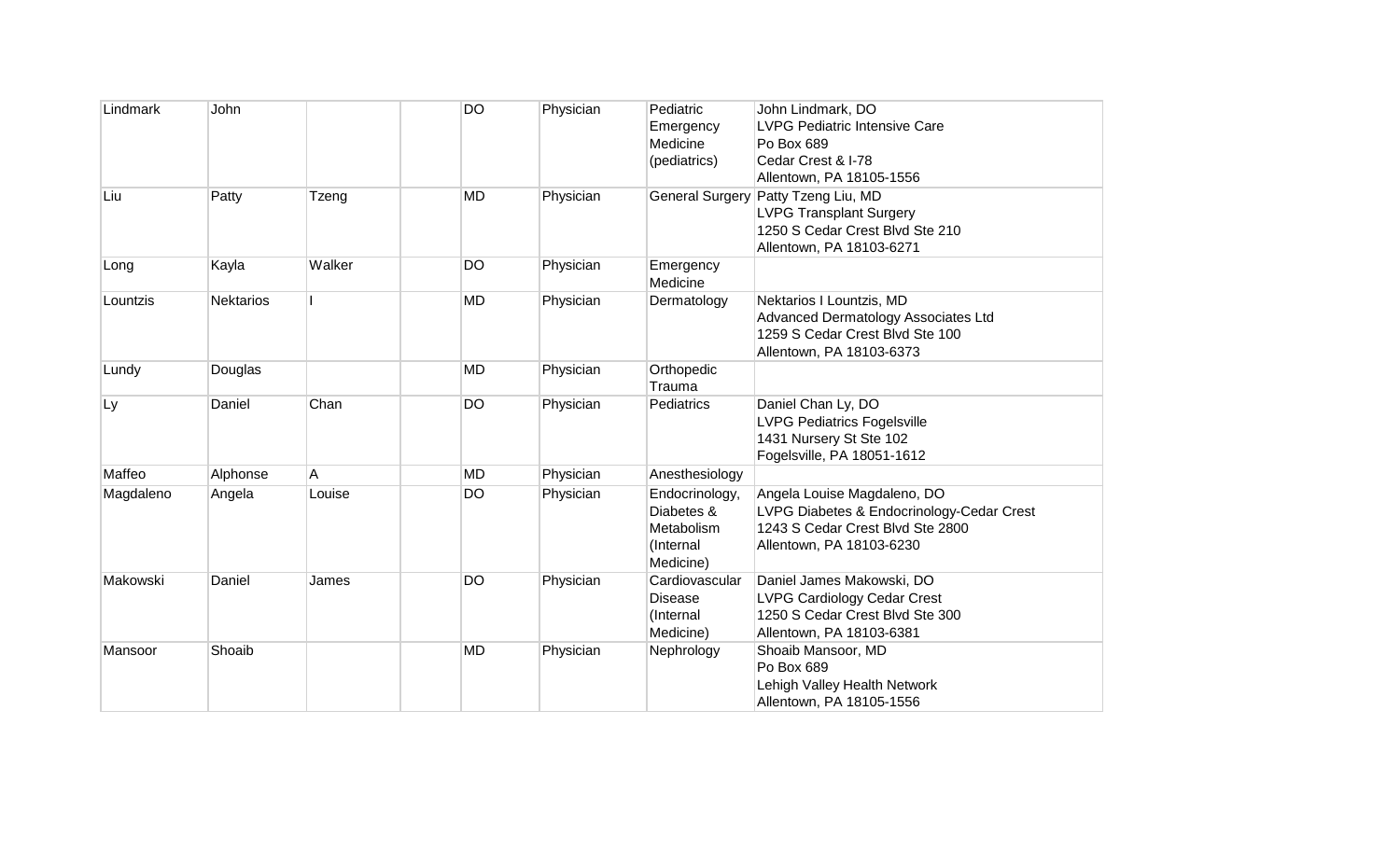| Maran      | Patricia  |             | <b>MD</b> | Physician | Obstetrics &        | Patricia L Maran, MD                                                   |
|------------|-----------|-------------|-----------|-----------|---------------------|------------------------------------------------------------------------|
|            |           |             |           |           | Gynecology          | Valley Health Partners-Center for Womens Medicine                      |
|            |           |             |           |           |                     | 1627 Chew St                                                           |
|            |           |             |           |           |                     | FI1                                                                    |
|            |           |             |           |           |                     | Allentown, PA 18102-3648                                               |
| Marchionni | Christine |             | <b>MD</b> | Physician | Psychiatry          | Christine Marchionni, MD                                               |
|            |           |             |           |           |                     | St Lukes Psychiatric Associates                                        |
|            |           |             |           |           |                     | 1700 St Lukes Blvd                                                     |
|            |           |             |           |           |                     | Easton, PA 18045-5670                                                  |
| Marco      | James     |             | <b>MD</b> | Physician | Anesthesiology      | James Marco, MD                                                        |
|            |           |             |           |           |                     | AAA Anesthesia Associates LLC                                          |
|            |           |             |           |           |                     | 4905 W Tilghman St Ste 250                                             |
|            |           |             |           |           |                     | Allentown, PA 18104-9131                                               |
| Martin     | Patricia  |             | <b>MD</b> | Physician | <b>Nuclear</b>      | Patricia Martin, MD                                                    |
|            |           |             |           |           | Medicine            | Medical Imaging of Lehigh Valley PC                                    |
|            |           |             |           |           |                     | 1255 S Cedar Crest Blvd Ste 2500                                       |
|            |           |             |           |           |                     | Allentown, PA 18103-6240                                               |
| Martucci   | John      | Christopher | <b>MD</b> | Physician | Radiology           | John Christopher Martucci, MD                                          |
|            |           |             |           |           |                     | Medical Imaging of Lehigh Valley PC                                    |
|            |           |             |           |           |                     | 1255 S Cedar Crest Blvd Ste 2500                                       |
|            |           |             |           |           |                     | Allentown, PA 18103-6240                                               |
| Mascitti   | Kara      |             | <b>MD</b> | Physician | Infectious          | Kara Mascitti, MD                                                      |
|            |           |             |           |           | <b>Disease</b>      | St Lukes Infectious Disease Associates                                 |
|            |           |             |           |           | (Internal           | 701 Ostrum St Ste 103                                                  |
|            |           |             |           |           | Medicine)           | Fountain Hill, PA 18015-1152                                           |
| Masood     | Hana      | Syeda       | <b>MD</b> | Physician | Rheumatology        | Hana Syeda Masood, MD                                                  |
|            |           |             |           |           |                     | St Lukes Rheumatology Associates<br>501 Cetronia Rd Ste 125            |
|            |           |             |           |           |                     |                                                                        |
| McClain    | Richard   | W           | <b>MD</b> |           |                     | Allentown, PA 18104-9569                                               |
|            |           |             |           | Physician | Dermatology         | Richard W McClain, MD                                                  |
|            |           |             |           |           |                     | Advanced Dermatology Associates Ltd<br>1259 S Cedar Crest Blvd Ste 100 |
|            |           |             |           |           |                     | Allentown, PA 18103-6373                                               |
| McDaid     | Patrick   | Joseph      | <b>MD</b> | Physician | <b>Hand Surgery</b> | Patrick Joseph McDaid, MD                                              |
|            |           |             |           |           |                     | <b>OAA Orthopaedic Specialists</b>                                     |
|            |           |             |           |           |                     | 250 Cetronia Rd Ste 303                                                |
|            |           |             |           |           |                     | Allentown, PA 18104-9168                                               |
|            |           |             |           |           |                     |                                                                        |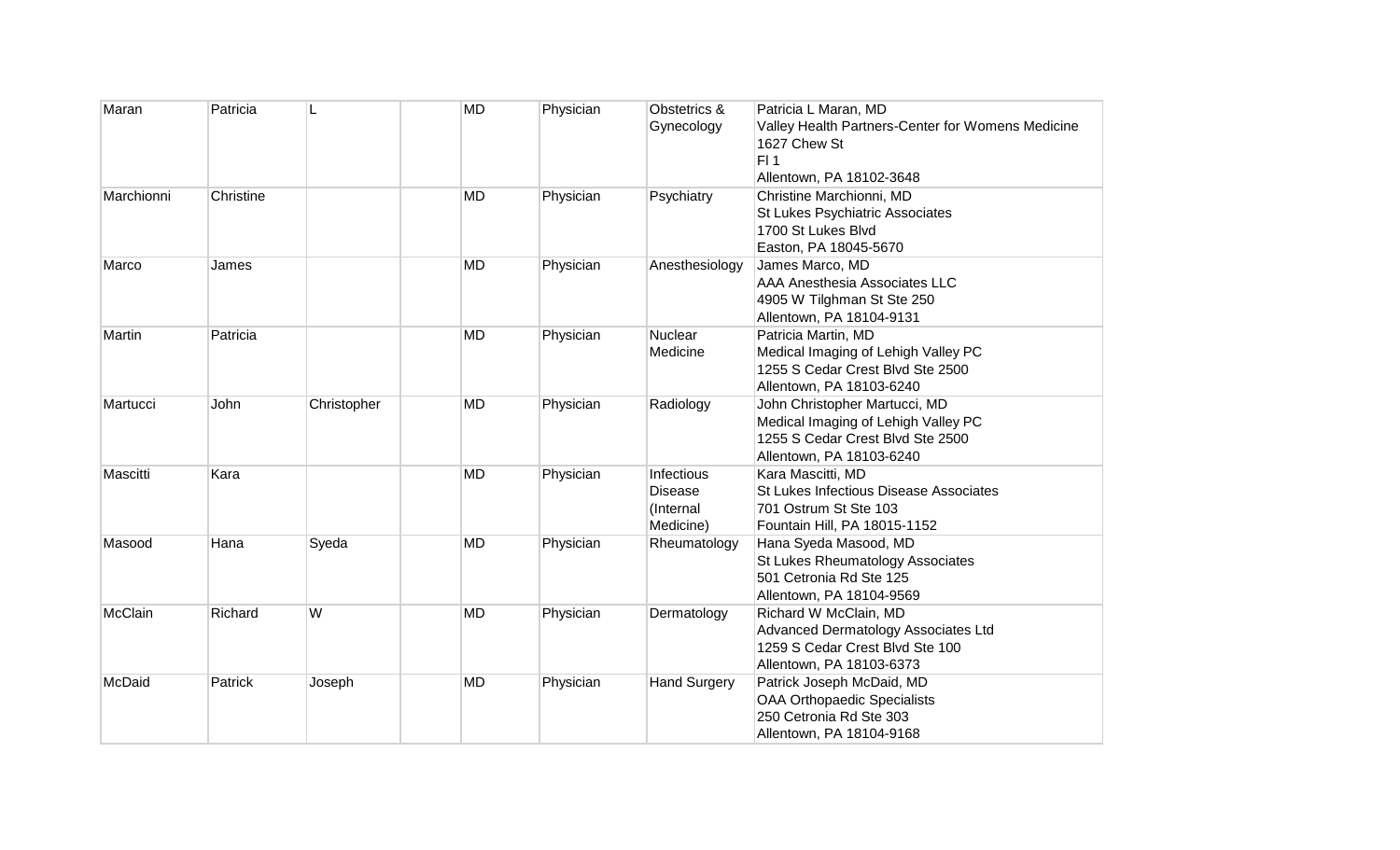| <b>McNeill</b> | Kevin       | Anthony      | <b>MD</b> | Physician |                                                               | Family Medicine Kevin Anthony McNeill, MD<br>LVPG Family Medicine Hamburg<br>700 Hawk Ridge Dr<br>Hamburg, PA 19526-9219           |
|----------------|-------------|--------------|-----------|-----------|---------------------------------------------------------------|------------------------------------------------------------------------------------------------------------------------------------|
| Mekler-Ahnert  | Amy         | Melissa      | <b>MD</b> | Physician | Cardiovascular<br>Disease<br>(Internal<br>Medicine)           | Amy Melissa Mekler-Ahnert, MD<br><b>LVPG Cardiology Cedar Crest</b><br>1250 S Cedar Crest Blvd Ste 300<br>Allentown, PA 18103-6381 |
| Melin          | Alyson      | Ashleigh     | <b>DO</b> | Physician | <b>Plastic Surgery</b>                                        | Alyson Ashleigh Melin, DO<br><b>Aesthetic Surgery Associates</b><br>250 Cetronia Rd Ste 301<br>Allentown, PA 18104-9168            |
| Melinosky      | Christopher |              | <b>MD</b> | Physician | Neurology                                                     | Christopher Melinosky, MD<br>1250 S Cedar Crest Blvd Ste 405<br><b>LVPG Neurocritical Care</b><br>Allentown, PA 18103-6224         |
| Mendonca       | Shawn       | James        | MD        | Physician | Urology                                                       | Shawn James Mendonca, MD<br>LVPG Urology-Allentown<br>1250 S Cedar Crest Blvd Ste 215<br>Allentown, PA 18103-6271                  |
| Merola         | Joseph      | Carmen Louis | MD, MPH   | Physician | Obstetrics &<br>Gynecology                                    |                                                                                                                                    |
| Messina        | Anthony     | G            | <b>MD</b> | Physician | Anesthesiology                                                |                                                                                                                                    |
| Miller         | Christopher | Todd         | MD        | Physician | <b>Infectious</b><br><b>Disease</b><br>(Internal<br>Medicine) | Christopher Todd Miller, MD<br>LVPG Infectious Diseases-1255 S CC<br>1255 S Cedar Crest Blvd Ste 2100<br>Allentown, PA 18103-6226  |
| Misbin         | Michael     | D            | <b>MD</b> | Physician | Anesthesiology                                                | Michael D Misbin, MD<br>AAA Anesthesia Associates LLC<br>4905 W Tilghman St Ste 250<br>Allentown, PA 18104-9131                    |
| Morffi         | Oscar       | Α            | <b>MD</b> | Physician | Pediatrics                                                    | Oscar A Morffi, MD<br>Lehigh Valley Pediatric Associates Inc<br>401 N 17th St Ste 307<br>Allentown, PA 18104-5051                  |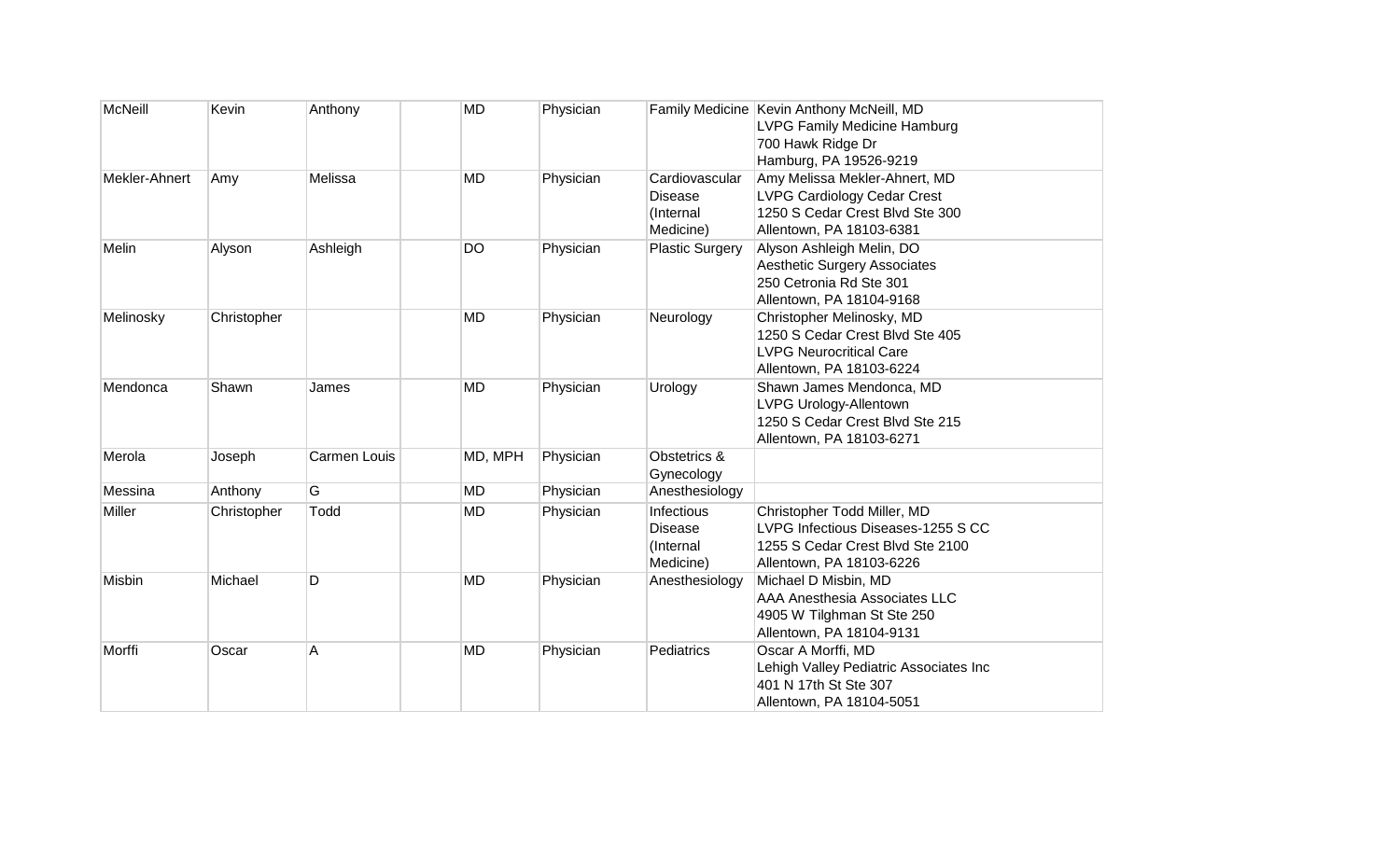| Moritz          | Michael    |          |     | MD, FACS Physician |           | Transplant             | Michael J Moritz, MD, FACS                     |
|-----------------|------------|----------|-----|--------------------|-----------|------------------------|------------------------------------------------|
|                 |            |          |     |                    |           | Surgery                | <b>LVPG Transplant Surgery</b>                 |
|                 |            |          |     |                    |           |                        | 1250 S Cedar Crest Blvd Ste 210                |
|                 |            |          |     |                    |           |                        | Allentown, PA 18103-6271                       |
| Morrison        | Alan       | N        |     | <b>MD</b>          | Physician | Hematology &           |                                                |
|                 |            |          |     |                    |           | Medical                |                                                |
|                 |            |          |     |                    |           | Oncology               |                                                |
|                 |            |          |     |                    |           | (Internal              |                                                |
|                 |            |          |     |                    |           | Medicine)              |                                                |
| Morrison        | Tara       |          |     | <b>MD</b>          | Physician | Neurology              | Tara Morrison, MD                              |
|                 |            |          |     |                    |           |                        | Hematology-Oncology Associates-Allentown       |
|                 |            |          |     |                    |           |                        | 1240 S Cedar Crest Blvd Ste 401                |
|                 |            |          |     |                    |           |                        | Allentown, PA 18103-6218                       |
| Morris-Priester | Karen      | Sarena   |     | <b>MD</b>          | Physician | Anesthesiology         | Karen Sarena Morris-Priester, MD               |
|                 |            |          |     |                    |           |                        | AAA Anesthesia Associates LLC                  |
|                 |            |          |     |                    |           |                        | 4905 W Tilghman St Ste 250                     |
|                 |            |          |     |                    |           |                        | Allentown, PA 18104-9131                       |
| Morse           | Richard    | ۱.       |     | <b>MD</b>          | Physician | Pediatrics             | Richard J Morse, MD                            |
|                 |            |          |     |                    |           |                        | Lehigh Valley Pediatric Associates Inc         |
|                 |            |          |     |                    |           |                        | 401 N 17th St Ste 307                          |
|                 |            |          |     |                    |           |                        | Allentown, PA 18104-5051                       |
| Mory            | Aaron      | Κ        |     | <b>MD</b>          | Physician | Anesthesiology         | Aaron K Mory, MD                               |
|                 |            |          |     |                    |           |                        | Northeastern Anesthesia Physicians PC          |
|                 |            |          |     |                    |           |                        | 24 S 18th St                                   |
|                 |            |          |     |                    |           |                        | Allentown, PA 18104-5622                       |
| Motroni         | Alexsandra | Kathrine |     | <b>MD</b>          | Physician | Internal               |                                                |
|                 |            |          |     |                    |           | Medicine               |                                                |
| Murphy          | Robert     | X        | Jr. | MD, FACS           | Physician | <b>Plastic Surgery</b> | Robert X Murphy, Jr., MD, FACS                 |
|                 |            |          |     |                    |           |                        | <b>LVPG Plastic and Reconstructive Surgery</b> |
|                 |            |          |     |                    |           |                        | 1243 S Cedar Crest Blvd Ste 301                |
|                 |            |          |     |                    |           |                        | Allentown, PA 18103-6268                       |
| <b>Myers</b>    | Ross       | Anthony  |     | <b>MD</b>          | Physician | Radiology              | Ross Anthony Myers, MD                         |
|                 |            |          |     |                    |           |                        | Medical Imaging of Lehigh Valley PC            |
|                 |            |          |     |                    |           |                        | 1255 S Cedar Crest Blvd Ste 2500               |
|                 |            |          |     |                    |           |                        | Allentown, PA 18103-6240                       |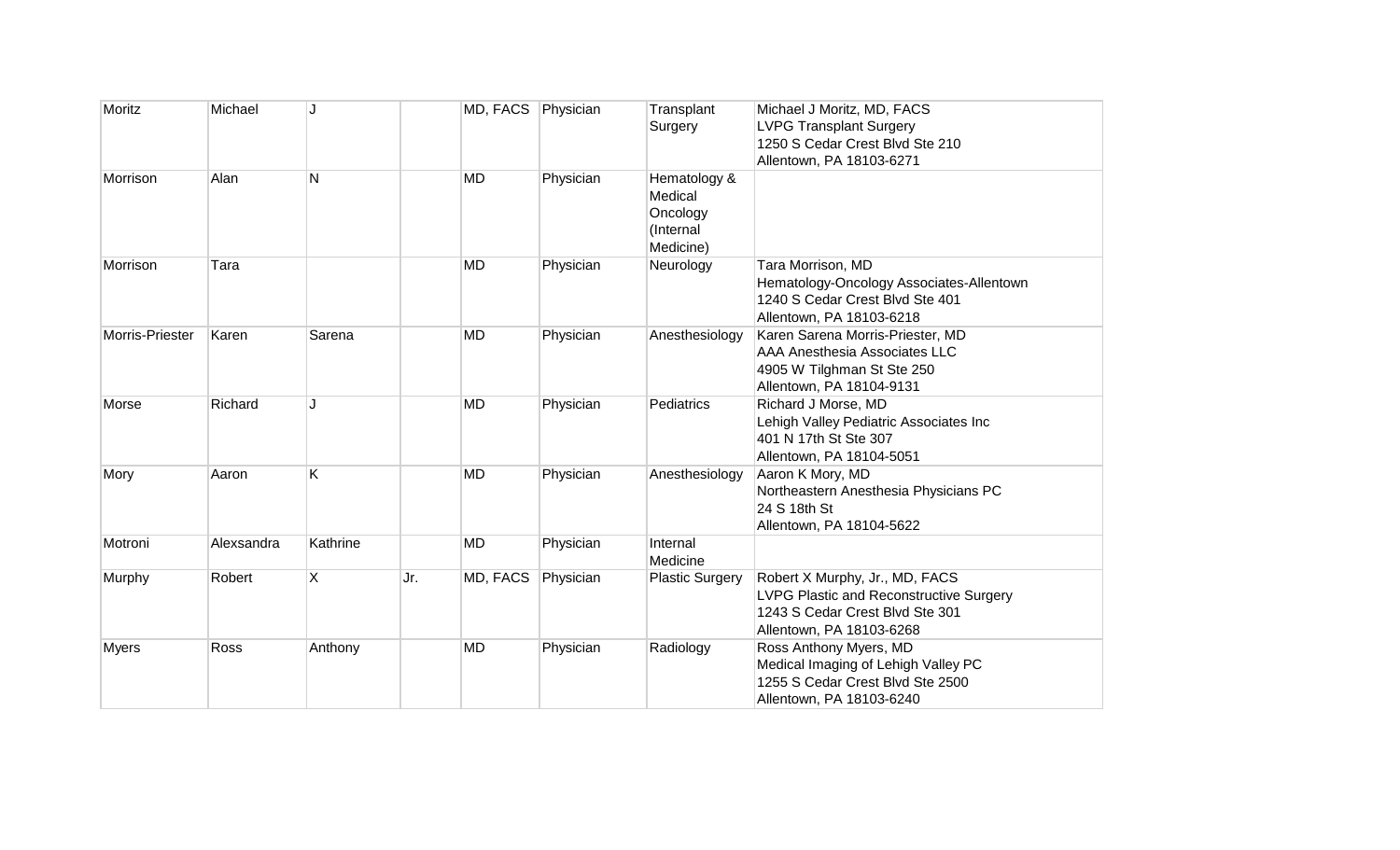| <b>Naktin</b> | Jaan        | P       |     | <b>MD</b> | Physician | Infectious<br><b>Disease</b><br>(Internal<br>Medicine)               | Jaan P Naktin, MD<br>LVPG Infectious Diseases-1255 S CC<br>1255 S Cedar Crest Blvd Ste 2100<br>Allentown, PA 18103-6226                |
|---------------|-------------|---------|-----|-----------|-----------|----------------------------------------------------------------------|----------------------------------------------------------------------------------------------------------------------------------------|
| Nayak         | Chetan      | Satish  |     | <b>MD</b> | Physician | Otolaryngology                                                       | Chetan Satish Nayak, MD<br>1575 Pond Rd Ste 203<br><b>LVPG Ear Nose and Throat</b><br>Allentown, PA 18104-2254                         |
| Nehru         | Dany        | Α       |     | MD        | Physician | Geriatric<br>Medicine<br>(internal<br>Medicine)                      | Dany A Nehru, MD<br><b>St Lukes Senior Care Associates</b><br>5445 Lanark Rd Ste 200<br>Center Valley, PA 18034-8694                   |
| Newcomb       | James       | Α       |     | <b>MD</b> | Physician | Vascular And<br>Interventional<br>Radiology                          | James A Newcomb, MD<br>Medical Imaging of Lehigh Valley PC<br>1255 S Cedar Crest Blvd Ste 2500<br>Allentown, PA 18103-6240             |
| Nguyen        | Diep        | Dinh    |     | <b>DO</b> | Physician | Endocrinology,<br>Diabetes &<br>Metabolism<br>(Internal<br>Medicine) | Diep Dinh Nguyen, DO<br>Coordinated Health-Bethlehem Campus Schoenersville<br>Rd<br>2775 Schoenersville Rd<br>Bethlehem, PA 18017-7307 |
| <b>Nolt</b>   | Jason       | Michael |     | <b>DO</b> | Physician | Anesthesiology                                                       | Jason Michael Nolt, DO<br><b>AAA Anesthesia Associates LLC</b><br>4905 W Tilghman St Ste 250<br>Allentown, PA 18104-9131               |
| Novak         | Christopher |         |     | <b>MD</b> | Physician | Pediatrics                                                           | Christopher Novak, MD<br>514 Delaware Ave<br><b>Children's Choice Pediatrics</b><br>Fountain Hill, PA 18015-1104                       |
| Nuschke       | John        | David   | Jr. | MD, FACP  | Physician | Internal<br>Medicine                                                 | John David Nuschke, Jr., MD, FACP<br>Lehigh Valley Internists<br>798 Hausman Rd Ste 220<br>Allentown, PA 18104-9119                    |
| Obeid         | Edmond      |         |     | <b>MD</b> | Physician |                                                                      | Family Medicine Edmond Obeid, MD<br>1720 W Fairmont St<br><b>Fairmont Medical Center</b><br>Allentown, PA 18104-3118                   |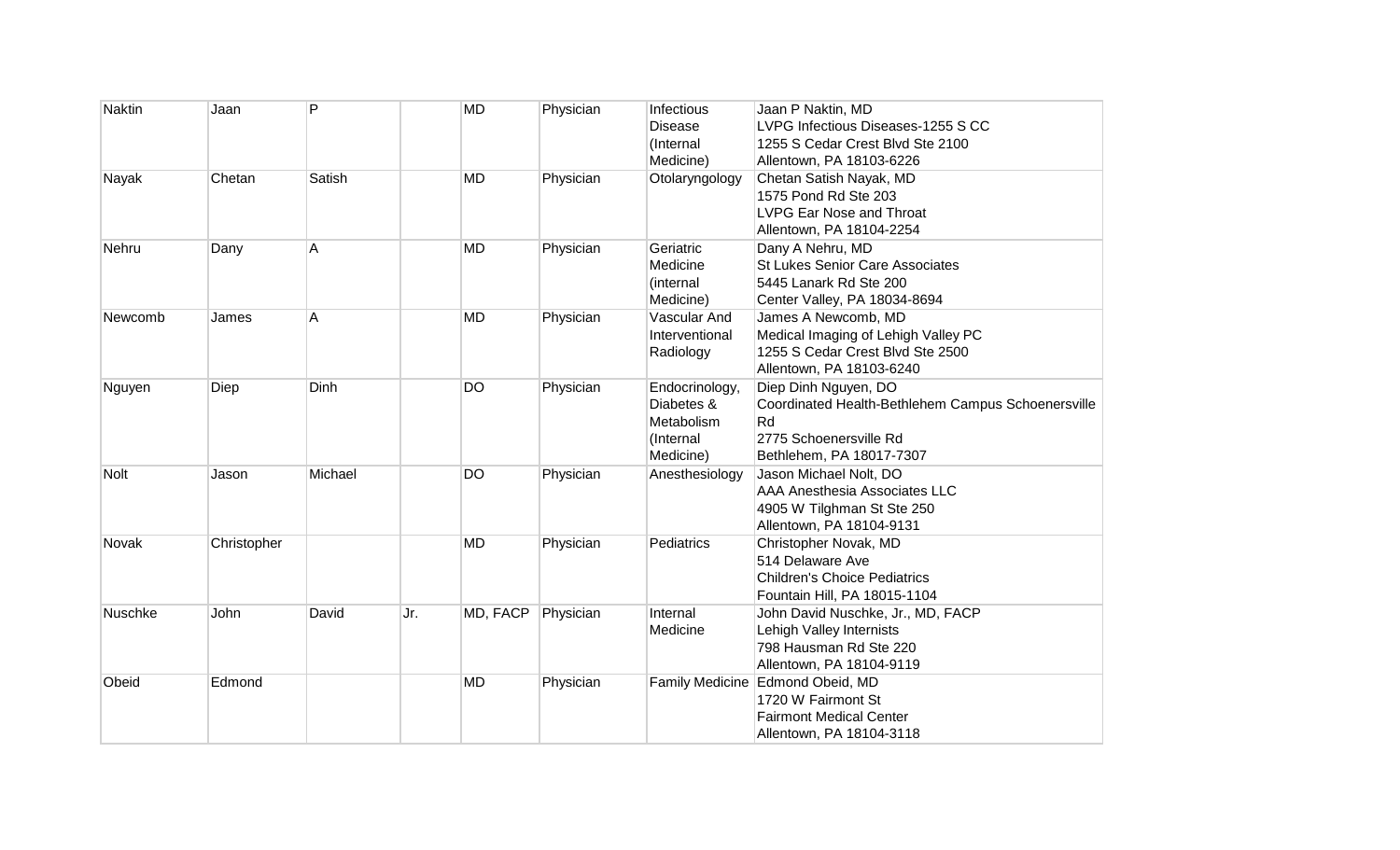| Oberlender   | Steven         |                | <b>MD</b> | Physician | Dermatology                                                | Steven Oberlender, MD<br>Advanced Dermatology Associates Ltd<br>1259 S Cedar Crest Blvd Ste 100<br>Allentown, PA 18103-6373                        |
|--------------|----------------|----------------|-----------|-----------|------------------------------------------------------------|----------------------------------------------------------------------------------------------------------------------------------------------------|
| Osborne      | Mark           | Α              | <b>MD</b> | Physician | Radiology                                                  | Mark A Osborne, MD<br>Medical Imaging of Lehigh Valley PC<br>1255 S Cedar Crest Blvd Ste 2500<br>Allentown, PA 18103-6240                          |
| Osterwald    | <b>Bonnie</b>  | E <sub>B</sub> | <b>MD</b> | Physician | Obstetrics &<br>Gynecology                                 | Bonnie E B Osterwald, MD<br>Geisinger E Mtn Spec Clinic OB/GYN A Service of<br><b>GWVMC</b><br>1155 E Mountain Blvd<br>Wilkes Barre, PA 18702-7906 |
| Otero-Aponte | Jorge          | Antonio        | MD        | Physician | Pediatrics                                                 | Jorge Antonio Otero-Aponte, MD<br><b>ABW St Lukes Pediatrics</b><br>834 Eaton Ave Ste 201<br>Bethlehem, PA 18018-1832                              |
| Palermo      | Robert         | Anthony        | DO        | Physician | <b>Pediatric Critical</b><br>Care Medicine<br>(Pediatrics) | Robert Anthony Palermo, DO<br><b>CHCA Cardiac Center-Allentown</b><br>1605 N Cedar Crest Blvd Ste 119<br>Allentown, PA 18104-2355                  |
| Panossian    | Antoine        | Jacques        | <b>MD</b> | Physician | Oral &<br>Maxillofacial<br>Surgery                         | Antoine Jacques Panossian, MD<br>1247 S Cedar Crest Blvd Ste 300<br>Allentown, PA 18103-6358                                                       |
| Papola       | John           | S              | <b>MD</b> | Physician | Otolaryngology                                             |                                                                                                                                                    |
| Park         | John           | Sung           | <b>MD</b> | Physician | Colon And<br><b>Rectal Surgery</b>                         | John Sung Park, MD<br><b>Colon-Rectal Surgery Associates</b><br>1255 S Cedar Crest Blvd Ste 3900<br>Allentown, PA 18103-6250                       |
| Parlin       | <b>Bradley</b> | S              | <b>DO</b> | Physician | Anesthesiology                                             | Bradley S Parlin, DO<br>Northeastern Anesthesia Physicians PC<br>24 S 18th St<br>Allentown, PA 18104-5622                                          |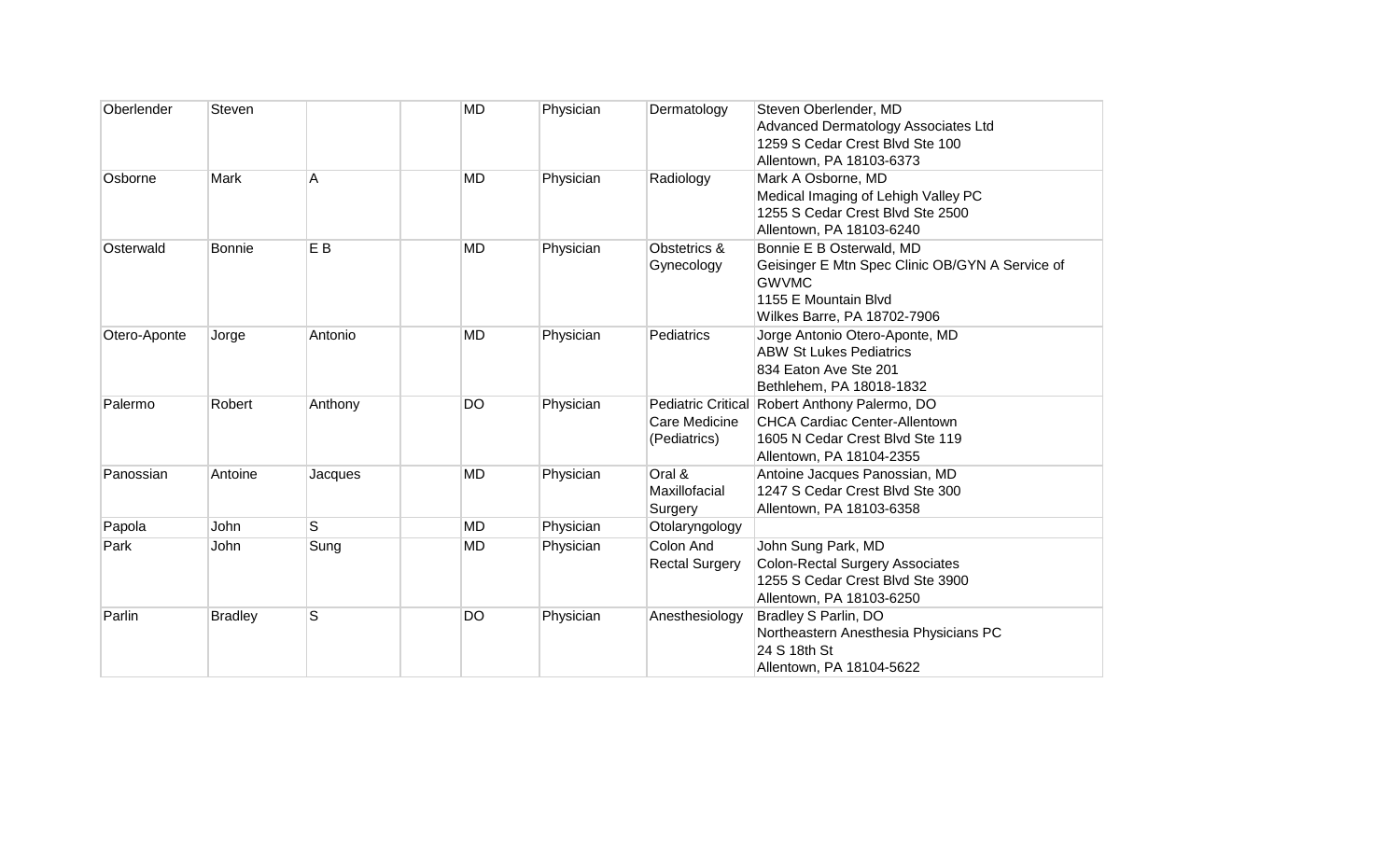| Patel     | <b>Bhumika</b> | Harshad      | DO                  | Physician | Internal<br>Medicine            | Bhumika Harshad Patel, DO<br>LVPG Hospital Medicine at Cedar Crest<br>1200 S Cedar Crest Blvd Fl 3<br>Anderson Wing<br>Allentown, PA 18103-6202 |
|-----------|----------------|--------------|---------------------|-----------|---------------------------------|-------------------------------------------------------------------------------------------------------------------------------------------------|
| Patel     | Niketu         | M            | MD, FACS            | Physician | <b>Head And Neck</b><br>Surgery | Niketu M Patel, MD, FACS<br>LVPG Ear Nose and Throat-Pond Road<br>1575 Pond Rd Ste 203<br>Allentown, PA 18104-2254                              |
| Patel     | Nirav          | Virendra     | <b>MD</b>           | Physician |                                 |                                                                                                                                                 |
| Patriarco | Michael        | S            | <b>DO</b>           | Physician | Obstetrics &<br>Gynecology      | Michael S Patriarco, DO<br>St Lukes Center for Advanced Gynecologic Care<br>240 Cetronia Rd Ste 125s<br>Allentown, PA 18104-9263                |
| Pawar     | Shonali        | $\mathsf C$  | <b>MD</b>           | Physician | Anesthesiology                  | Shonali C Pawar, MD<br><b>AAA Anesthesia Associates LLC</b><br>4905 W Tilghman St Ste 250<br>Allentown, PA 18104-9131                           |
| Penater   | Frank          | $\mathsf{R}$ | MD,<br><b>FACEP</b> | Physician | Emergency<br>Medicine           |                                                                                                                                                 |
| Pestcoe   | Andrew         | J            | DO                  | Physician | Surgery                         | Head And Neck Andrew J Pestcoe, DO<br>The Head & Neck Ctr PC<br>2597 Schoenersville Rd Ste 205<br>Bethlehem, PA 18017-7330                      |
| Phillips  | Courtney       |              | <b>MD</b>           | Physician | Urology                         | Courtney Phillips, MD<br>LVPG Urology-Allentown<br>1250 S Cedar Crest Blvd Ste 215<br>Allentown, PA 18103-6271                                  |
| Prabhu    | Shilpa         | Vilas        | <b>MD</b>           | Physician | Anesthesiology                  |                                                                                                                                                 |
| Prestosh  | Timothy        | John         | <b>DO</b>           | Physician |                                 | Family Medicine Timothy John Prestosh, DO<br>Patient First-Allentown<br>3178 W Tilghman St<br>Allentown, PA 18104-4222                          |
| Pristas   | Rene           | L            | DO                  | Physician | Anesthesiology                  | Rene L Pristas, DO<br><b>AAA Anesthesia Associates LLC</b><br>4905 W Tilghman St Ste 250<br>Allentown, PA 18104-9131                            |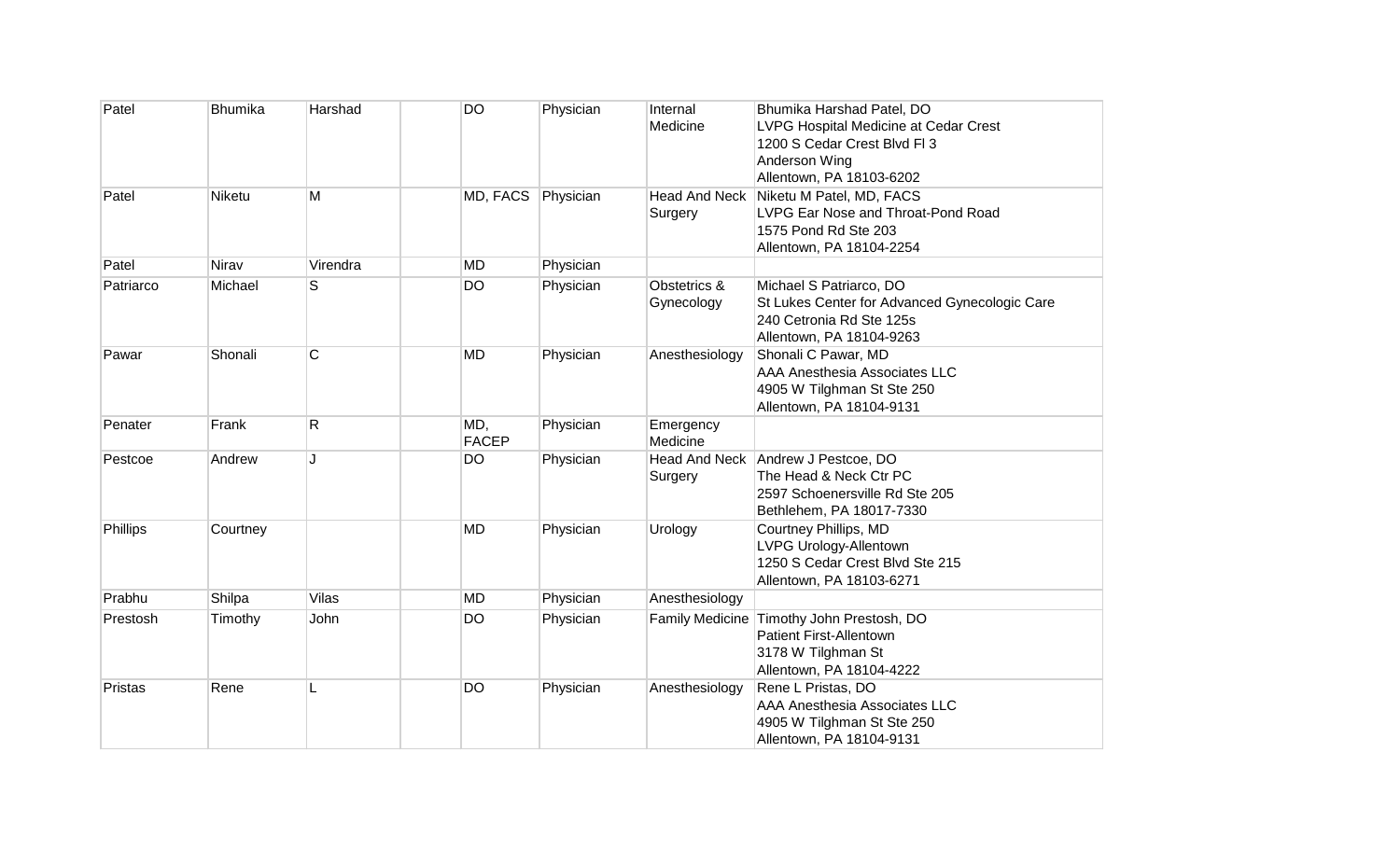| Pryblick   | Gary           | M       | DO                             | Physician |                                                     | Family Medicine Gary M Pryblick, DO<br><b>Total Family Health Care</b><br>3050 Hamilton Blvd Ste 100<br>Allentown, PA 18103-3691         |
|------------|----------------|---------|--------------------------------|-----------|-----------------------------------------------------|------------------------------------------------------------------------------------------------------------------------------------------|
| Pryblick   | Judith         | R       | <b>DO</b>                      | Physician |                                                     | Family Medicine Judith R Pryblick, DO<br><b>Total Family Health Care</b><br>3050 Hamilton Blvd Ste 100<br>Allentown, PA 18103-3691       |
| Purcell    | Stephen        | M       | <b>DO</b>                      | Physician | Dermatology                                         | Stephen M Purcell, DO<br>Advanced Dermatology Associates Ltd<br>1259 S Cedar Crest Blvd Ste 100<br>Allentown, PA 18103-6373              |
| Pytlewski  | Gerald         | E       | DO                             | Physician | Nuclear<br>Cardiology                               |                                                                                                                                          |
| Quinn      | Shawn          | Michael | DO,<br>FACEP,<br><b>FACOEP</b> | Physician | Emergency<br>Medicine                               | Shawn Michael Quinn, DO, FACEP, FACOEP<br><b>LVPG Emergency Medicine</b><br>Po Box 689<br>Cedar Crest & I-78<br>Allentown, PA 18105-1556 |
| Quinn      | Thomas         | Andrew  | <b>DO</b>                      | Physician | Rheumatology                                        | Thomas Andrew Quinn, DO<br><b>Rheumatic Disease Associates</b><br>2360 Maryland Rd<br>Willow Grove, PA 19090-1709                        |
| Rakhmanine | <b>Mikhail</b> |         | MD, FACS                       | Physician | Colon And<br><b>Rectal Surgery</b>                  | Mikhail I Rakhmanine, MD, FACS<br><b>Colon-Rectal Surgery Associates</b><br>1255 S Cedar Crest Blvd Ste 3900<br>Allentown, PA 18103-6250 |
| Ramasamy   | Dhanalakshmi   |         | <b>MD</b>                      | Physician | Child &<br>Adolescent<br>Psychiatry<br>(Psychiatry) | Dhanalakshmi Ramasamy, MD<br>LVPG Psychiatry-Cedar Crest<br>292 Main St Ste 111<br>Susan D. Wiley, MD<br>Harleysville, PA 19438-2416     |
| Rappaport  | Daniel         | M       | <b>MD</b>                      | Physician | Geriatric<br>Medicine<br>(internal<br>Medicine)     | Daniel M Rappaport, MD<br>Daniel M Rappaport MD<br>3321 Chestnut St<br>Whitehall, PA 18052-7411                                          |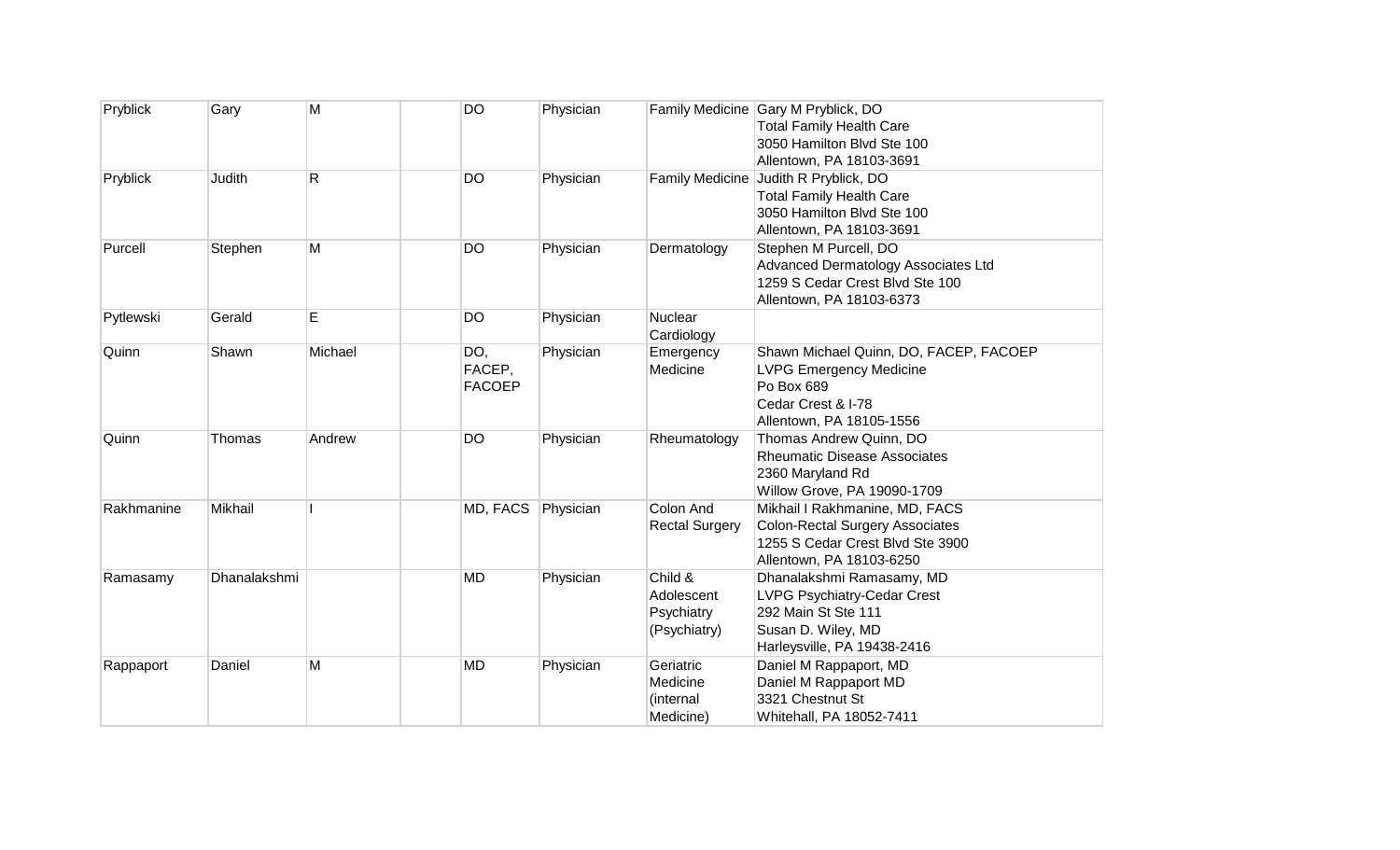| Rhodes  | Luther    | V         | $\overline{III}$ | <b>MD</b>    | Physician | Infectious            | Luther V Rhodes, III, MD                     |
|---------|-----------|-----------|------------------|--------------|-----------|-----------------------|----------------------------------------------|
|         |           |           |                  |              |           | <b>Disease</b>        | LVPG Infectious Diseases-1255 S CC           |
|         |           |           |                  |              |           | (Internal             | 1255 S Cedar Crest Blvd Ste 2100             |
|         |           |           |                  |              |           | Medicine)             | Allentown, PA 18103-6226                     |
| Rienzo  | Robert    | J         |                  | <b>MD</b>    | Physician | Nuclear               | Robert J Rienzo, MD                          |
|         |           |           |                  |              |           | Medicine              | Medical Imaging of Lehigh Valley PC          |
|         |           |           |                  |              |           |                       | 1255 S Cedar Crest Blvd Ste 2500             |
|         |           |           |                  |              |           |                       | Allentown, PA 18103-6240                     |
| Ritz    | Zachary   | Trevor    |                  | DO           | Physician | Emergency             | Zachary Trevor Ritz, DO                      |
|         |           |           |                  |              |           | Medicine              | St Lukes Emergency Care Specialists          |
|         |           |           |                  |              |           |                       | 801 Ostrum St                                |
|         |           |           |                  |              |           |                       | Bethlehem, PA 18015-1000                     |
| Rochon  | Meredith  | Lynn      |                  | <b>MD</b>    | Physician | <b>Maternal And</b>   | Meredith Lynn Rochon, MD                     |
|         |           |           |                  |              |           | <b>Fetal Medicine</b> | <b>LVPG Maternal Fetal Medicine</b>          |
|         |           |           |                  |              |           |                       | 3900 Hamilton Blvd Ste 201                   |
|         |           |           |                  |              |           |                       | Allentown, PA 18103-6122                     |
| Rosenau | Alexander | M         |                  | DO, CPE,     | Physician | Emergency             | Alexander M Rosenau, DO, CPE, FACEP          |
|         |           |           |                  | <b>FACEP</b> |           | Medicine              | <b>LVPG Emergency Medicine</b>               |
|         |           |           |                  |              |           |                       | Po Box 689                                   |
|         |           |           |                  |              |           |                       | Cedar Crest & I-78                           |
|         |           |           |                  |              |           |                       | Allentown, PA 18105-1556                     |
| Rossi   | Carla     | M         |                  | MD           | Physician | Infectious            | Carla M Rossi, MD                            |
|         |           |           |                  |              |           | <b>Disease</b>        | LVPG Infectious Diseases-1255 S CC           |
|         |           |           |                  |              |           | (Internal             | 1255 S Cedar Crest Blvd Ste 2100             |
|         |           |           |                  |              |           | Medicine)             | Allentown, PA 18103-6226                     |
| Rossi   | Michael   | A         |                  | <b>MD</b>    | Physician | <b>Nuclear</b>        | Michael A Rossi, MD                          |
|         |           |           |                  |              |           | Cardiology            | Lehigh Valley Physician Group-Administration |
|         |           |           |                  |              |           |                       | Po Box 1806                                  |
|         |           |           |                  |              |           |                       | 707 Hamilton St                              |
|         |           |           |                  |              |           |                       | Allentown, PA 18105-1806                     |
| Rovella | Jennifer  | Christine |                  | <b>DO</b>    | Physician | Pulmonary &           | Jennifer Christine Rovella, DO               |
|         |           |           |                  |              |           | <b>Critical Care</b>  | LVPG Pulmonary & Critical Care Medicine      |
|         |           |           |                  |              |           | Medicine              | 1250 S Cedar Crest Blvd Ste 205              |
|         |           |           |                  |              |           |                       | Allentown, PA 18103-6271                     |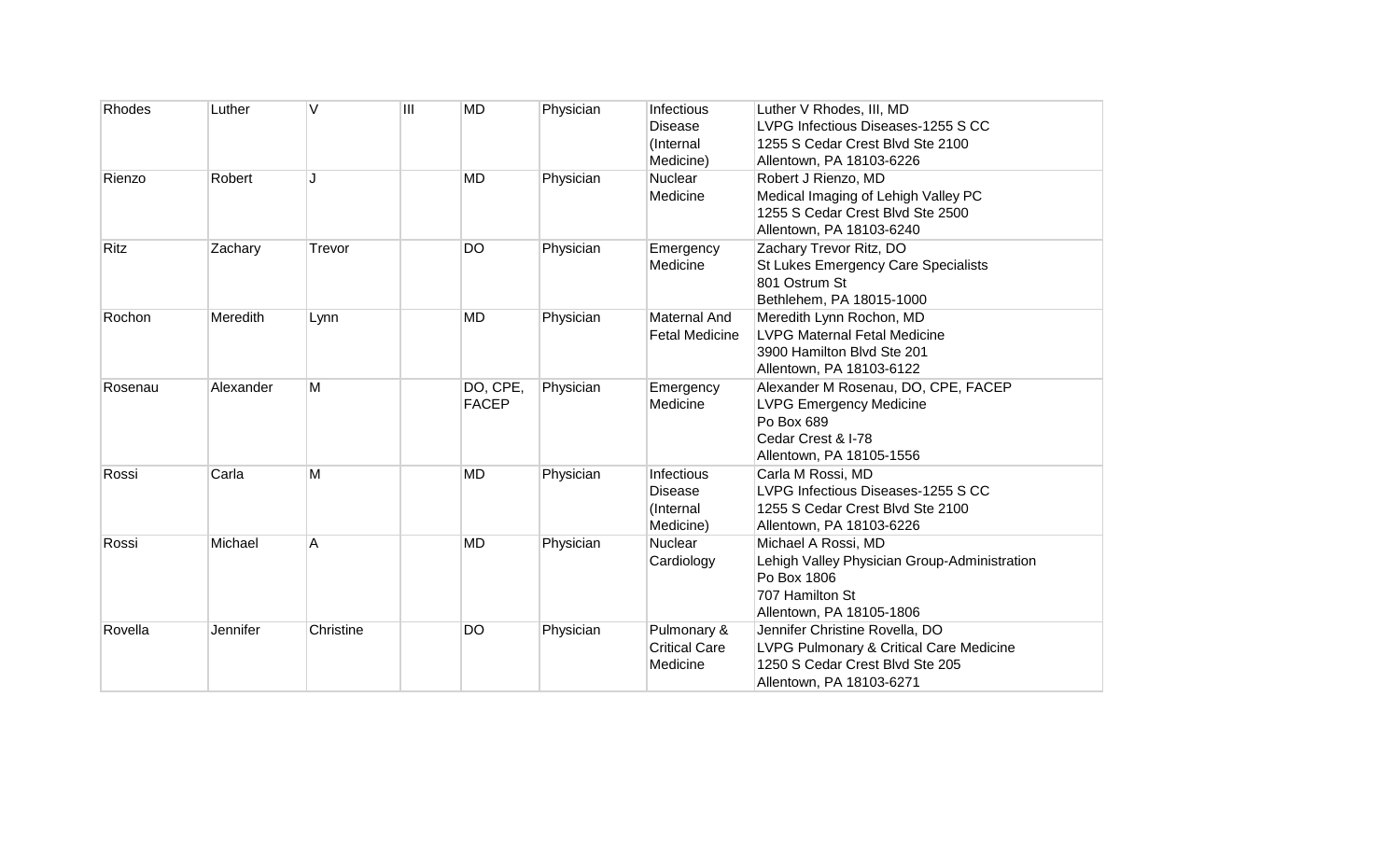| Ruht      | Barry     | Α        |                  | MD, FACS Physician | Orthopedic<br>Surgery                               | Barry A Ruht, MD, FACS<br>A Ruht MD PC<br>1605 N Cedar Crest Blvd Ste 608<br>Allentown, PA 18104-2317                                          |
|-----------|-----------|----------|------------------|--------------------|-----------------------------------------------------|------------------------------------------------------------------------------------------------------------------------------------------------|
| Rust      | Orion     | Α        | <b>MD</b>        | Physician          | Reproductive<br>Endocrinology<br>And Infertility    | Orion A Rust, MD<br><b>LVPG Maternal Fetal Medicine</b><br>3900 Hamilton Blvd Ste 201<br>Allentown, PA 18103-6122                              |
| Ryder     | Kenneth   | G        | Jr.<br><b>MD</b> | Physician          |                                                     | Family Medicine Kenneth G Ryder, Jr., MD<br>Kenneth G Ryder Jr MD<br>Po Box 388<br>4955 Route 873 Ste B<br>Schnecksville, PA 18078-0388        |
| Saad      | Christine | Georgine | <b>MD</b>        | Physician          | Ophthalmology                                       | Christine Georgine Saad, MD<br><b>LVPG Ophthalmology</b><br>1431 Nursery St Ste 200<br>Fogelsville, PA 18051-1612                              |
| Saminejad | Behrang   |          | MD               | Physician          | Neurology                                           | Behrang Saminejad, MD<br>LVH Neurology-1250 Cedar Crest<br>1250 S Cedar Crest Blvd Ste 405<br>Allentown, PA 18103-6224                         |
| Sandhu    | Rovinder  | Singh    | <b>MD</b>        | Physician          | Traumatic<br>Surgery                                | Rovinder Singh Sandhu, MD<br>LVPG General Bariatric & Trauma Surgery<br>1240 S Cedar Crest Blvd Ste 308<br>Allentown, PA 18103-6370            |
| Sangster  | William   |          | <b>MD</b>        | Physician          |                                                     | General Surgery William Sangster, MD<br><b>Colon-Rectal Surgery Associates</b><br>1255 S Cedar Crest Blvd Ste 3900<br>Allentown, PA 18103-6250 |
| Sarachek  | Norman    | S        | <b>MD</b>        | Physician          | Cardiovascular<br>Disease<br>(Internal<br>Medicine) |                                                                                                                                                |
| Sasson    | Marvin    |          | <b>MD</b>        | Physician          | Dermatology                                         | Marvin Sasson, MD<br>Advanced Dermatology Associates Ltd<br>1259 S Cedar Crest Blvd Ste 100<br>Allentown, PA 18103-6373                        |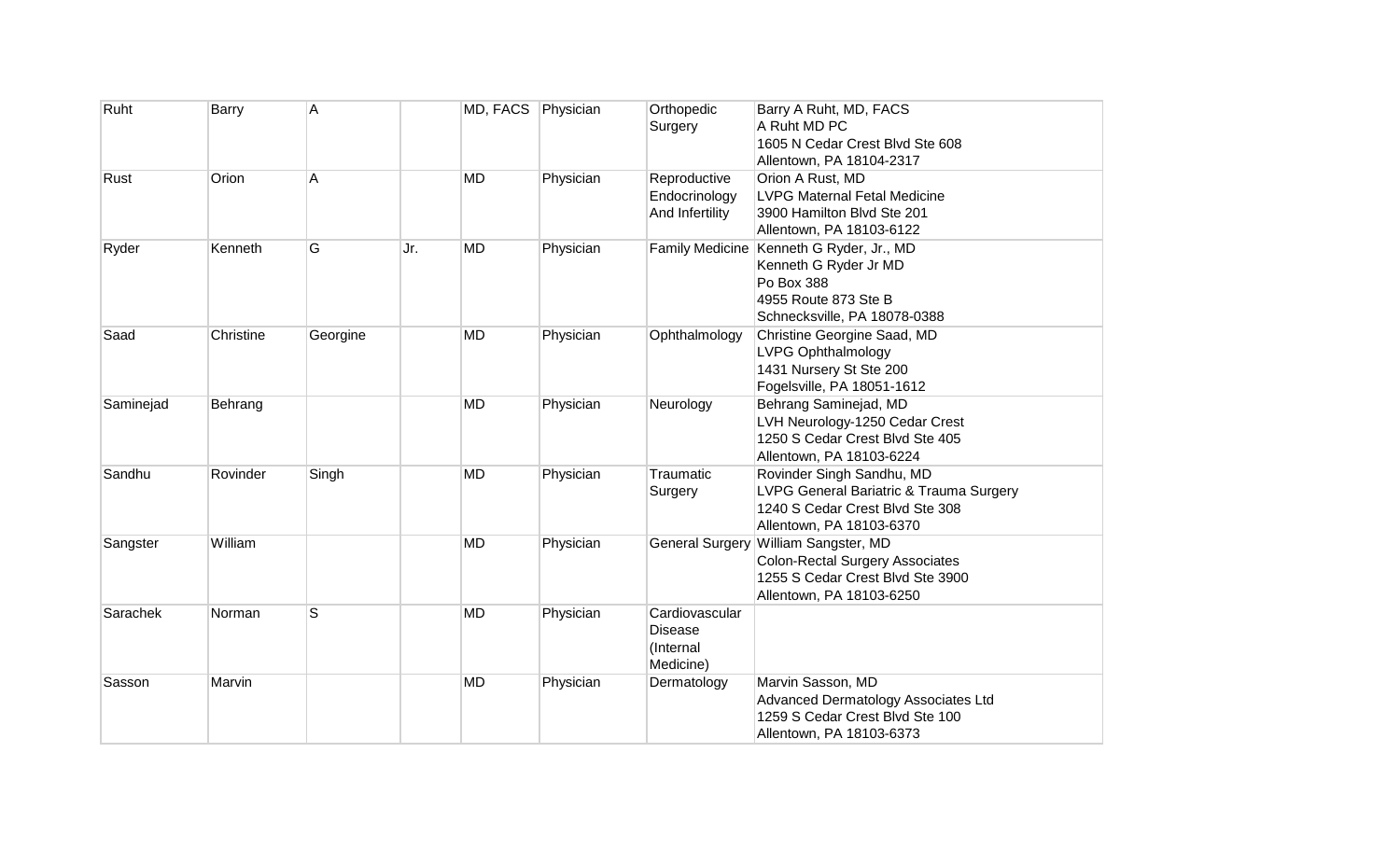| Schaefgen    | Madalyn         |            | <b>MD</b> | Physician |                                              | Family Medicine Madalyn Schaefgen, MD<br>LVPG Family Medicine Cetronia Road<br>250 Cetronia Rd Ste 115                                                  |
|--------------|-----------------|------------|-----------|-----------|----------------------------------------------|---------------------------------------------------------------------------------------------------------------------------------------------------------|
| Schellenberg | Andrea          | Greitzer   | <b>MD</b> | Physician | Anesthesiology                               | Allentown, PA 18104-9168<br>Andrea Greitzer Schellenberg, MD<br>AAA Anesthesia Associates LLC<br>4905 W Tilghman St Ste 250<br>Allentown, PA 18104-9131 |
| Schucker     | Jodi            |            | <b>MD</b> | Physician | <b>Maternal And</b><br><b>Fetal Medicine</b> | Jodi L Schucker, MD<br><b>St Lukes Perinatal Associates</b><br>701 Ostrum St Ste 303<br>Fountain Hill, PA 18015-1152                                    |
| Schwann      | Nanette         | M          | <b>MD</b> | Physician | Anesthesiology                               | Nanette M Schwann, MD<br>AAA Anesthesia Associates LLC<br>4905 W Tilghman St Ste 250<br>Allentown, PA 18104-9131                                        |
| Seshachar    | Abhaya          | R          | <b>MD</b> | Physician | Pediatric<br>Anesthesiology                  | Abhaya R Seshachar, MD<br><b>AAA Anesthesia Associates LLC</b><br>(anesthesiology) 4905 W Tilghman St Ste 250<br>Allentown, PA 18104-9131               |
| Shah         | <b>Bhartesh</b> | Abhinandan | <b>MD</b> | Physician | Internal<br>Medicine                         |                                                                                                                                                         |
| Shah         | Mahima          |            | <b>DO</b> | Physician | Pediatric<br>Anesthesiology                  | Mahima Shah, DO<br><b>AAA Anesthesia Associates LLC</b><br>(anesthesiology) 4905 W Tilghman St Ste 250<br>Allentown, PA 18104-9131                      |
| Shaheen      | James           | С          | <b>MD</b> | Physician | Anesthesiology                               | James C Shaheen, MD<br>AAA Anesthesia Associates LLC<br>4905 W Tilghman St Ste 250<br>Allentown, PA 18104-9131                                          |
| Shaik        | Shamsuddin      |            | <b>MD</b> | Physician | Internal<br>Medicine                         | Shamsuddin Shaik, MD<br>LVPG Diabetes & Endocrinology-Cedar Crest<br>1243 S Cedar Crest Blvd Ste 2800<br>Allentown, PA 18103-6230                       |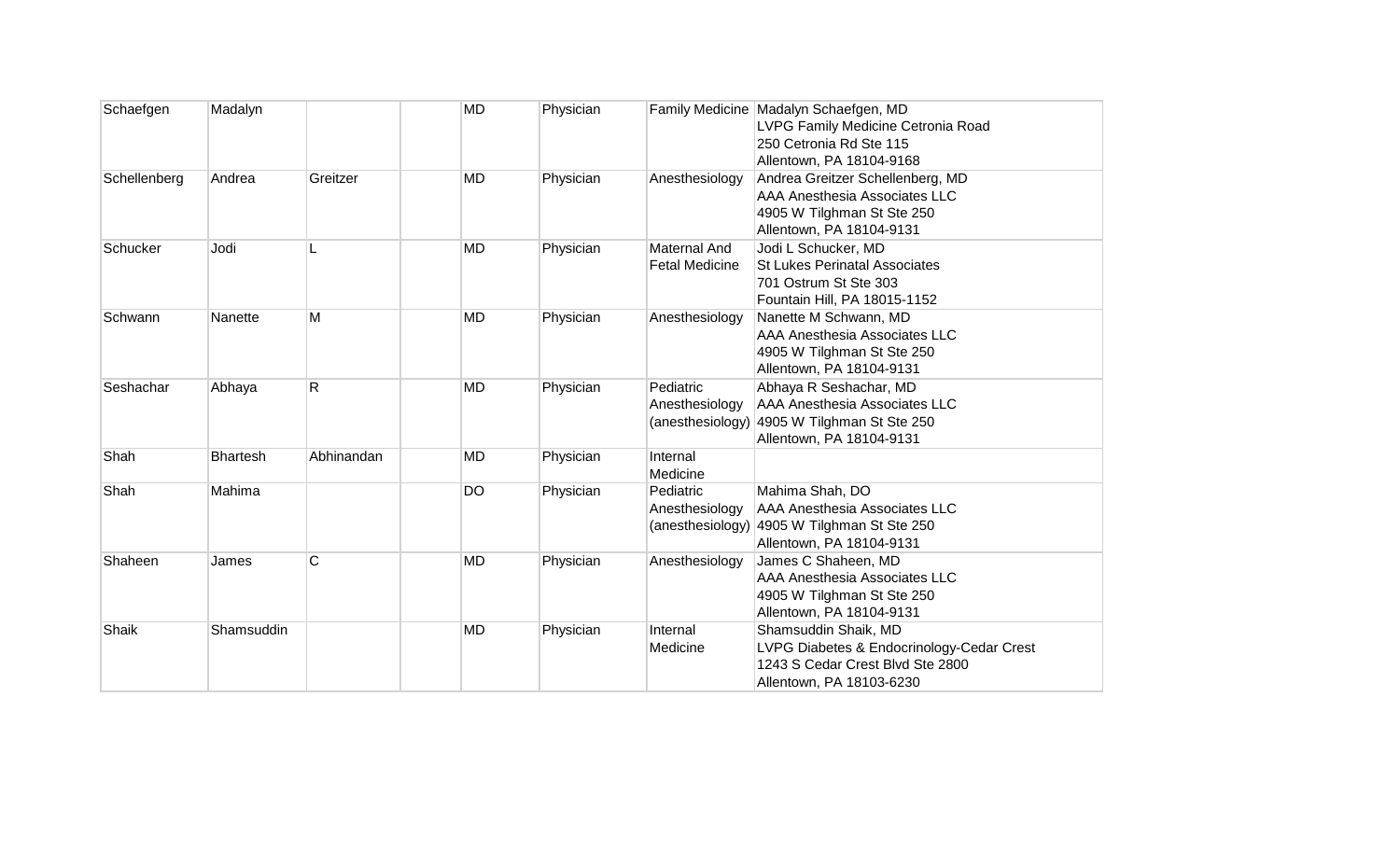| Shastry               | Lalita       |        | <b>MD</b> | Physician | Infectious<br>Disease<br>(Internal<br>Medicine)            | Lalita Shastry, MD<br>LVPG Infectious Diseases-1255 S CC<br>1255 S Cedar Crest Blvd Ste 2100<br>Allentown, PA 18103-6226                                               |
|-----------------------|--------------|--------|-----------|-----------|------------------------------------------------------------|------------------------------------------------------------------------------------------------------------------------------------------------------------------------|
| Sheehan               | Theresa      | Ciardi | <b>MD</b> | Physician | Hospice &<br>Palliative<br>Medicine                        |                                                                                                                                                                        |
| Sheets                | James        | Α      | <b>MD</b> | Physician | Colon And<br><b>Rectal Surgery</b>                         |                                                                                                                                                                        |
| <b>Sheets</b>         | Kimberly     | R      | <b>MD</b> | Physician |                                                            | Family Medicine Kimberly R Sheets, MD<br><b>Patient First-Bethlehem</b><br>2310 Schoenersville Rd<br>Bethlehem, PA 18017-3602                                          |
| Sidhom                | Michael      | Maher  | <b>MD</b> | Physician | Family<br>tive Medicine                                    | Michael Maher Sidhom, MD<br>Medicine/preven 153 Brodhead Rd<br>Occupational & Environmental Medicine<br>St Lukes University Health Network<br>Bethlehem, PA 18017-8931 |
| Silverberg            | <b>Bruce</b> | J      | <b>MD</b> | Physician | Cardiovascular<br><b>Disease</b><br>(Internal<br>Medicine) |                                                                                                                                                                        |
| Silverstein<br>Fadlon | Cheri        | Alissa | <b>MD</b> | Physician | Cardiovascular<br><b>Disease</b><br>(Internal<br>Medicine) | Cheri Alissa Silverstein Fadlon, MD<br>1250 S Cedar Crest Blvd Ste 300<br>Lehigh Valley Heart Institute<br>Allentown, PA 18103-6381                                    |
| Singh                 | Magan        | P      | <b>MD</b> | Physician | Anesthesiology                                             | Magan P Singh, MD<br>AAA Anesthesia Associates LLC<br>4905 W Tilghman St Ste 250<br>Allentown, PA 18104-9131                                                           |
| Singh                 | Punit        |        | <b>MD</b> | Physician | Anesthesiology                                             |                                                                                                                                                                        |
| Singleton             | Gregory      | N      | MD        | Physician | Anesthesiology                                             | Gregory N Singleton, MD<br>Professional Anesthesia Services of North America<br>7918 Main St Unit 204<br>Fogelsville, PA 18051-9851                                    |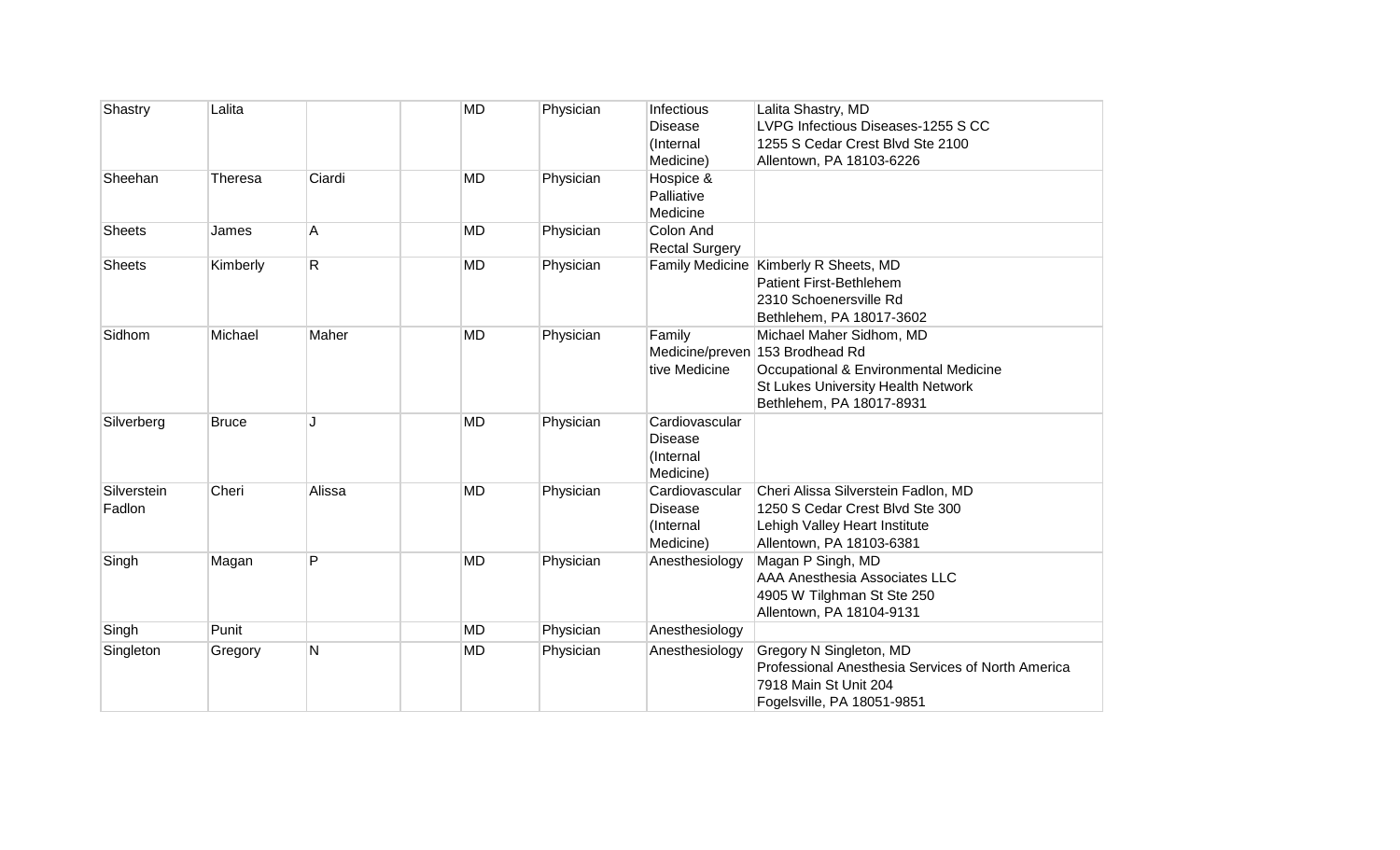| Slenker         | Amy      | Katz      |     | <b>MD</b> | Physician | Infectious<br>Disease<br>(Internal<br>Medicine)            | Amy Katz Slenker, MD<br>LVPG Infectious Diseases-1255 S CC<br>1255 S Cedar Crest Blvd Ste 2100<br>Allentown, PA 18103-6226      |
|-----------------|----------|-----------|-----|-----------|-----------|------------------------------------------------------------|---------------------------------------------------------------------------------------------------------------------------------|
| Slompak         | Carol    | Ann       |     | <b>MD</b> | Physician | Internal<br>Medicine                                       | Carol Ann Slompak, MD<br><b>AMC Medical Associates</b><br>798 Hausman Rd Ste 270<br>Allentown, PA 18104-9103                    |
| <b>Stasik</b>   | John     | J         | Jr. | MD, FACS  | Physician | Colon And<br><b>Rectal Surgery</b>                         |                                                                                                                                 |
| Stepanczuk      | Beth     | Caye      |     | <b>MD</b> | Physician | Physical<br><b>Medicine And</b><br>Rehabilitation          | Beth Caye Stepanczuk, MD<br>2597 Schoenersville Rd Ste 101<br>LVPG-Physiatry<br>Bethlehem, PA 18017-7329                        |
| <b>Stephens</b> | Jennifer |           |     | <b>DO</b> | Physician | Internal<br>Medicine                                       | Jennifer L Stephens, DO<br><b>LVPG Internal Medicine</b><br>3080 Hamilton Blvd Ste 350<br>Allentown, PA 18103-3692              |
| Stirparo        | Joseph   | J         |     | MD        | Physician | <b>Surgical Critical</b><br>Care (General<br>Surgery)      | Joseph J Stirparo, MD<br>LVPG General Bariatric & Trauma Surgery<br>1240 S Cedar Crest Blvd Ste 308<br>Allentown, PA 18103-6370 |
| Stock-Keister   | Mary     | Catherine |     | <b>MD</b> | Physician | <b>Family Medicine</b>                                     |                                                                                                                                 |
| Strassman       | Rima     |           |     | MD        | Physician | Pediatrics                                                 | Rima L Strassman, MD<br><b>St Lukes Quakertown Pediatrics</b><br>1110 St Lukes Way<br>Allentown, PA 18109-9153                  |
| Sully           | Nicole   | R         |     | <b>DO</b> | Physician | Palliative<br>Medicine                                     | Nicole R Sully, DO<br>Parkland Family Health Center<br>4520 Park View Dr<br>Schnecksville, PA 18078-2552                        |
| Sumner          | Andrew   | D         |     | <b>MD</b> | Physician | Cardiovascular<br><b>Disease</b><br>(Internal<br>Medicine) | Andrew D Sumner, MD<br><b>LVPG Cardiology Cedar Crest</b><br>1250 S Cedar Crest Blvd Ste 300<br>Allentown, PA 18103-6381        |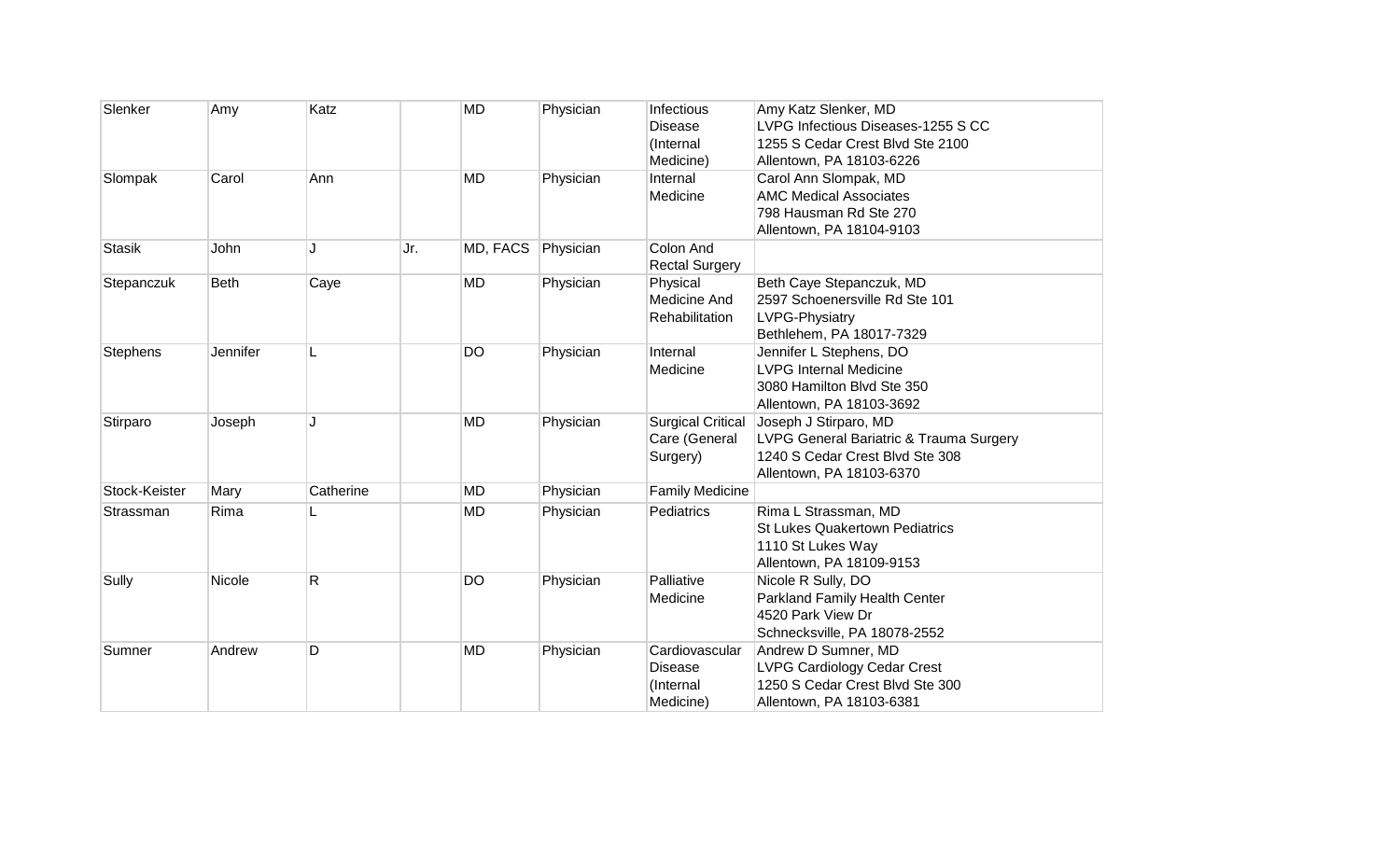| Taneja      | Pravin   | A | <b>MD</b> | Physician | Pediatric<br>Anesthesiology                                | Pravin A Taneja, MD<br><b>AAA Anesthesia Associates LLC</b><br>(anesthesiology) 4905 W Tilghman St Ste 250<br>Allentown, PA 18104-9131 |
|-------------|----------|---|-----------|-----------|------------------------------------------------------------|----------------------------------------------------------------------------------------------------------------------------------------|
| Tejada      | Luis     | A | <b>MD</b> | Physician | Cardiovascular<br><b>Disease</b><br>(Internal<br>Medicine) | Luis A Tejada, MD<br>St Lukes Cardiology Associates-Bethlehem<br>1469 8th Ave<br>Bethlehem, PA 18018-2256                              |
| Tenzer      | Ryan     |   | <b>MD</b> | Physician | Emergency<br>Medicine                                      | Ryan L Tenzer, MD<br><b>LVPG Emergency Medicine</b><br>Po Box 689<br>Cedar Crest & I-78<br>Allentown, PA 18105-1556                    |
| Ternopolska | Nataliya |   | <b>MD</b> | Physician | Neurology                                                  | Nataliya Ternopolska, MD<br>St Lukes Neurology Associates<br>240 Cetronia Rd Ste 210a<br>Allentown, PA 18104-9263                      |
| Thomas      | Alex     |   | MD        | Physician | Psychiatry                                                 | Alex T Thomas, MD<br>421 Chew St<br><b>Extended Acute Case Unit</b><br>Sacred Heart Hospital<br>Allentown, PA 18102-3406               |
| Thompson    | Amy      | F | <b>MD</b> | Physician | Anesthesiology                                             | Amy F Thompson, MD<br><b>AAA Anesthesia Associates LLC</b><br>4905 W Tilghman St Ste 250<br>Allentown, PA 18104-9131                   |
| Toff        | Kenneth  |   | DO        | Physician | Pediatrics                                                 | Kenneth J Toff, DO<br><b>Childrens HealthCare</b><br>1517 Pond Rd<br>Allentown, PA 18104-2253                                          |
| Tomkin      | Edward   |   | DO        | Physician | Otolaryngology                                             |                                                                                                                                        |
| Totlani     | Rajender | S | MD        | Physician | Pediatrics                                                 | Rajender S Totlani, MD<br>Lehigh Valley Pediatric Associates Inc<br>401 N 17th St Ste 307<br>Allentown, PA 18104-5051                  |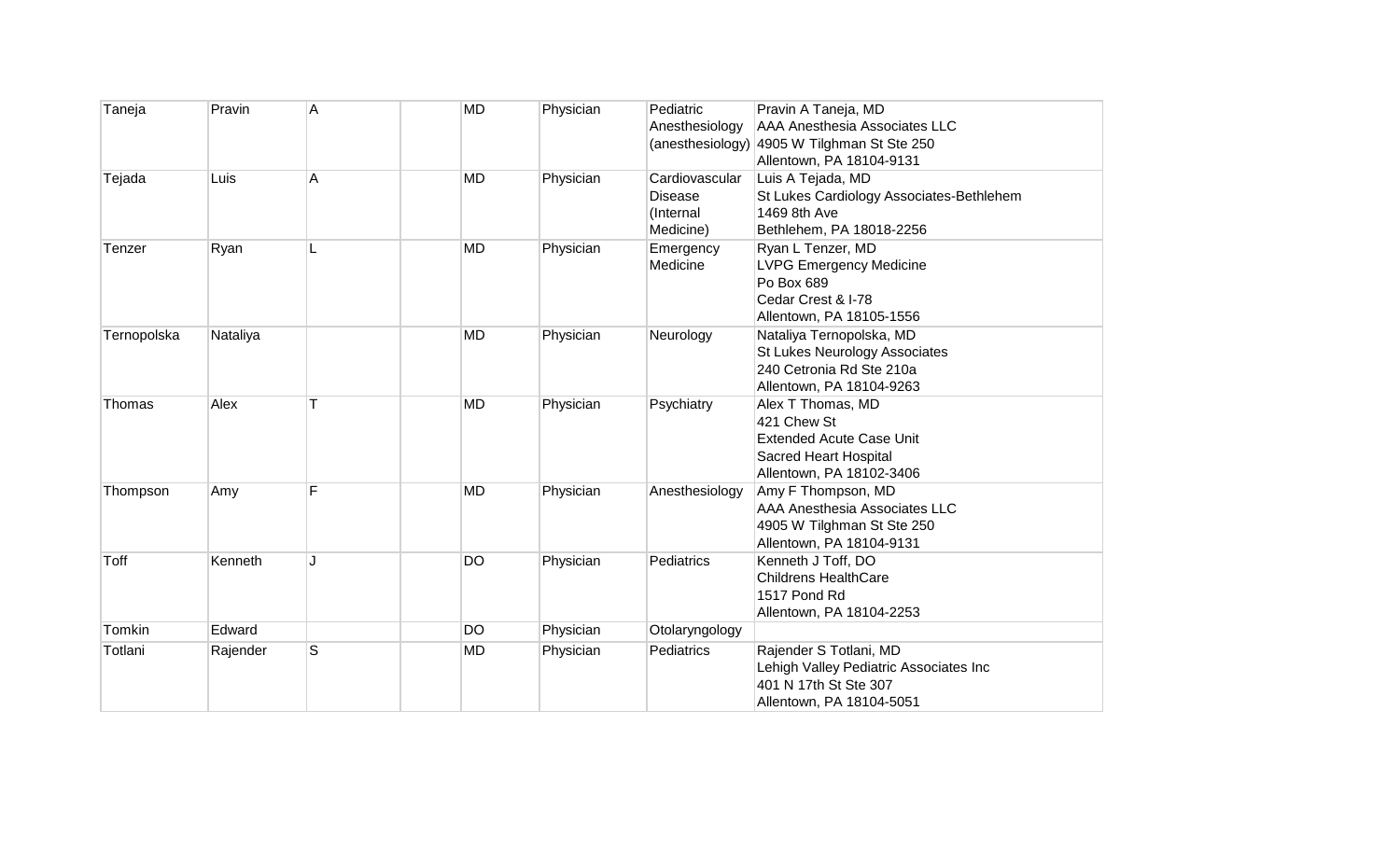| Tretter               | Margaret  | S         | DO        | Physician | Internal<br>Medicine                                          | Margaret S Tretter, DO<br>1200 S Cedar Crest Blvd<br>3rd FI Anderson Wing<br>Lehigh Valley Hospital Cedar Crest Hospital Medicine<br>Allentown, PA 18103-6202 |
|-----------------------|-----------|-----------|-----------|-----------|---------------------------------------------------------------|---------------------------------------------------------------------------------------------------------------------------------------------------------------|
| Trivedi               | Hina      | Kashyap   | <b>DO</b> | Physician | Internal<br>Medicine                                          | Hina Kashyap Trivedi, DO<br>St Lukes Nephrology Associates<br>834 Eaton Ave Ste 301<br>Bethlehem, PA 18018-1832                                               |
| Ubom                  | Ememobong | Offiong   | <b>MD</b> | Physician | Obstetrics &<br>Gynecology                                    |                                                                                                                                                               |
| Umaru                 | Samuel    |           | <b>MD</b> | Physician | Care Medicine<br>(Pediatrics)                                 | Pediatric Critical Samuel Umaru, MD<br>LVPG Pediatric Intensive Care<br>Po Box 689<br>Cedar Crest & I-78<br>Allentown, PA 18105-1556                          |
| Urankar               | Nancy     |           | <b>MD</b> | Physician | Geriatric<br>Medicine<br>(internal<br>Medicine)               | Nancy Urankar, MD<br>Po Box 490<br><b>NUHousecalls PC</b><br>Coopersburg, PA 18036-0490                                                                       |
| Van Wirt              | Paige     | Elizabeth | <b>MD</b> | Physician | Hospice &<br>Palliative<br>Medicine<br>(internal<br>Medicine) | Paige Elizabeth Van Wirt, MD<br>1605 N Cedar Crest Blvd Ste 110<br>Secure Healthcare Information Management<br>Allentown, PA 18104-2351                       |
| Varade                | Preet     | Martand   | <b>MD</b> | Physician | Neurology                                                     | Preet Martand Varade, MD<br>1250 S Cedar Crest Blvd<br>Ste 405<br>Lehigh Valley Hospital - Cedar Crest<br>Allentown, PA 18103-6224                            |
| Vargas Martinez David |           | Jose      | <b>MD</b> | Physician | <b>Family Medicine</b>                                        |                                                                                                                                                               |
| Verges                | Daniel    | Paul      | <b>MD</b> | Physician | Urology                                                       | Daniel Paul Verges, MD<br>St Lukes Center for Urology-Bethlehem<br>1521 8th Ave Ste 201<br>Bethlehem, PA 18018-1893                                           |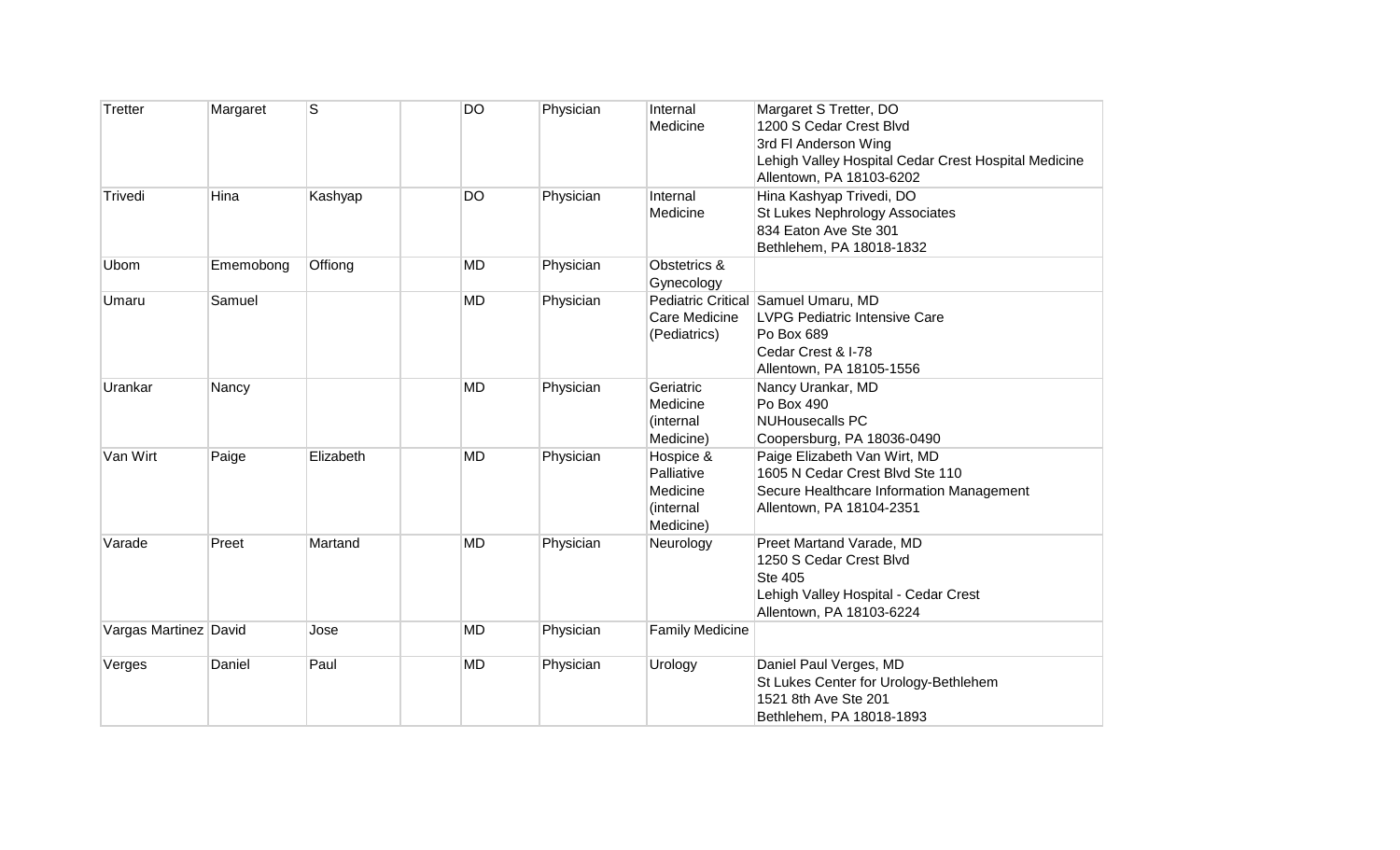| Verma      | Deepti       |              | <b>MD</b> | Physician | Infectious<br>Disease  | Deepti Verma, MD<br>LVPG Infectious Diseases-1255 S CC |
|------------|--------------|--------------|-----------|-----------|------------------------|--------------------------------------------------------|
|            |              |              |           |           | (Internal              | 1255 S Cedar Crest Blvd Ste 2100                       |
|            |              |              |           |           | Medicine)              | Allentown, PA 18103-6226                               |
| Verma      | <b>Nitin</b> |              | <b>MD</b> | Physician | Cardiovascular         |                                                        |
|            |              |              |           |           | Disease                |                                                        |
|            |              |              |           |           | (Internal              |                                                        |
|            |              |              |           |           | Medicine)              |                                                        |
| Viechnicki | M            | <b>Bruce</b> | <b>MD</b> | Physician | Gynecology             | M Bruce Viechnicki, MD                                 |
|            |              |              |           |           |                        | 3131 College Heights Blvd Ste 200b                     |
|            |              |              |           |           |                        | <b>Firstline Care LLC</b>                              |
|            |              |              |           |           |                        | Allentown, PA 18104-4858                               |
|            | Marie        | S            | <b>DO</b> | Physician | Dermatology            | Marie S Wagener, DO                                    |
| Wagener    |              |              |           |           |                        | <b>Aesthetic Surgery Associates</b>                    |
|            |              |              |           |           |                        | 250 Cetronia Rd Ste 301                                |
|            |              |              |           |           |                        | Allentown, PA 18104-9168                               |
| Wahhab     | Samina       |              | <b>MD</b> | Physician | <b>Plastic Surgery</b> | Samina Wahhab, MD                                      |
|            |              |              |           |           |                        | Samina Wahhab MD Plastic & Reconstructive Surgery      |
|            |              |              |           |           |                        | 1255 S Cedar Crest Blvd Ste 1100                       |
|            |              |              |           |           |                        | Allentown, PA 18103-6272                               |
|            |              |              |           |           |                        |                                                        |
| Weil       | Daniel       | P            | MD        | Physician | Adult                  | Daniel P Weil, MD                                      |
|            |              |              |           |           | Cardiothoracic         | <b>AAA Anesthesia Associates LLC</b>                   |
|            |              |              |           |           | Anesthesiology         | 4905 W Tilghman St Ste 250                             |
|            |              |              |           |           |                        | (anesthesiology) Allentown, PA 18104-9131              |
|            |              |              |           |           |                        |                                                        |
| Weiss      | Lawrence     | E            | MD        | Physician | <b>Hand Surgery</b>    | Lawrence E Weiss, MD                                   |
|            |              |              |           |           |                        | <b>OAA Orthopaedic Specialists</b>                     |
|            |              |              |           |           |                        | 250 Cetronia Rd Ste 303                                |
|            |              |              |           |           |                        | Allentown, PA 18104-9168                               |
| Welkie     | John         | F            | <b>MD</b> | Physician | Vascular               | John F Welkie, MD                                      |
|            |              |              |           |           | Surgery                | <b>LVPG Vascular Surgery</b>                           |
|            |              |              |           |           |                        | 1259 S Cedar Crest Blvd Ste 301                        |
|            |              |              |           |           |                        | Allentown, PA 18103-6206                               |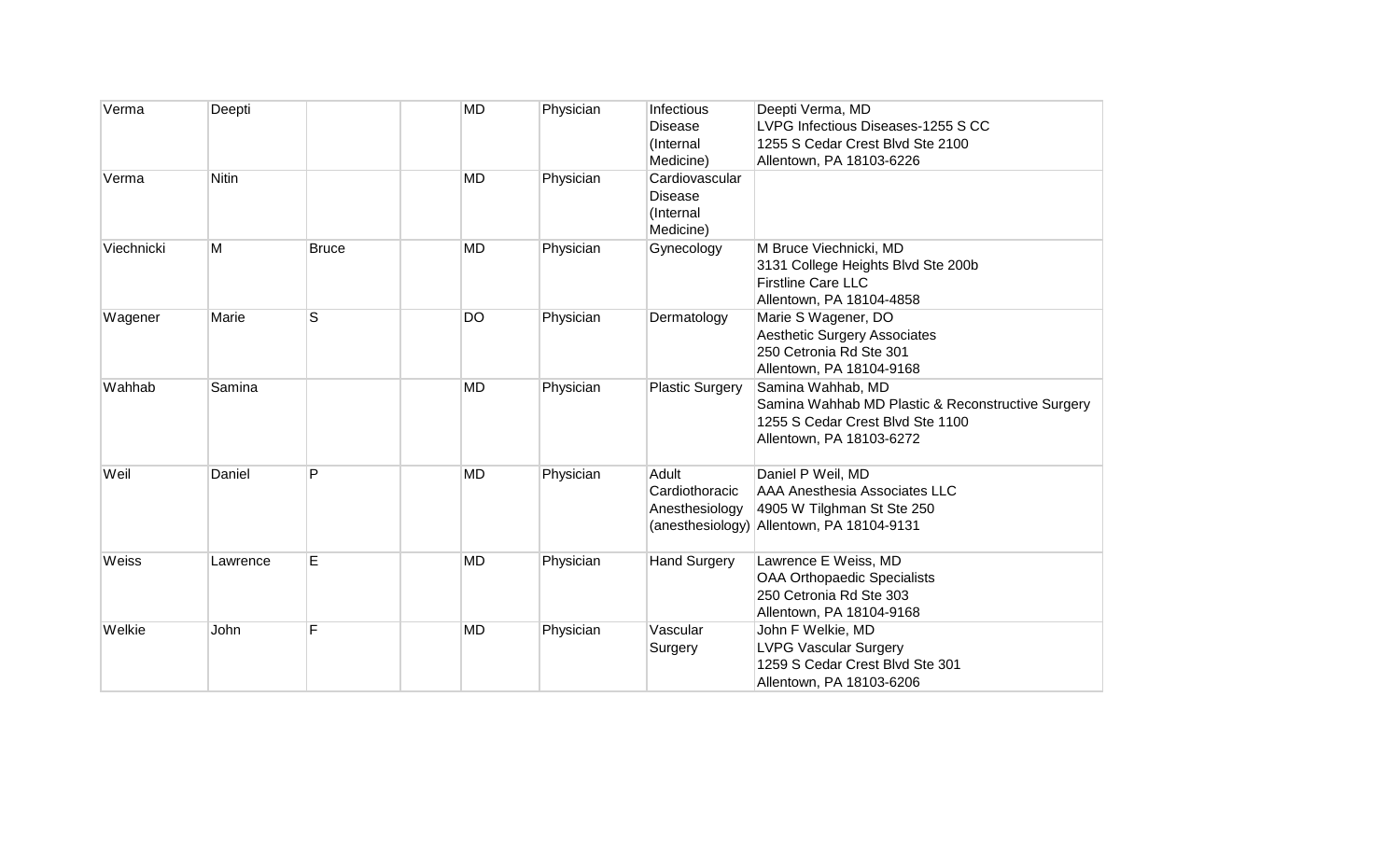| Wells    | Jeffrey    | Carl  |    | <b>DO</b> | Physician |                                                        | Family Medicine Jeffrey Carl Wells, DO<br>Parkland Family Health Center<br>4520 Park View Dr<br>Schnecksville, PA 18078-2552                                 |
|----------|------------|-------|----|-----------|-----------|--------------------------------------------------------|--------------------------------------------------------------------------------------------------------------------------------------------------------------|
| Wendling | Mark       | A     |    | <b>MD</b> | Physician |                                                        | Family Medicine   Mark A Wendling, MD<br>1605 N Cedar Crest Blvd Ste 411<br><b>Valley Preferred</b><br>Allentown, PA 18104-2323                              |
| Wertz    | Robert     | E     | II | <b>MD</b> | Physician | Pain Medicine<br>(anesthesiology)                      | Robert E Wertz, II, MD<br>OAA Orthopaedic Specialists<br>250 Cetronia Rd Ste 303<br>Allentown, PA 18104-9168                                                 |
| Wessel   | Robert     |       | Ш  | <b>MD</b> | Physician | Orthopedic<br>Trauma                                   |                                                                                                                                                              |
| Wilson   | Lynn       | Marie |    | <b>DO</b> | Physician | Geriatric<br>Medicine (family<br>Medicine)             | Lynn Marie Wilson, DO<br>707 Hamilton St # 8a<br>Section 8b Dept Of Family Medicine One City Ctr<br>Lehigh Valley Health Network<br>Allentown, PA 18101-2407 |
| Wilson   | Samuel     | Earl  |    | <b>MD</b> | Physician | Anesthesiology                                         | Samuel Earl Wilson, MD<br><b>AAA Anesthesia Associates LLC</b><br>4905 W Tilghman St Ste 250<br>Allentown, PA 18104-9131                                     |
| Yeager   | Michael    | J.    |    | <b>MD</b> | Physician | Obstetrics &<br>Gynecology                             |                                                                                                                                                              |
| Yen      | Concepcion | T     |    | <b>MD</b> | Physician | Gynecology                                             |                                                                                                                                                              |
| Yencha   | Erika      | M     |    | <b>MD</b> | Physician | Neonatal-<br>perinatal<br>Medicine                     | Erika M Yencha, MD<br><b>LVPG Neonatology</b><br>Po Box 689<br>Cedar Crest & I-78<br>Allentown, PA 18105-1556                                                |
| Young    | Eric       | т     |    | <b>MD</b> | Physician | Infectious<br><b>Disease</b><br>(Internal<br>Medicine) | Eric T Young, MD<br>LVPG Infectious Diseases-1255 S CC<br>1255 S Cedar Crest Blvd Ste 2100<br>Allentown, PA 18103-6226                                       |